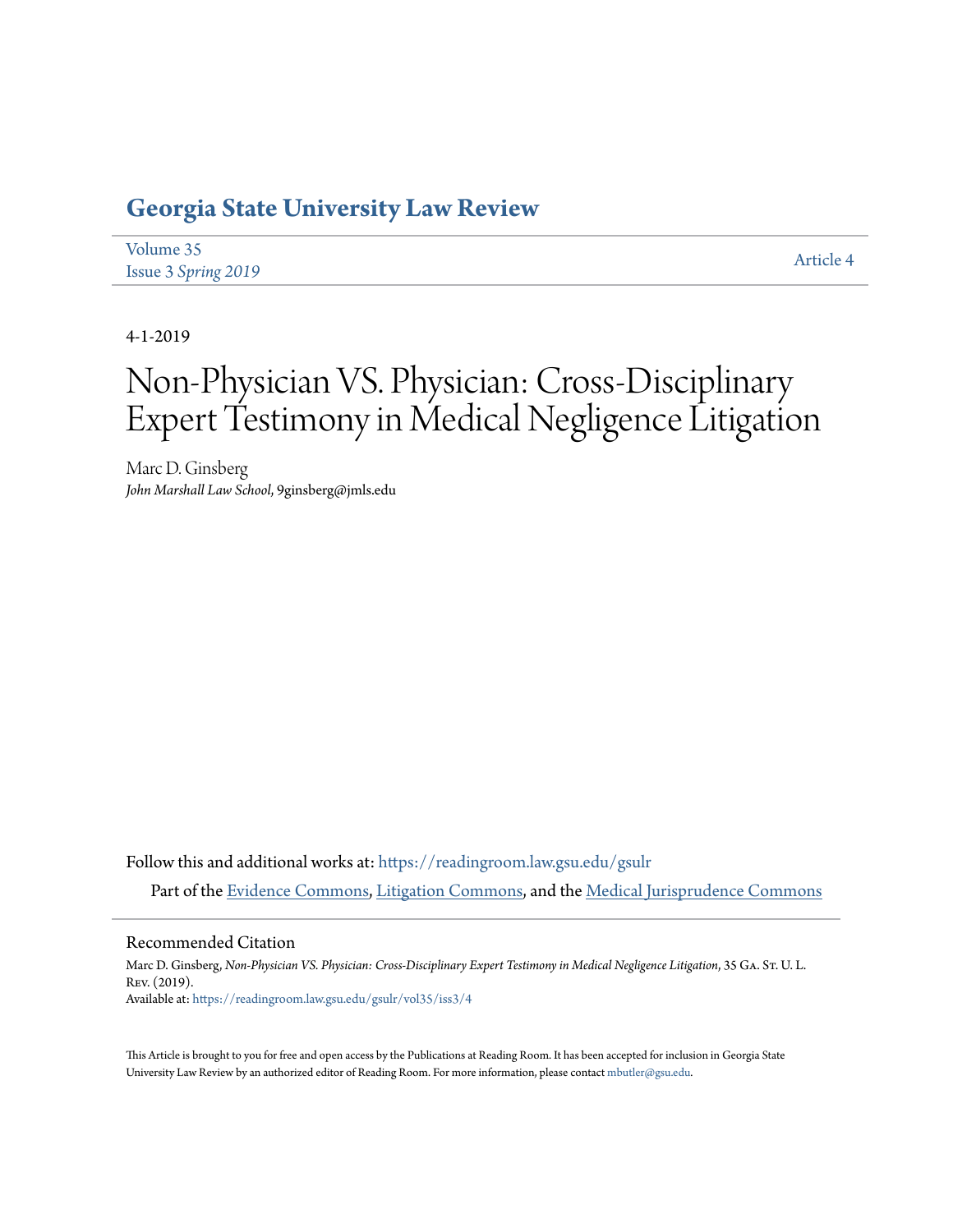# **NON-PHYSICIAN VS. PHYSICIAN: CROSS-DISCIPLINARY EXPERT TESTIMONY IN MEDICAL NEGLIGENCE LITIGATION—WHO KNOWS THE STANDARD OF CARE?**

## **Marc D. Ginsberg**

### TABLE OF CONTENTS

| XII. The Advanced Practice Registered Nurse/Nurse |  |
|---------------------------------------------------|--|
|                                                   |  |
|                                                   |  |
|                                                   |  |
|                                                   |  |

1

1

(B.A., M.A., J.D., LL.M \*Health Law), Associate Professor of Law, The John Marshall Law School (Chicago). The author thanks his wife, Janice, for her inspiration and support. The author also thanks his research assistants, Ms. Ana Torres and Ms. Nataly Yosef, for their assistance in research, proofreading, and citation checking.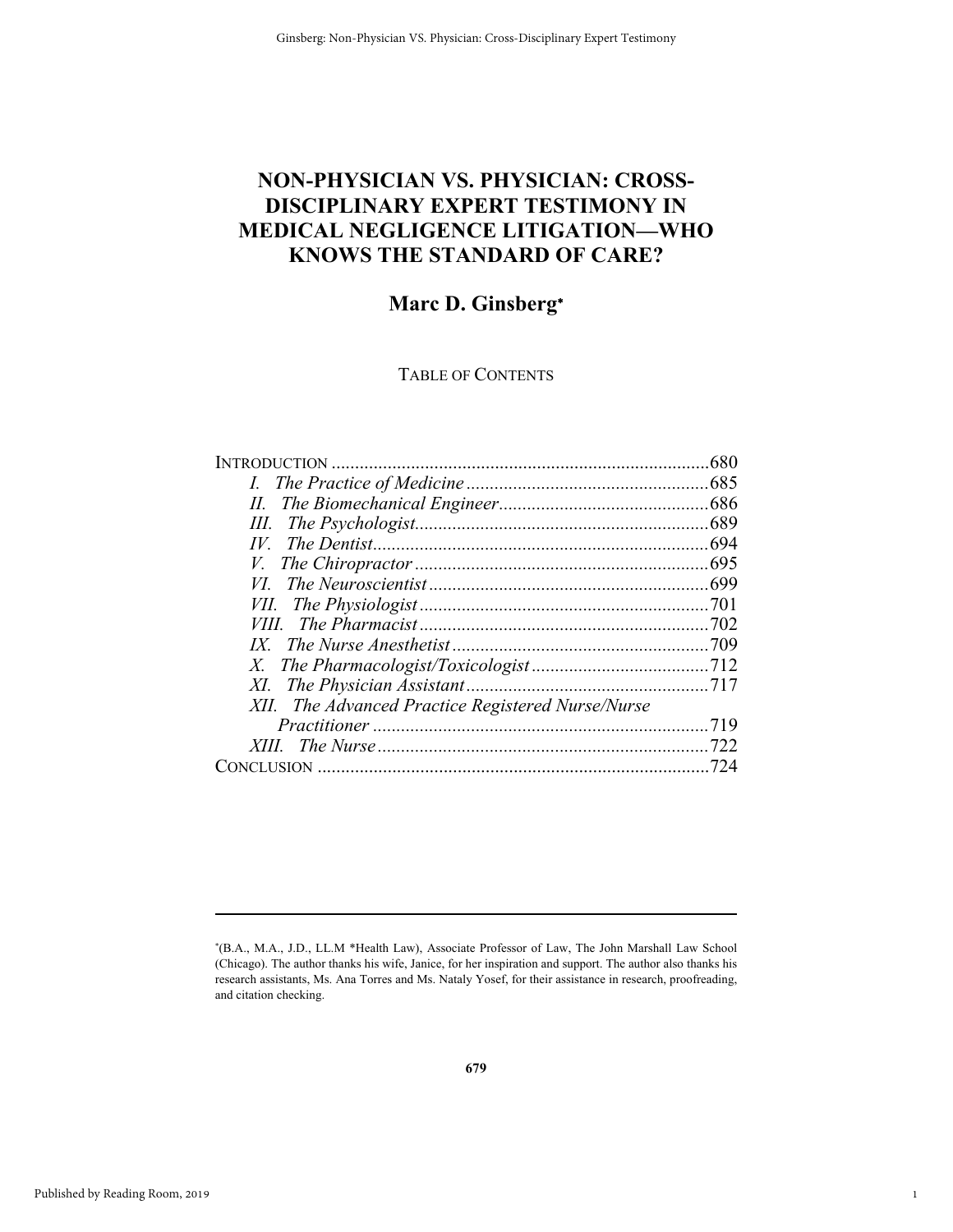#### **INTRODUCTION**

"As, then, the physician ought to be called to account by physicians, so ought men in general to be called to account by their peers." $1 -$ Aristotle

It is beyond dispute that the "standard of care" (existence of, compliance with, and deviation from) is the evidentiary focus of the medical negligence trial.<sup>2</sup> A deviation from the standard of care, proximately causing injury, is a prerequisite to the imposition of medical negligence liability.<sup>3</sup> The standard of care is not a singular concept, or perhaps more specifically, is not singularly defined. Various versions of the standard of care have existed in various jurisdictions at various times, including:

- The performance of medical care skillfully and safely;<sup>4</sup>
- "[R]easonable skill and diligence . . . such as thoroughly educated surgeons ordinarily employ."5
- "[S]uch care and diligence as men in general, of common prudence and ordinary attention, usually

 <sup>1.</sup> ARISTOTLE, POLITICS bk. III, at 123 (Benjamin Jowett trans., Oxford Clarendon Press rev. ed. 1906) (c. 350 B.C.E.); *see also* Shea v. Phillips, 98 S.E.2d 552, 555 (Ga. 1957); WILL DURANT, THE STORY OF PHILOSOPHY 98 (1961); Edson L. Haines, *Courts and Doctors*, 30 CAN. B. REV. 483, 489–90 (1952); F. J. M. P. Somville, P. L. O. Broos & R. Van Hee, *Some Notes on Medical Liability in Ancient Times*, 110 ACTA CHIRURGICA BELGICA 405, 406 (2010).

 <sup>2.</sup> See BARRY R. FURROW ET AL., HEALTH LAW 76–91 (3d ed. 2015) for an excellent overall discussion of the standard of care. For a historical perspective, see Brian K. Cooke, Elizabeth Worsham & Gary M. Reisfield, *The Elusive Standard of Care*, 45 J. AM. ACAD. PSYCHIATRY & L. 358 (2017); Charles Markowitz, *Medical Standard of Care Jurisprudence as Evolutionary Process: Implication Under Managed Care*, 2 YALE J. HEALTH POL'Y, L. & ETHICS 59 (2002); Peter Moffett & Gregory Moore, *The Standard of Care: Legal History and Definitions: The Bad and Good News*, 12 W. J. EMERGENCY MED. 109 (2011).

<sup>3</sup>*. See* FURROW ET AL., *supra* note 2, at 87–88.

 <sup>4.</sup> Cross v. Guthery, 2 Root 90, 91 (Conn. 1794).

 <sup>5.</sup> McCandless v. McWha, 22 Pa. 261, 268 (1853).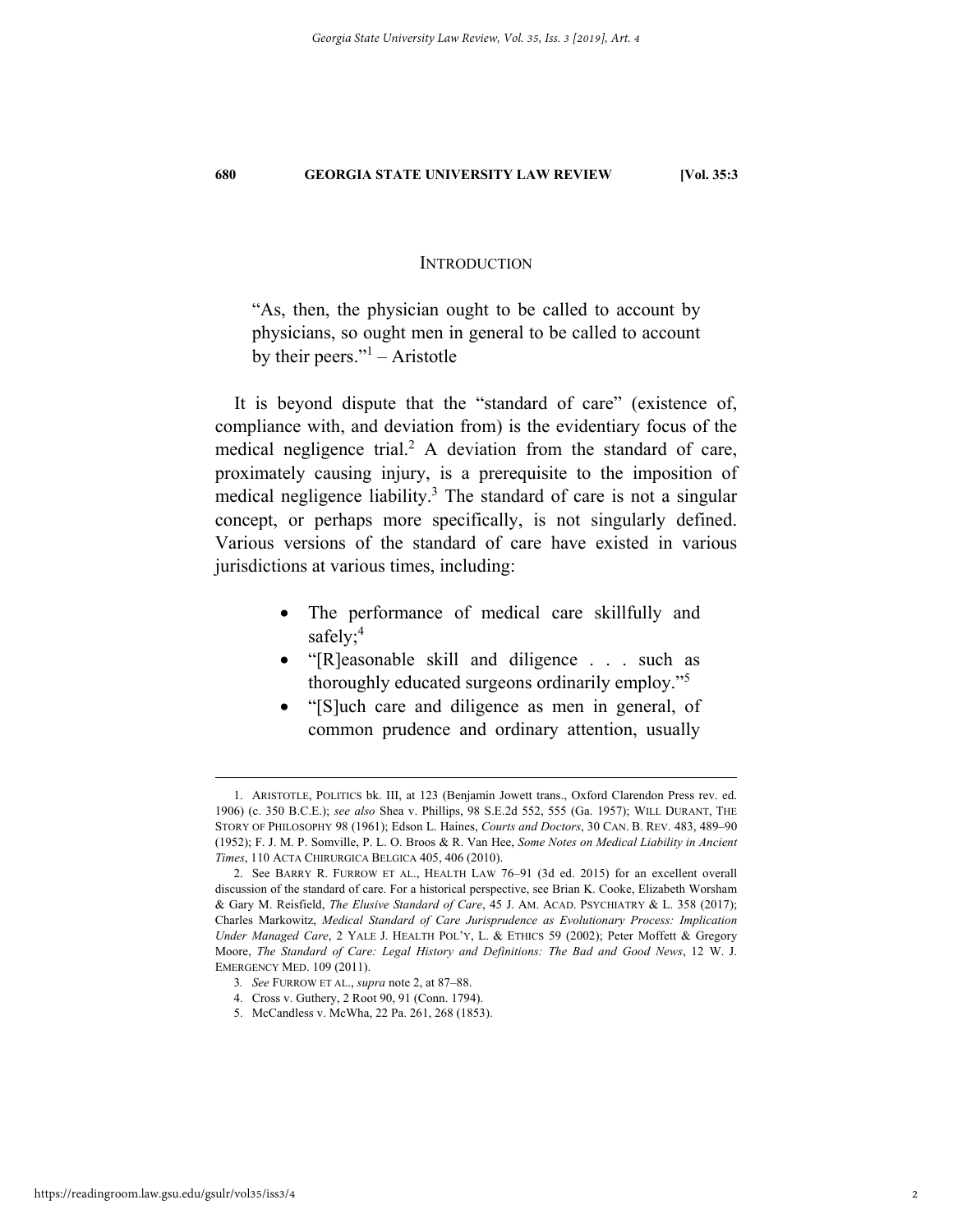apply in similar cases, and not that extraordinary care which might be applied in such a case by very careful and prudent persons."<sup>6</sup>

- "[T]he method of treatment used is supported by a respectable minority of physicians, as long as the physician has adhered to the acceptable procedures of administering the treatment as espoused by the minority."<sup>7</sup>
- "[T]he prescribed treatment or procedure has been approved by one group of medical experts even though an alternate school of thought recommends another approach, or it is agreed among experts that alternative treatments and practices are acceptable."8
- "[T]he physician must treat the patient with 'such reasonable diligence, skill, competence, and prudence as are practiced by minimally competent physicians in the same specialty."<sup>9</sup>
- Physicians must "possess and apply the knowledge, skill[,] and care which a reasonably well-qualified physician in the same or similar community would bring to a similar case." $10$
- "A [physician] must possess and use the knowledge, skill, and care ordinarily used by a reasonably careful [physician]. The failure to do something that a reasonably careful [physician] would do, or the

 <sup>6.</sup> Leighton v. Sargent, 27 N.H. 460, 472 (1853).

 <sup>7.</sup> Hood v. Phillips, 537 S.W.2d 291, 294 (Tex. Civ. App. 1976), *superseded by statute*, Medical Liability and Insurance Improvement Act, TEX. REV. CIV. STAT. ANN. art. 4590i, § 6.02 (1986) (repealed 2003), *as stated in* Price v. Hurt, 711 S.W.2d 84, 89 (Tex. Ct. App. 1986).

 <sup>8.</sup> Jones v. Chidester, 610 A.2d 964, 965 (Pa. 1992) (explaining what is known as the "two schools doctrine" in medical malpractice cases).

 <sup>9.</sup> McCarty v. Mladineo, 636 So. 2d 377, 380 (Miss. 1994) (citing Hall v. Hilbun, 466 So. 2d 856 (Miss. 1985)).

 <sup>10.</sup> Jackson v. Graham, 523 N.E.2d 525, 532–33 (Ill. App. Ct. 2001) (locality rule). *But see* Marc Ginsberg, *The Locality Rule Lives! Why? Using Modern Medicine to Eradicate an Unhealthy Law*, 61 DRAKE L. REV. 321, 323–24 (2013).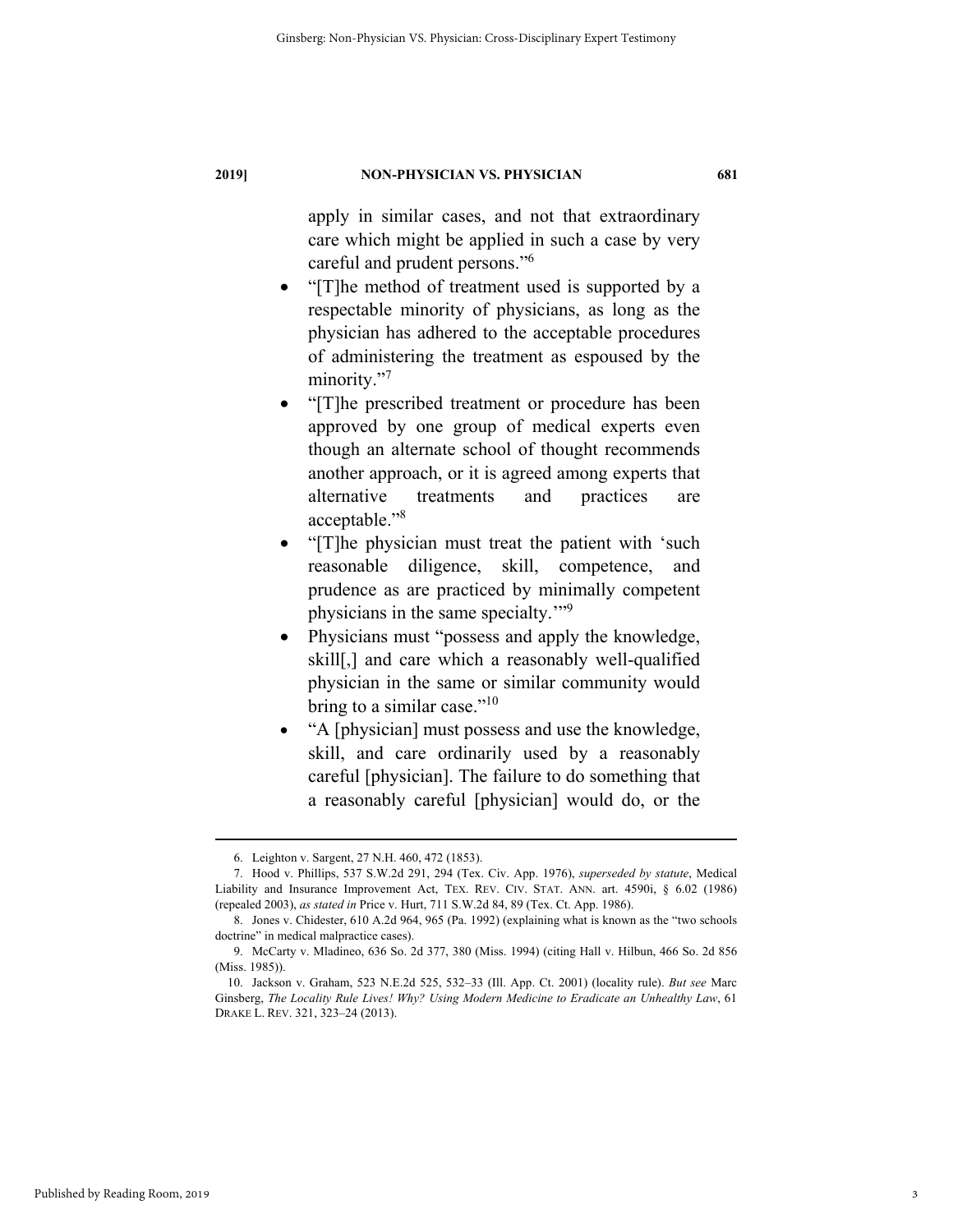doing of something that a reasonably careful [physician] would not do, under circumstances similar to those shown by the evidence, is 'professional negligence."<sup>11</sup>

Whichever definition is utilized from the standard of care spectrum (locality rule on one end of the spectrum, national standard of care on the other end), it is fundamental to the law of medical negligence that expert testimony is required to prove the existence of the standard of care, deviation from (or compliance with) the standard of care, and a deviation from the standard of care proximately causing the patient's injury.12 The jury is simply not permitted to conclude that a physician was negligent in a fashion similar to that utilized in a garden-variety, non-professional negligence case.<sup>13</sup>

Of course, Federal Rule of Evidence 702 (FRE 702) governs expert testimony in the federal district courts and provides as follows:

A witness who is qualified as an expert by knowledge, skill, experience, training, or education may testify in the form of an opinion or otherwise if:

- (a) the expert's scientific, technical, or other specialized knowledge will help the trier of fact to understand the evidence or to determine a fact in issue;
- (b) the testimony is based on sufficient facts or data;
- (c) the testimony is the product of reliable principles and methods; and

 <sup>11.</sup> ILL. PATTERN JURY INSTRUCTIONS—CIVIL § 105.01 [hereinafter ILL. INSTRUCTIONS]. The Notes on Use section of the Pattern Jury Instruction states, "The locality rule has largely faded from current practice. If there is no issue of an applicable local standard of care, the locality language should be deleted." *Id.* Therefore, Section 105.01 of the Illinois Pattern Jury Instructions reflects the national standard of care. *See* Michael Frakes, *The Impact of Medical Liability Standards on Regional Variations in Physician Behavior: Evidence from the Adoption of National-Standard Rules*, 103 AM. ECON. REV. 257, 258 (2013) ("Since the 1960s and 1970s, the majority of states have amended their substantive malpractice laws to adopt such national rules."); *see also* Cooke, *supra* note 2, at 358.

<sup>12</sup>*. See* FURROW ET AL., *supra* note 2, at 87.

<sup>13</sup>*. See, e.g.*, ILL. INSTRUCTIONS, *supra* note 11, § 105.01 ("You must not attempt to determine how a reasonably careful [physician] would act from any personal knowledge you may have.").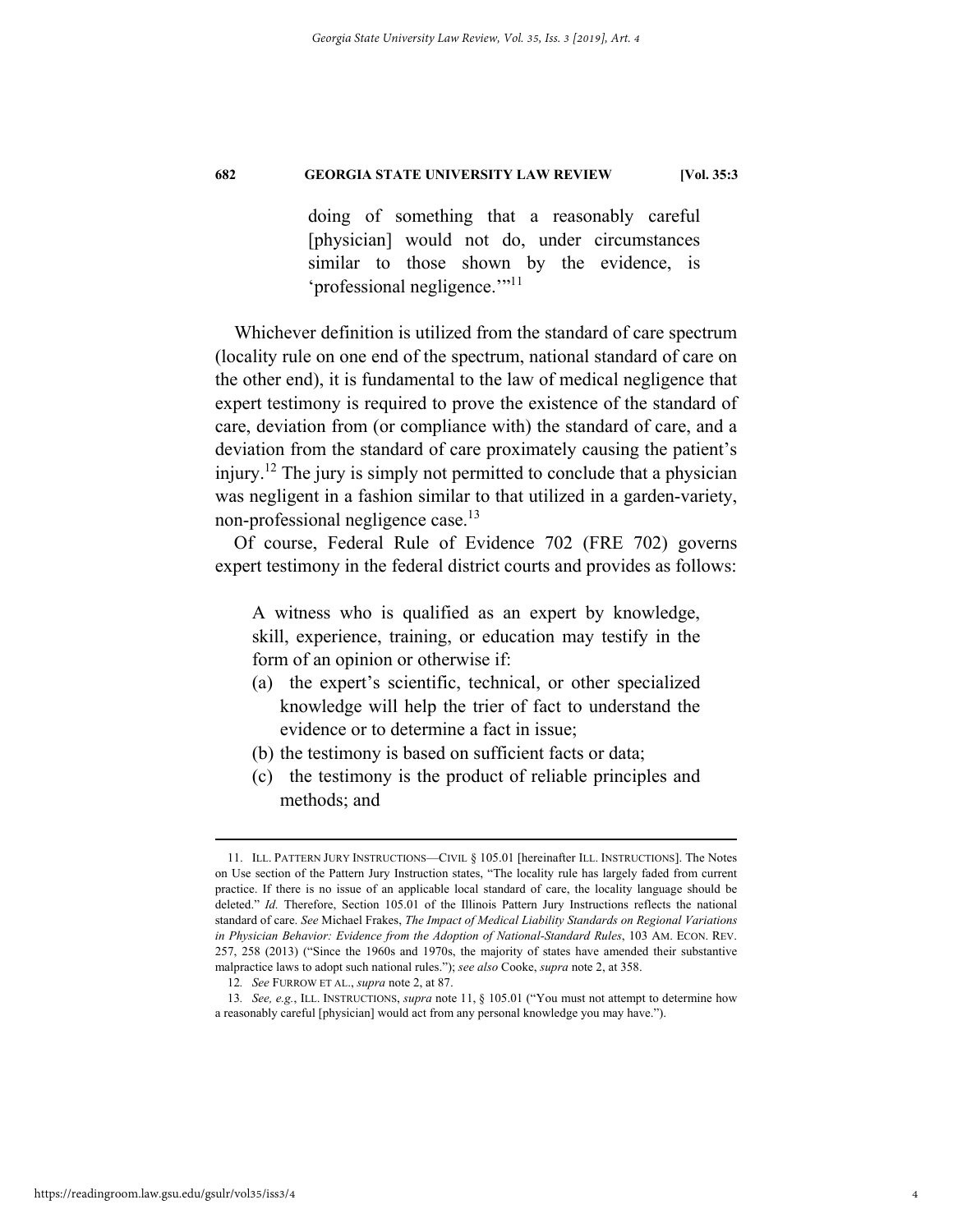- 
- (d) the expert has reliably applied the principles and methods to the facts of the case.<sup>14</sup>

Most, but not all, states have adopted the standards encompassed by FRE 702.15

It is significant to note that FRE 702 does not specifically qualify or disqualify any particular type of expert witness. Typically, the medical negligence plaintiff will produce a physician-expert witness to establish the standard of care applicable to the defendantphysician, deviation from the standard of care, and the resulting damages.16 This traditional approach to the use of a physician-expert witness was well explained almost fifty years ago by Professor John Waltz:

The plaintiff in all but the most self-evident medical malpractice case is required to produce in support of his claim the testimony of qualified medical experts. This is true because the technical aspects of his claim will ordinarily be far beyond the competence of the lay jurors whose duty it is to assess the defendant<sup>[-1</sup>doctor's conduct. And the plaintiff himself, lacking the training and experience that would qualify him to characterize the defendant's conduct, is incompetent to supply guidance to the jurors.<sup>17</sup>

 <sup>14.</sup> FED. R. EVID. 702.

<sup>15</sup>*. See* Michael Morgenstern, Daubert v. Frye*—A State-by-State Comparison,* EXPERT INST., https://www.theexpertinstitute.com/daubert-v-frye-a-state-by-state-comparison/

<sup>[</sup>https://perma.cc/GVD3-5SKW] (last visited Nov. 12, 2018).

 <sup>16.</sup> Joseph Kelner, *The Silent Doctors—The Conspiracy of Silence*, 5 U. RICH. L. REV. 119, 122–23 (1970).

 <sup>17.</sup> Jon R. Waltz, *The Rise and Gradual Fall of the Locality Rule in Medical Malpractice Litigation*, 18 DEPAUL L. REV. 408, 409 (1969).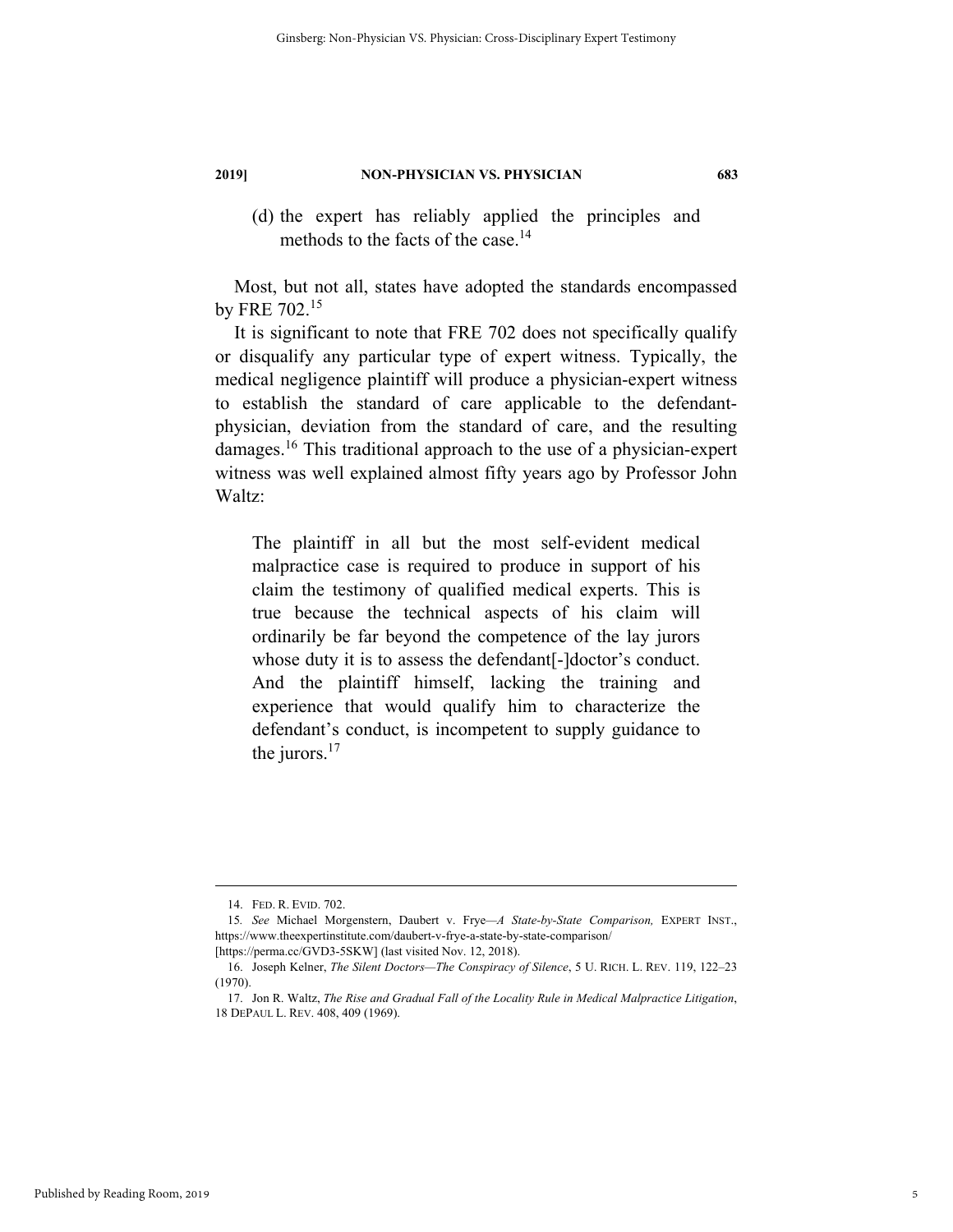Of course, the qualified medical expert referred to by Professor Waltz is understood to be a physician.<sup>18</sup> As one commentator explained, "It takes one to know one."<sup>19</sup>

The source of the applicable standard of care in a specific medical negligence claim is multifaceted. The testifying expert witness, when explaining the applicable standard of care, "would draw upon his own education and practical frame of reference as well as upon relevant medical thinking, as manifested by literature, educational resources and information available to practitioners, and experiences of *similarly situated members of the profession*."20 Accordingly, in typical medical negligence litigation, the plaintiff's expert witness testifying regarding the existence of and the defendant-physician's deviation from the standard of care would be a physician.

Why, then, have courts permitted non-physicians to give standard of care testimony against physicians? Cross-disciplinary standard of care testimony against physicians has been provided by an array of non-physicians: a biomechanical engineer,<sup>21</sup> a pharmacist,<sup>22</sup> a nurse,<sup>23</sup> pharmacologists,<sup>24</sup> and a pharmacologist/toxicologist.<sup>25</sup> Is cross-disciplinary standard of care expert testimony an aberration? Does it reveal a failure of trial courts to understand the practice of medicine and knowledge of the standard of care? These topics are the primary focus of this paper.

 <sup>18</sup>*. See* Kelner, *supra* note 16, at 122–23 ("Thus, to prove a doctor's careless departure from prevailing standards of care usually requires that another doctor testify against the defending doctor. It takes one to know one.").

<sup>19</sup>*. Id.* at 123; *see also* John C. Drapp III, *The National Standard of Care in Medical Malpractice Actions: Does Small Area Analysis Make It Another Legal Fiction?*, 6 QUINNIPIAC HEALTH L.J. 95, 97– 98 (2003) ("Generally, the expert or experts will be the same type of doctor as the defendant.").

 <sup>20.</sup> Joseph H. King, Jr., *In Search of a Standard of Care for the Medical Profession: The "Accepted Practice" Formula*, 28 VAND. L. REV. 1213, 1241–42 (1975) (emphasis added).

 <sup>21.</sup> Trees v. Ordonez, 311 P.3d 848, 851 (Or. 2013).

 <sup>22.</sup> Romero v. Hanisch, No. CIV. 08–5040–JLV, 2010 WL 5020657, at \*11 (D.S.D. 2010).

 <sup>23.</sup> Avret v. McCormick, 271 S.E.2d 832, 833 (Ga. 1980).

 <sup>24.</sup> Garvey v. O'Donoghue, 530 A.2d 1141, 1146 (D.C. 1987); Pratt v. Stein, 444 A.2d 674, 706 (Pa.

<sup>1982),</sup> *superseded by statute*, Medical Care Availability and Reduction of Error Act, 40 PA. CONS.

STAT. § 1303.512, *as stated in* Deleon v. Wise, 175 A.3d 383 (Pa. Super. Ct. 2017). 25. Thompson v. Carter, 518 So. 2d 609, 613 (Miss. 1987).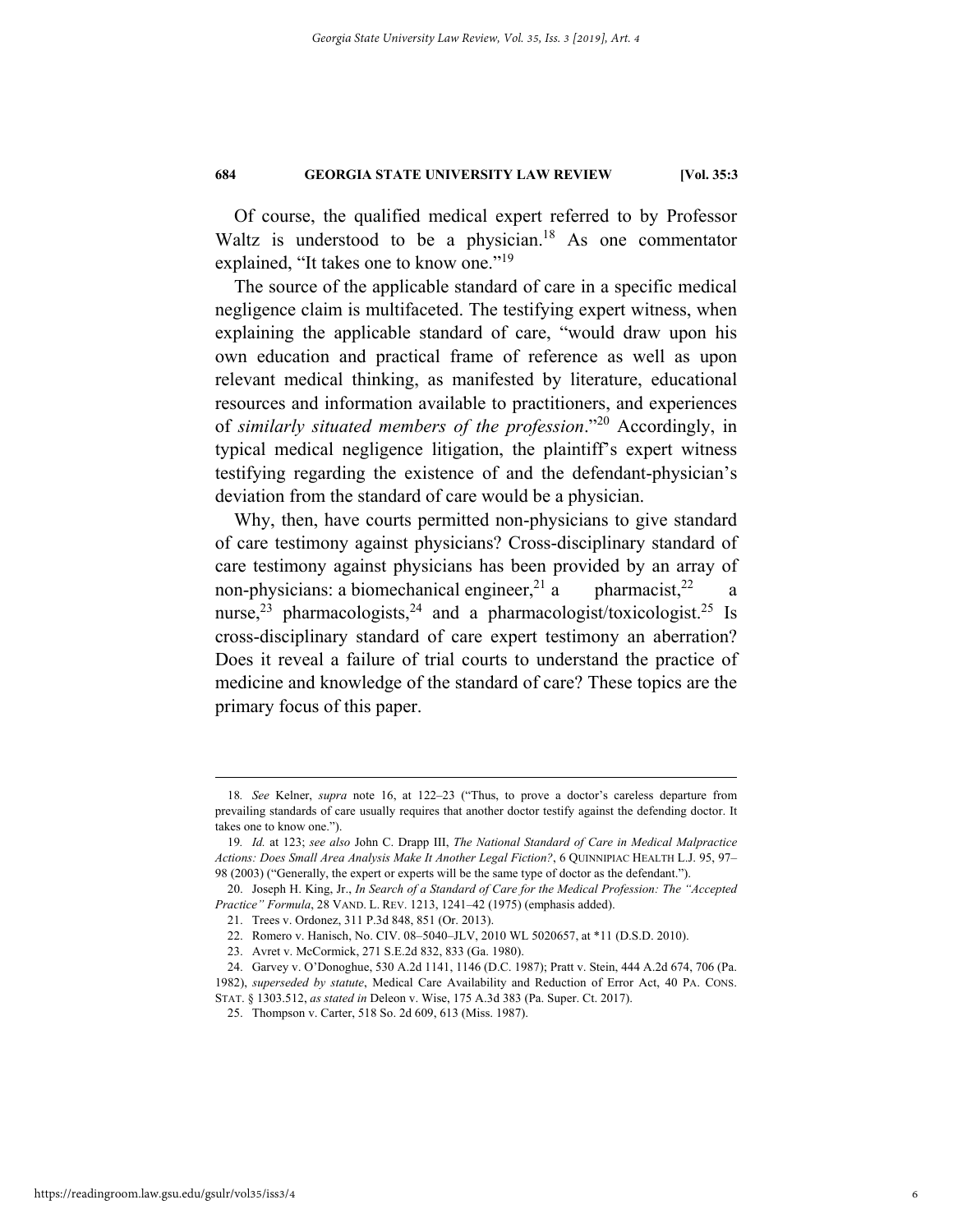To be fair, it should be noted that the reasoning of some courts to permit or exclude non-physician, cross-disciplinary expert testimony may be informed by state rules of evidence, rules defining expert witness requirements, or rules pertaining to lawsuit filing requirements. Those rules may be unclear and require interpretation. Therefore, rules such as these are not the focus of this paper. Instead, this paper focuses on how courts understand medicine, the standard of care, and the professional, experiential distinction between physicians and non-physicians. Ultimately, this paper recommends that trial courts should not permit non-physicians to opine that defendant-physicians have deviated from the applicable standard of care while recognizing that as more medical care is provided by nonphysicians, courts may decline this recommendation.

#### *I. The Practice of Medicine*

To address the propriety of cross-disciplinary expert testimony, some context is necessary. Physician-defendants in medical negligence litigation have allegedly violated the standard of care in their respective medical practices.<sup>26</sup> The practice of medicine has been defined or explained as follows:

- "According to philology, logic, and common sense, it is simply the art of healing  $\ldots$ ."<sup>27</sup>
- "The practice of medicine in its broadest sense includes the whole relationship of the physician with his patient."<sup>28</sup>
- "The practice of medicine is a human endeavor."<sup>29</sup>
- "[M]edical practice requires the engagement of one person with another and realizes that authentic engagement is transformative for all participants."<sup>30</sup>

 <sup>26.</sup> Moffett & Moore, *supra* note 2, at 109.

 <sup>27.</sup> *What Constitutes the Practice of Medicine*, 299 J. AM. MED. ASS'N 463, 463 (2008).

 <sup>28.</sup> Francis W. Peabody, *The Care of the Patient*, 88 J. AM. MED. ASS'N 877, 877 (1927).

 <sup>29.</sup> Herbert M. Swick, *Toward a Normative Definition of Medical Professionalism*, 75 ACAD. MED. 612, 614 (2000).

 <sup>30.</sup> Rita Charon, *Narrative Medicine: A Model for Empathy, Reflection, Profession, and Trust*, 286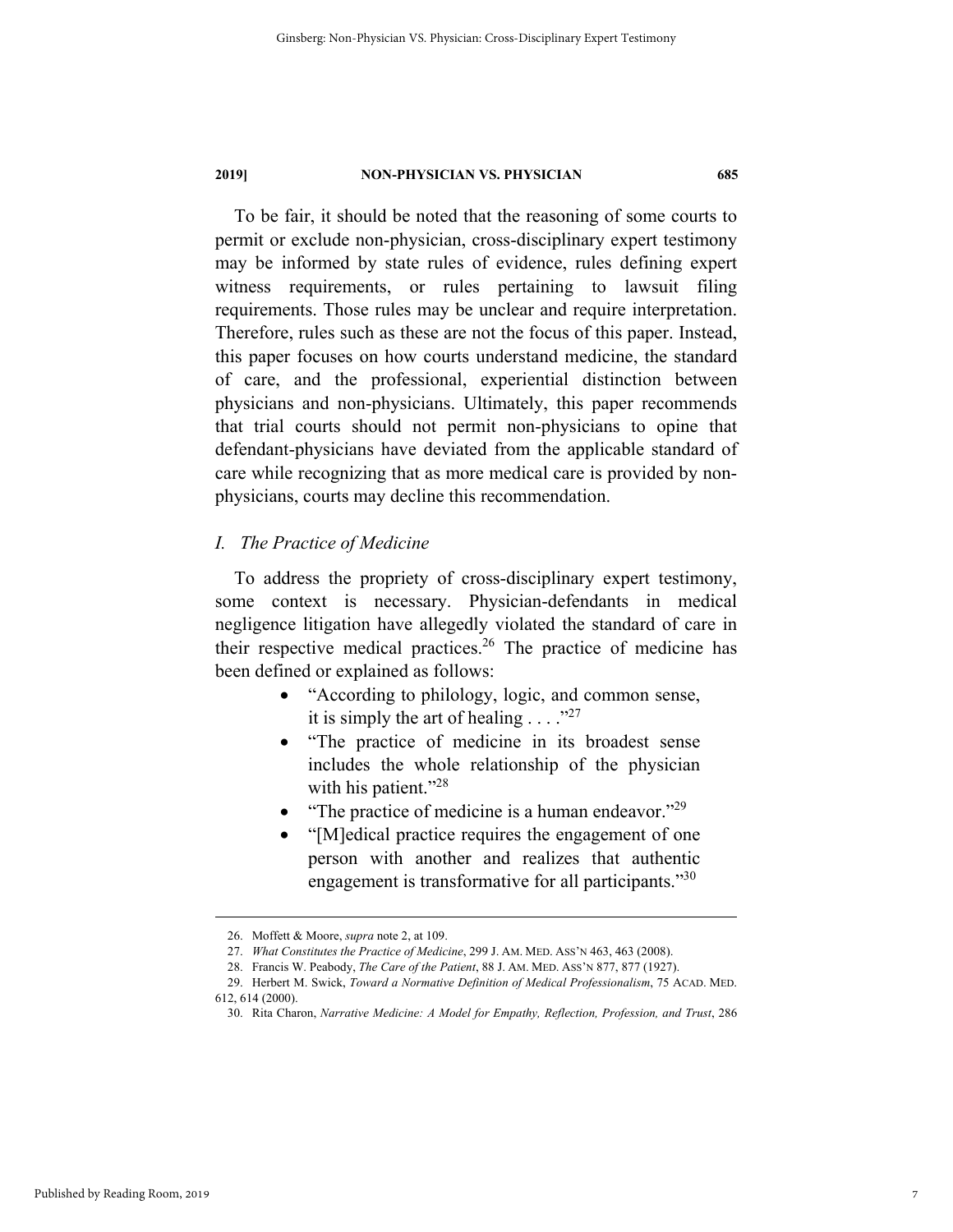• "[T]he practice of medicine is the applying of medical or surgical agencies for the purpose of preventing, relieving, or curing disease, or aiding natural functions, or modifying or removing the results of physical injury."<sup>31</sup>

Therefore, the practice of medicine contemplates physician training, a physician-patient relationship, and patient care. As a necessary corollary, physician judgment is implicated. Non-physicians, even those who provide patient care, simply do not experience health care as physicians do. It is fair to question how a court might permit standard of care testimony against a physician by a non-physician. This paper now seeks to survey the landscape of non-physician experts and explore how courts have permitted and excluded their standard of care testimony against physicians.

#### *II. The Biomechanical Engineer*

In *Trees v. Ordonez*, the Supreme Court of Oregon held that a biomechanical engineer properly testified that a neurosurgeon violated the standard of care in his placement of surgical hardware during the performance of "an anterior cervical decompression and fusion on [the] plaintiff."<sup>32</sup> In rather extensive detail, the court described the hardware utilized by the neurosurgeon and the process of its surgical placement.33 Post-operatively, the plaintiff suffered "pain, difficulty swallowing, and the sensation of a plate in her throat."34 Furthermore, she "had additional symptoms, including contamination of the surgical wound with oral bacteria and amylase, which indicated that the plaintiff's esophagus may have been perforated."35 After additional surgeries, further complications, and

J. AM. MED. ASS'N 1897, 1898 (2001).

 <sup>31.</sup> Harry B. Hutchins, *What Is the Practice of Medicine?*, 4 MICH. L. REV. 373, 373 (1906).

 <sup>32.</sup> Trees v. Ordonez, 311 P.3d 848, 850, 856 (Or. 2013). *See generally* Michael J. Bolesta, Glenn R. Rechtine, II & Ann Marie Chrin, *Three- and Four-Level Anterior Cervical Discectomy and Fusion with Plate Fixation*, 25 SPINE 2040 (2000).

<sup>33</sup>*. Trees*, 311 P.3d at 850–51.

<sup>34</sup>*. Id*. at 851.

<sup>35</sup>*. Id.*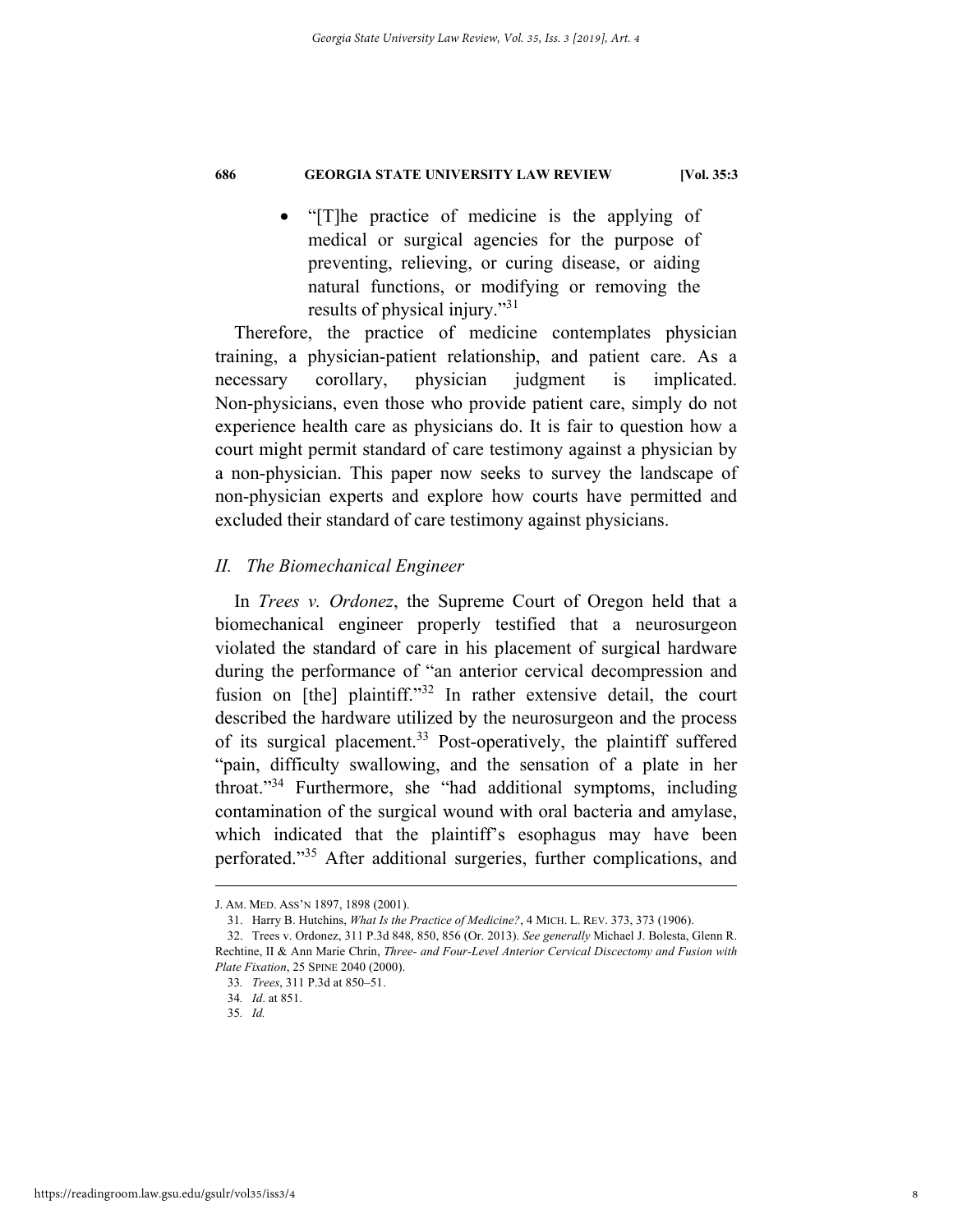the inability to continue her employment, the plaintiff filed a medical negligence complaint, alleging the improper placement of the surgical hardware caused it "to erode and/or perforate plaintiff's esophagus or hypopharynx."36

At trial, plaintiff produced a biomechanical engineering expert.<sup>37</sup> Biomechanics "exists at the crossroads of engineering and biology, focusing on how mechanical energy affects human tissue."38 The biomechanical engineering expert "lecture[d] medical residents who [were] learning to become orthopedists on various topics . . . ."39 The expert had "conduct[ed] his own research and ha[d] developed an implant system for spinal surgeries."<sup>40</sup> He "watched and participated in the placement of a Synthes plate on a cadaver but had not participated in such a surgery involving a living person."41 Significantly, he testified as to the defendant's improper application of the surgical hardware.<sup>42</sup> The plaintiff did not produce an expert neurosurgeon to opine that the defendant violated the applicable standard of care.<sup>43</sup> "[T]he only neurosurgeon who testified during [the] plaintiff's case[,] [a defense witness who testified out of order,] indicated that [the] defendant had not breached the standard of care."44 Not surprisingly, "[a]t the close of [the] plaintiff's evidence, [the] defendant moved for a directed verdict, arguing that the case could not go to the jury in the absence of expert testimony that defendant had failed to conform to the standard of care."<sup>45</sup> Defendant also urged lack of causation evidence.46 The motion for directed

 <sup>36</sup>*. Id.*

<sup>37</sup>*. Id.*

 <sup>38.</sup> Loren Peck, *How Sound Is the Science? Applying* Daubert *to Biomechanical Experts' Inquiry Causation Opinions*, 73 WASH. & LEE L. REV. 1063, 1068 (2016).

<sup>39</sup>*. Trees*, 311 P.3d at 851.

<sup>40</sup>*. Id.*

<sup>41</sup>*. Id.* (punctuation omitted).

<sup>42</sup>*. Id.* at 852.

<sup>43</sup>*. Id.*

<sup>44</sup>*. Id.*

 <sup>45.</sup> *Trees*, 311 P.3d at 852.

<sup>46</sup>*. Id.*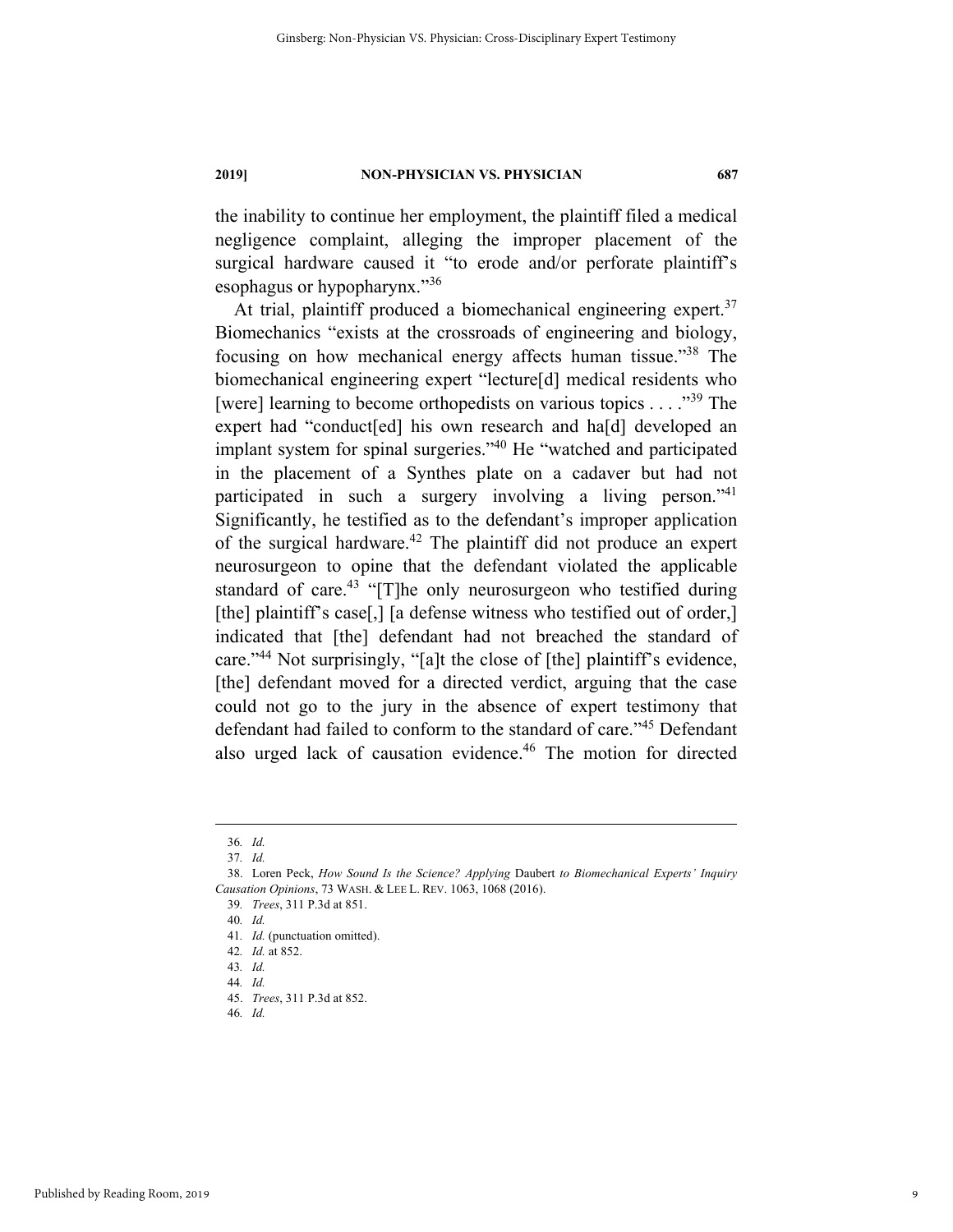verdict was granted due to the plaintiff's lack of standard of care expert testimony.<sup>47</sup>The court of appeals affirmed.<sup>48</sup>

The Supreme Court of Oregon noted that "[n]either party point[ed] to an Oregon case where a nonmedical expert's testimony has been held to be sufficient—or insufficient—to establish a medical doctor's standard of care and the failure to meet that standard."<sup>49</sup> The court noted a jurisdictional split on the issue<sup>50</sup> and then announced that "in determining the qualifications of experts in medical malpractice cases, our cases have looked to substance, rather than form, and have focused on the knowledge of the expert . . . rather than on an expert's particular medical degree or area of specialty."51 For purposes of Oregon law, "the central inquiry . . . is whether the expert has sufficient knowledge of the methods used by the practitioner in the circumstances to testify regarding the standard of care."52

This analytical approach adopted by the Supreme Court of Oregon is reasonable—the problem is in its application. The plaintiff's biomechanical engineering expert had lectured medical residents and physicians, "worked with physicians, . . . developed an implant system for spinal surgeries, and . . . [conducted] laboratory research comparing the Synthes plate to other similar plates, which included both watching and participating in the placement of a Synthes plate on a cadaver."53 The Supreme Court of Oregon held this expert testimony sufficient to implicate the standard of care for a neurosurgeon.54

The concern here is not a biomechanical engineer's lack of knowledge of surgical devices. The concern is that the biomechanical engineer does not treat patients and does not experience the circumstances confronted by a neurosurgeon. The biomechanical

 <sup>47</sup>*. Id.* at 853.

 <sup>48.</sup> Trees v. Ordonez, 279 P.3d 337, 345 (Or. Ct. App. 2012), *rev'd*, 311 P.3d 848 (Or. 2013).

<sup>49</sup>*. Trees*, 311 P.3d at 854.

<sup>50</sup>*. Id*. at 854–55.

<sup>51</sup>*. Id.* at 855.

<sup>52</sup>*. Id.* at 856.

<sup>53</sup>*. Id.* at 857–58.

<sup>54</sup>*. Id.* at 859.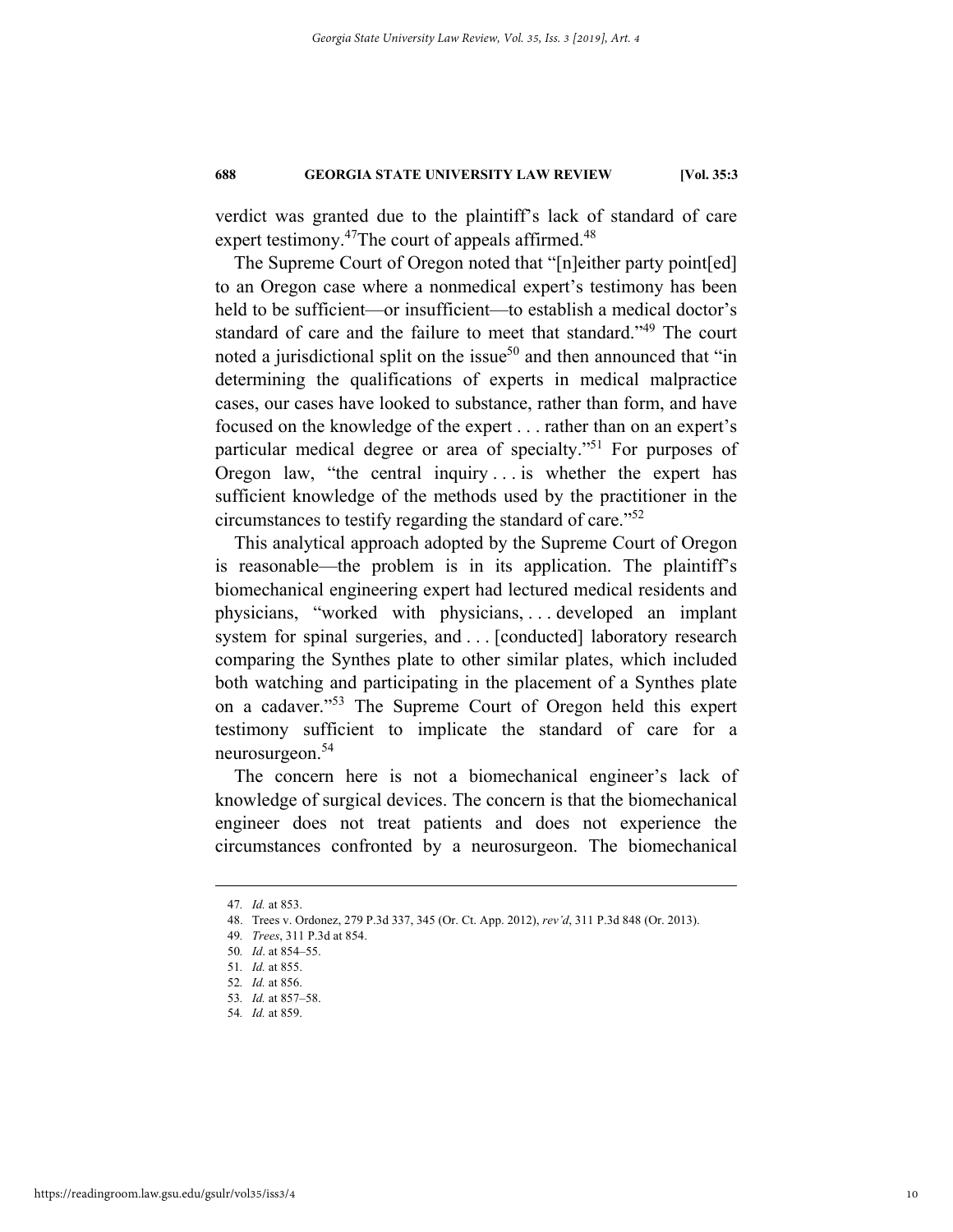engineer is not required to exercise surgical judgment based upon the neurosurgeon's experience and training.<sup>55</sup> The biomechanical engineer, therefore, is not obligated to comply with the medical standard of care in the course of treating a patient. Accordingly, courts should not allow biomechanical engineering experts to opine on a physician's deviation from (or compliance with) the standard of care.56

#### *III. The Psychologist*

Psychology has been defined as "the study of the mind and behavior . . . . .<sup>57</sup>. Psychologists treat patients with depression, anger, anxiousness, chronic conditions, stress, and addictions and "are also trained to administer and interpret a number of tests and assessments . . . that can help diagnose a condition or tell more about the way a person thinks, feels[,] and behaves."58 A commentator has suggested: "One of psychology's main achievements has been the development and the extensive reliance on objective, quantifiable means of assessing human talents, abilities, strengths, and weaknesses."<sup>59</sup> This commentator has also noted that "[t]he mission of our psychological practitioners of relieving the suffering of those with various forms of mental illness by means of appropriately delivered types of psychological therapy has proven successful."<sup>60</sup> Psychologists are not medical doctors and typically earn Ph.D, Psy.D, or Ed.D degrees.<sup>61</sup> Psychiatrists have received medical school

 <sup>55</sup>*. See* William F. Chandler, *What Is Quality in Neurosurgery?*, 56 CLINICAL NEUROSURGERY 45, 46 (2009).

 <sup>56.</sup> As to whether a biomechanical engineer should be permitted to opine on injury causation, see Peck, *supra* note 38, at 1115.

 <sup>57.</sup> Christian Nordqvist, *What Is Psychology and What Does It Involve?*, MED. NEWS TODAY (last updated Feb. 1, 2018), https://www.medicalnewstoday.com/articles/154874.php [https://perma.cc/GZP9-94CW].

 <sup>58.</sup> AM. PSYCHOLOGICAL ASS'N, *What Do Practicing Psychologists Do?*, http://www.apa.org/helpcenter/about-psychologists.aspx [https://perma.cc/64HM-PE76] (last visited Nov. 12, 2018).

 <sup>59.</sup> Philip G. Zimbardo, *Does Psychology Make a Significant Difference in Our Lives?*, 59 AM. PSYCHOL. 339, 341 (2004).

<sup>60</sup>*. Id.* at 342.

 <sup>61.</sup> Gavin Ryan Shafron, *Prescription Privileges and the Ethics Code: A Modern Look into the Right*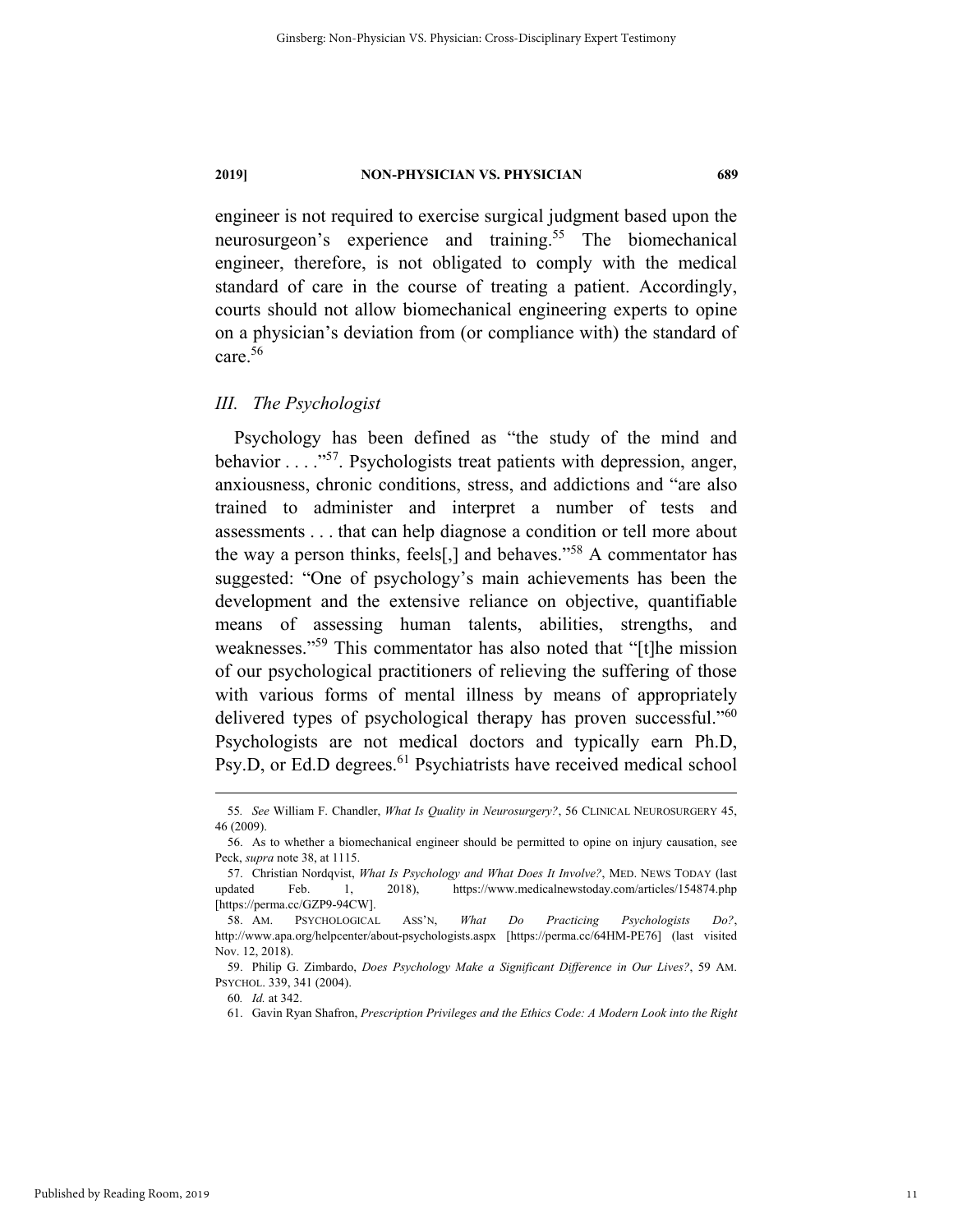training and have "the knowledge and training to evaluate underlying medical problems or drug effects that could cause emotional or behavioral symptoms."62 Recently, it has been explained that "[t]he primary distinguishing element between the practice of clinical psychiatry and applied psychology is the right to prescribe psychotropic medications . . . ."63 These "medications include antipsychotics, antidepressants[,] and benzodiazepines[,] and these are commonly prescribed to older people in residential settings, particularly those with dementia, to manage [behavioral] and psychological symptoms of dementia  $\ldots$ ."<sup>64</sup>

Medical literature suggests a shortage of psychiatrists in the United States.<sup>65</sup> Scholars have urged that this shortage has provided the fuel for the argument in favor of prescription privileges for psychologists.66 Some of the states have authorized psychologists to prescribe medications.67 The opposing view, however, "argues that one danger of allowing psychologists prescription privileges is that there is no way to ensure psychologists' understanding of potentially harmful interactions with patients' non-psychotropic prescription medications, constituting systemic malpractice."68 Another argument in opposition to the prescription privilege is "that the nature of the practice of applied psychology would dramatically change,

1

66. Shafron, *supra* note 61, at 96.

68. Shafron, *supra* note 61, at 97.

*to Prescribe Among Applied Psychologists*, 15 GRADUATE STUDENT J. PSYCHOL. 95, 95 (2014).

 <sup>62.</sup> Tony Rehagen, *Psychologist or Psychiatrist: Which Is Right for You?*, WEBMD, https://www.webmd.com/mental-health/features/psychologist-or-psychiatrist-which-for-you#1 [https://perma.cc/H2SU-M26H] (last visited Nov. 12, 2018).

 <sup>63.</sup> Shafron, *supra* note 61, at 95.

 <sup>64.</sup> Stephanie L. Harrison et al., *Psychotropic Medications in Older People in Residential Care Facilities and Associations with Quality of Life: A Cross-Sectional Study*, 18 BMC GERIATRICS 60 (2018), https://doi.org/10.1186/s12877-018-0752-0 [https://perma.cc/VT78-WLMW]; *see also* Pamela L. Lindsey, *Psychotropic Medication Use Among Older Adults: What All Nurses Need to Know*, 35 J. GERONTOLOGICAL NURSING 28, 29 (2009).

<sup>65</sup>*. See, e.g.*, William Goldman, *Is There a Shortage of Psychiatrists?*, 52 PSYCH. SERVICES 1587, 1589 (2001); Eugene H. Rubin & Charles F. Zorumski, *Perspective: Upcoming Paradigm Shifts for Psychiatry in Clinical Care, Research and Education*, 87 ACAD. MED. 261, 261 (2012); Shafron, *supra* note 61, at 96.

<sup>67</sup>*. See* AM. MED. ASS'N ADVISORY RES. CTR., COMPARISON OF PRESCRIBING STATUTES: ILLINOIS, NEW MEXICO, AND LOUISIANA (2015), https://www.ama-assn.org/sites/default/files/mediabrowser/premium/arc/comparison-psych-prescribing-laws\_0.pdf [https://perma.cc/W2GQ-BL6H].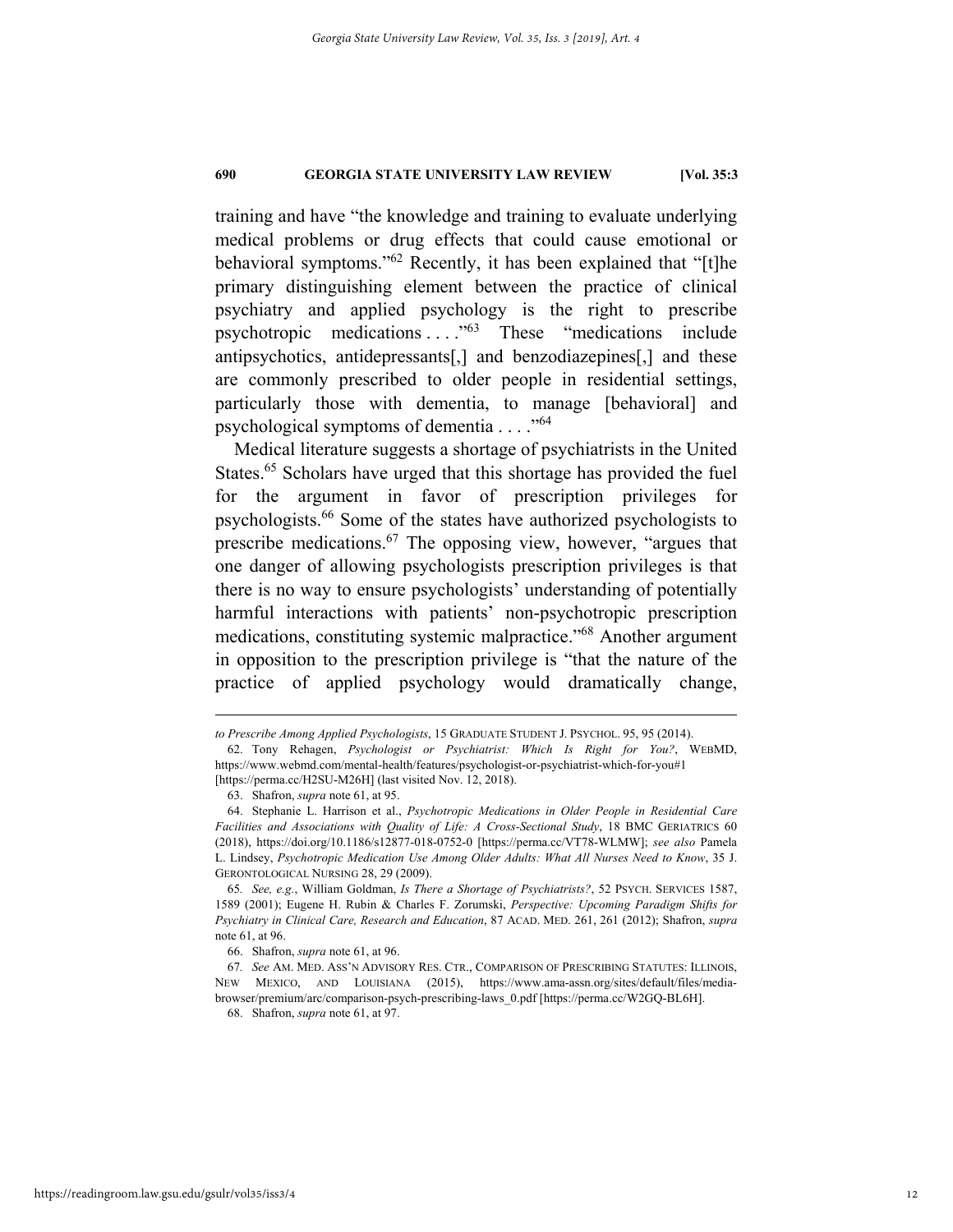transforming applied psychologists into lesser-educated psychiatrists and thereby damaging and potentially eliminating the field of clinical psychiatry."69 With this context, should courts permit psychologists to testify as to deviations from the standard of care by physicians regarding medication treatment?

The Minnesota Supreme Court addressed this issue in *Lundgren v. Eustermann*. 70 Here, the plaintiffs alleged that the defendantphysician "was negligent in treating . . . mental and emotional illness with the drug Thorazine."<sup>71</sup> The defendant was a family physician<sup>72</sup> with many years of practice experience.<sup>73</sup> The trial court ruled that the plaintiffs' psychology expert "was not qualified to give an opinion on the standard of medical care involved and granted [the] defendant's motion for partial summary judgment ...."<sup>74</sup> The Minnesota Court of Appeals reversed the ruling,  $75$  and it became one of the issues on further review by the Minnesota Supreme Court.<sup>76</sup>

The plaintiffs' psychology expert's opinions, expressed in answers to interrogatories, were as follows:

Thorazine, an antipsychotic drug, was less appropriate for [the plaintiff] than antidepressant drugs; that the continued prescription of Thorazine over a [six]-year period was inappropriate; that the treating physician has an obligation to monitor the patient for adverse side effects from use of

 <sup>69</sup>*. Id.*

 <sup>70.</sup> Lundgren v. Eustermann, 370 N.W.2d 877, 879 (Minn. 1985).

<sup>71</sup>*. Id.* Thorazine is an antipsychotic medication. *See* Jeffrey M. Witkin, *Obstacles to the Discovery of Medicines for Psychiatric Disorders in Modern Times*, 14 CNS NEUROLOGICAL DISORDERS—DRUG TARGETS 4, 5 (2015); *see also* Donovan T. Maust & Helen C. Kales, *Medicating Distress*, 177 J. AM. MED. ASS'N INTERNAL MED. 42, 42 (2017).

 <sup>72.</sup> Family physicians "fulfill the generalist function in medicine, which the American people wanted and which suffered with the growth of subspecialization after World War II." James C. Martin et al., *The Future of Family Medicine: A Collaborative Project of the Family Medicine Community*, 2 ANNALS FAM. MED. S3, S5 (2004).

<sup>73</sup>*. Lundgren*, 370 N.W.2d at 879.

<sup>74</sup>*. Id.*

 <sup>75.</sup> Lundgren v. Eustermann, 356 N.W.2d 762, 766 (Minn. Ct. App. 1984), *rev'd* 370 N.W.2d 877 (Minn. 1985).

<sup>76</sup>*. Lundgren*, 370 N.W.2d at 879.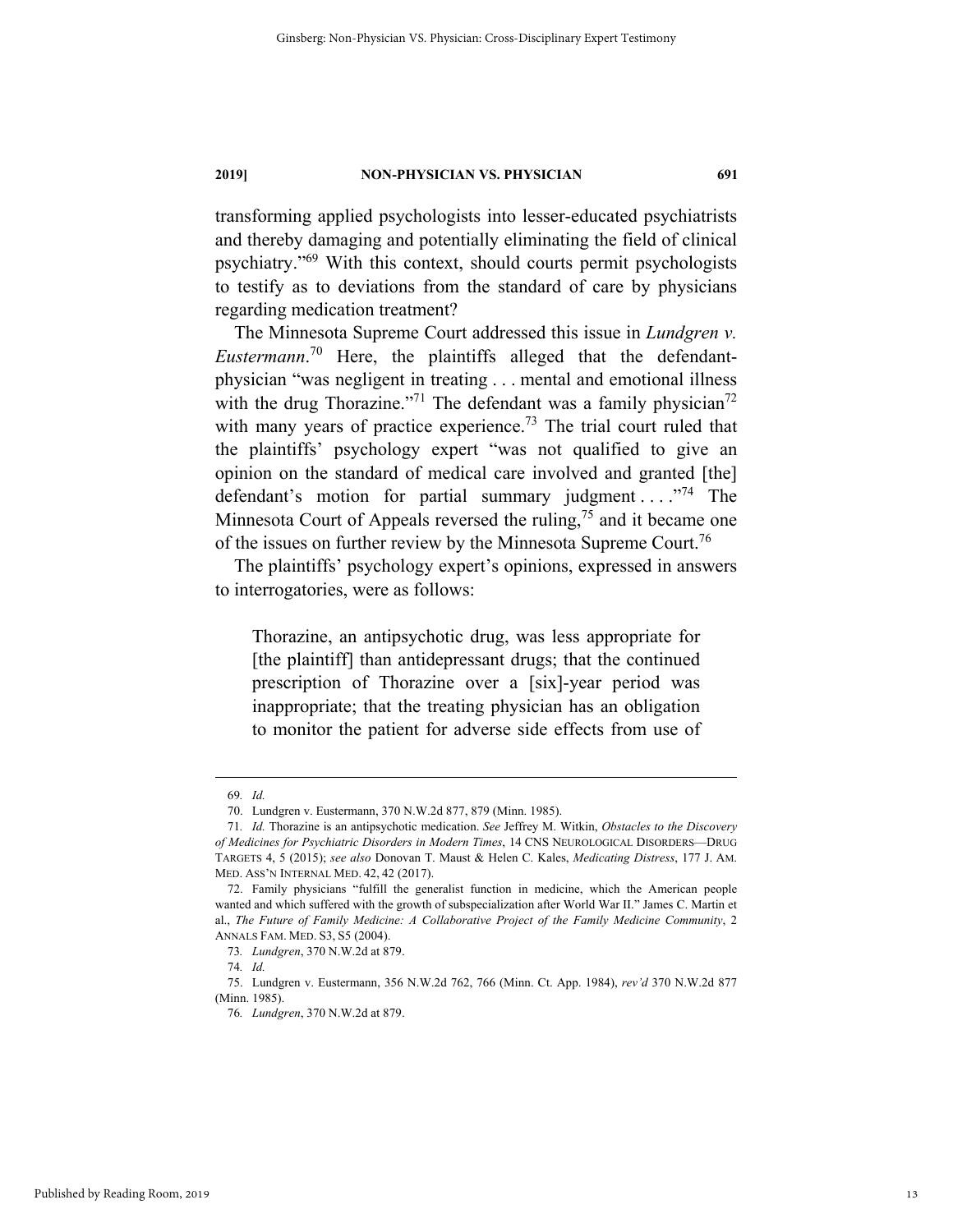the drug; that there was no medical record that [the defendant] had monitored for side effects; that the patient over the [six]-year period had reported various symptoms which "could be" related to Thorazine treatment; that customary medical treatment would require a weighing of the relative benefits and risks of the continued use of a particular medication; and that, under the circumstances, the continued use of Thorazine was not acceptable medical practice.77

The Minnesota Supreme Court found a lack of the necessary foundation for these opinions, essentially due to the fact that the plaintiffs' psychology expert was not a physician.78 Despite his knowledge of Thorazine, he lacked the "practical experience or knowledge of what physicians do."79 He had "never prescribed Thorazine for a patient"<sup>80</sup> and "[did] not know how physicians themselves customarily use Thorazine."81

Even if the plaintiffs' expert in *Lundgren* had prescription privileges as a psychologist, he continued to lack the experience and training of a physician. Certainly, with prescription privileges to consider, it is only an assumption that the Minnesota Supreme Court would have reached the same conclusion. That conclusion prohibiting the psychologist expert from testifying as to the deviation from the medical standard of care—was appropriate.

Not long after *Lundgren*, the Supreme Court of Alabama considered a similar issue in *Bell v. Hart*. In *Bell*, the plaintiff's physician prescribed her "Elavil, a tricyclic anti-depressant,"82 following plaintiff's hospitalization. After alleged complications from the medication, the plaintiff filed a medical negligence claim,

 <sup>77</sup>*. Id.* at 880.

<sup>78</sup>*. Id.* at 881.

<sup>79</sup>*. Id.* at 880.

<sup>80</sup>*. Id.* 81*. Id.*

 <sup>82.</sup> Bell v. Hart, 516 So. 2d 562, 563 (Ala. 1987).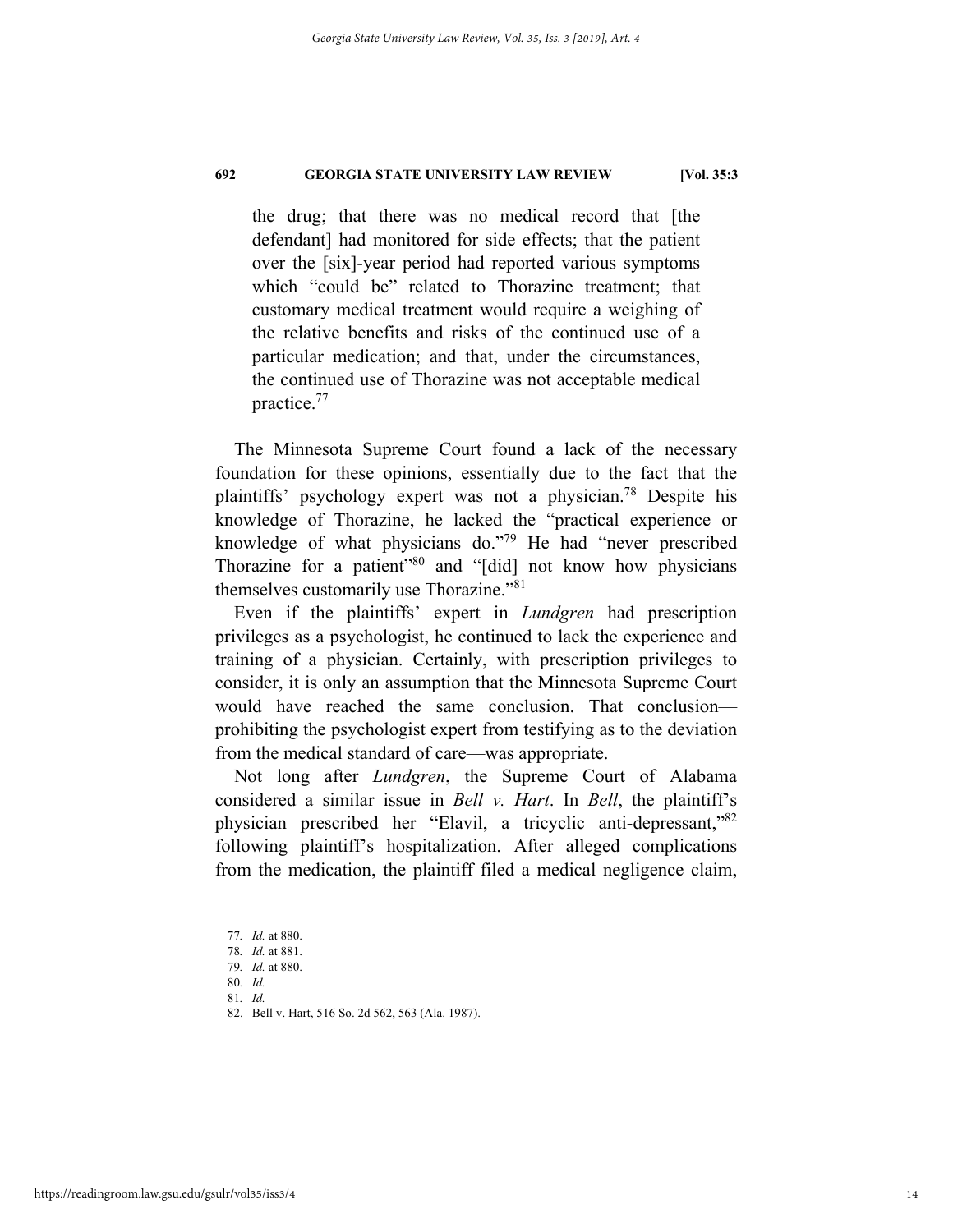urging the negligent prescription of Elavil. $83$  One of the plaintiff's expert witnesses was a psychologist who had completed course work and "research related to the prescription, use, dosage, and administration of various drugs under different circumstances."<sup>84</sup> He had "taught college[-]level courses in psychopharmacology, which is related to the use, dosage, and administration of drugs and the effects of drugs upon individuals who have taken them under varying circumstances, including, but not limited to, psychiatric drugs that might affect the central nervous system."85 He had consulted and taught regarding drugs such as Elavil. In his deposition, he "testified that [the defendant] deviated from the accepted standard of care in the medical community for the prescription, dosage, and administration of the drug Elavil to the plaintiff  $\ldots$ . <sup>86</sup> The trial court reviewed the deposition testimony of the psychologist and another expert and granted a motion in limine to exclude the testimony.87 Thereafter, the trial court granted summary judgment in favor of the defendant-physician.<sup>88</sup>

On appeal, the Supreme Court of Alabama referred to *Lundgren*, and followed the lead of the Supreme Court of Minnesota. In *Bell*, therefore, the Supreme Court of Alabama held that "we cannot permit a non[-]physician, who cannot legally prescribe a drug, to testify concerning the standard of care that should be exercised in the prescription of the drug."89 Although the Supreme Court of Alabama referred to the need for expert medical testimony,<sup>90</sup> it may have left open for discussion the question of whether a psychologist with a prescription privilege would be permitted to testify as to a physician's alleged deviation from the standard of care. The point here is that, notwithstanding a psychologist's prescription privilege, a

86*. Id.*

88*. Bell*, 516 So. 2d at 565.

 <sup>83</sup>*. Id.* at 564.

<sup>84</sup>*. Id.* at 565.

<sup>85</sup>*. Id.*

<sup>87</sup>*. Id.*

<sup>89</sup>*. Id.* at 570.

<sup>90</sup>*. Id.*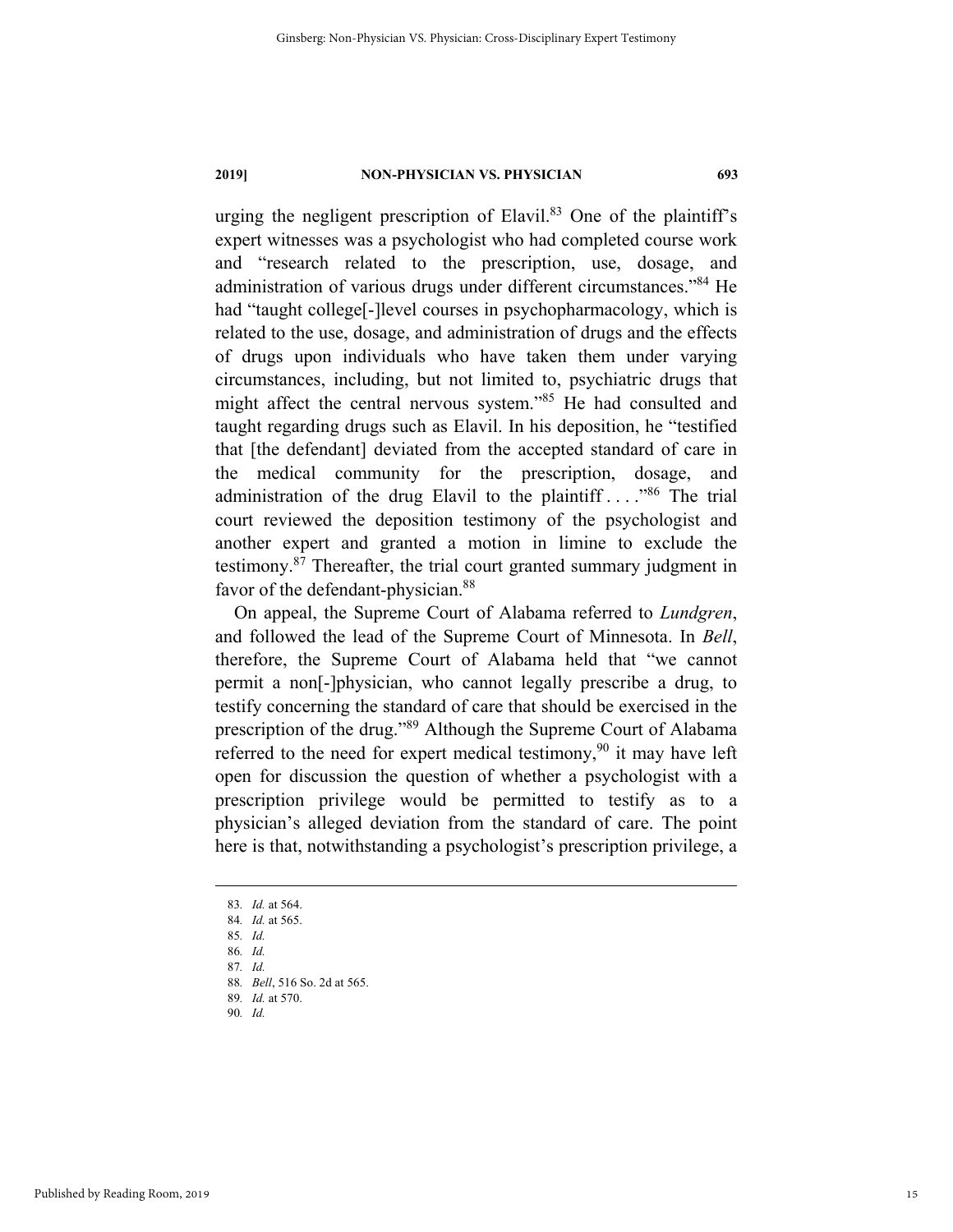psychologist is not a physician, does not have the experience or training of a physician, and should not be permitted to give standard of care opinions against a physician.

#### *IV. The Dentist*

The American Dental Association (ADA) has defined dentists as "doctors who specialize in oral health."91 The ADA has identified the basic responsibilities of dentists as follows:

- Diagnosing oral diseases.
- Promoting oral health and disease prevention.
- Creating treatment plans to maintain or restore the oral health of their patients.
- Interpreting x-rays and diagnostic tests.
- Ensuring the safe administration of anesthetics.
- Monitoring growth and development of the teeth and jaws.
- Performing surgical procedures on the teeth, bone, and soft tissues of the oral cavity.<sup>92</sup>

There are, however, dental specialties, and oral and maxillofacial surgery is one of them.<sup>93</sup> It "is a branch of dentistry that deals with the diagnosis and treatment of oral conditions requiring surgical intervention."94 In the United States, maxillofacial surgery is performed by dentists with this specialty and by physicians.<sup>95</sup>

Courts of review have examined efforts by plaintiffs to utilize dentists-maxillofacial surgeons as expert witnesses (or potential expert witnesses) against physicians.<sup>96</sup> The Kansas Supreme Court

 <sup>91.</sup> AM. DENTAL ASS'N., DENTISTS: DOCTORS OF ORAL HEALTH (2018), https://www.ada.org/en/about-the-ada/dentists-doctors-of-oral-health [https://perma.cc/4CRJ-6F3W]. 92*. Id.*

<sup>93</sup>*. See generally* Kishore Nayak, *Oral and Maxillofacial Surgery: It's Future as a Specialty*, 10 J. MAXILLOFACIAL ORAL SURGERY 281 (2011); Rahul Tiwari, Chaitanya Pendyala, G. Gurukarthik & Arka Bhattacharjee, *History of Oral and Maxillofacial Surgery—A Review*, 16 IOSR J. DENTAL & MED. SCI. 99 (2017).

 <sup>94.</sup> Tiwari et al., *supra* note 93, at 99.

 <sup>95.</sup> Nayak, *supra* note 93, at 281.

 <sup>96.</sup> Tompkins v. Bise, 910 P.2d 185, 193 (Kan. 1996); Hinebaugh v. Garrett Cty. Mem'l Hosp., 51 A.3d 673, 681 (Md. Ct. Spec. App. 2012).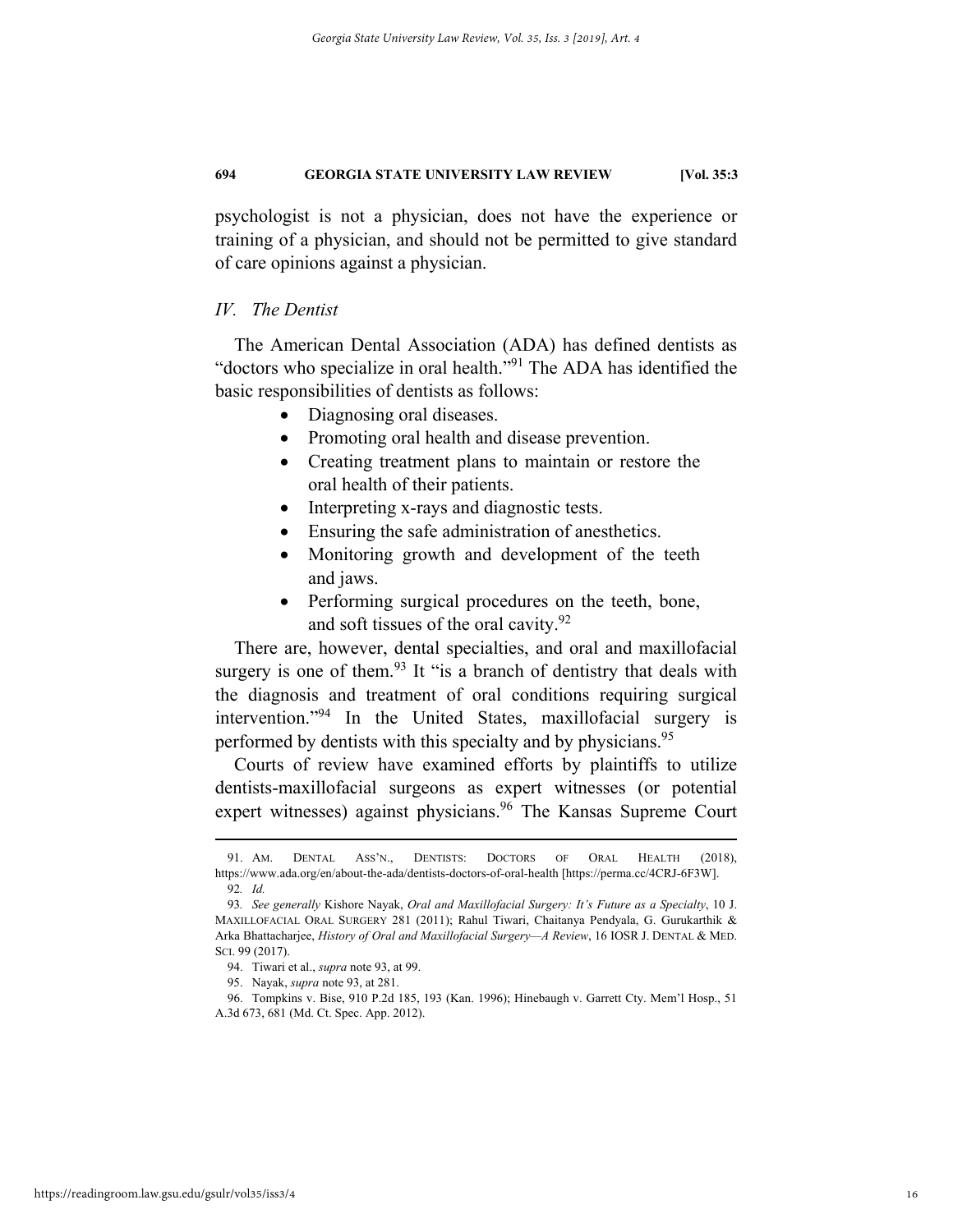permitted a dentist-maxillofacial surgeon to testify that a physiciansurgeon deviated from the standard of care applicable to an oralmaxillofacial surgeon who treated jaw fractures.<sup>97</sup> The Maryland Court of Special Appeals held that a dentist-maxillofacial surgeon was not permitted "to express an opinion about the standard of care that governs a family medicine doctor or a radiologist  $\dots$ ."<sup>98</sup>

The specialty-trained dentist-expert opining on the standard of care applicable to a physician-surgeon is likely a product of a "turf war" between the professions.<sup>99</sup> Courts may begin to recognize dentists, particularly those with specialty training, as oral physicians.<sup>100</sup> These dentists would have training and experience coextensive with physicians and would be familiar with the applicable standard of care.

#### *V. The Chiropractor*

It has been urged "[a] that chiropractic's identity is as a provider of spine care."<sup>101</sup> The focus of this care is subluxation,<sup>102</sup> previously defined by the Association of Chiropractic Colleges as "a complex of functional and/or structural and/or pathological articular changes that compromise neural integrity and may influence organ system function and general health."<sup>103</sup> A survey of North American orthopedic surgeons focusing on their attitudes toward chiropractors revealed a "majority was also of the opinion that chiropractors

 <sup>97</sup>*. Tompkins*, 910 P.2d at 192. Regarding the treatment of jaw fractures, see Renato Valiati et al., *The Treatment of Condylar Fractures: To Open or Not to Open? A Critical Review of This Controversy*, 5 INT'L. J. MED. SCI. 313 (2008).

<sup>98</sup>*. Hinebaugh*, 51 A.3d at 690.

<sup>99</sup>*. See* Christopher J. Gearon, *Medicine's Turf Wars*, U.S. NEWS & WORLD REP. (Jan. 31, 2005), https://www.researchgate.net/publication/8031377\_Medicine's\_turf\_wars. [https://perma.cc/X6RW-K5VP].

<sup>100</sup>*. See* David A. Nash, *The Oral Physician . . . Creating a New Oral Health Professional for a New Century,* 59 J. DENTAL EDUC. 587, 595 (1995).

 <sup>101.</sup> Craig F. Nelson et al., *Chiropractic as Spine Care: A Model for the Profession*, 13 CHIROPRACTIC & OSTEOPATHY 9, 9 (2005).

 <sup>102.</sup> Jan Hartvigsen & Simon French, *What is Chiropractic*?, 25 CHIROPRACTIC & MANUAL THERAPIES 30, 30 (2017).

 <sup>103.</sup> Edward F. Owens, *Chiropractic Subluxation Assessment: What the Research Tells Us*, 46 J. CAN. CHIROPRACTIC ASS'N. 215, 215 (2002).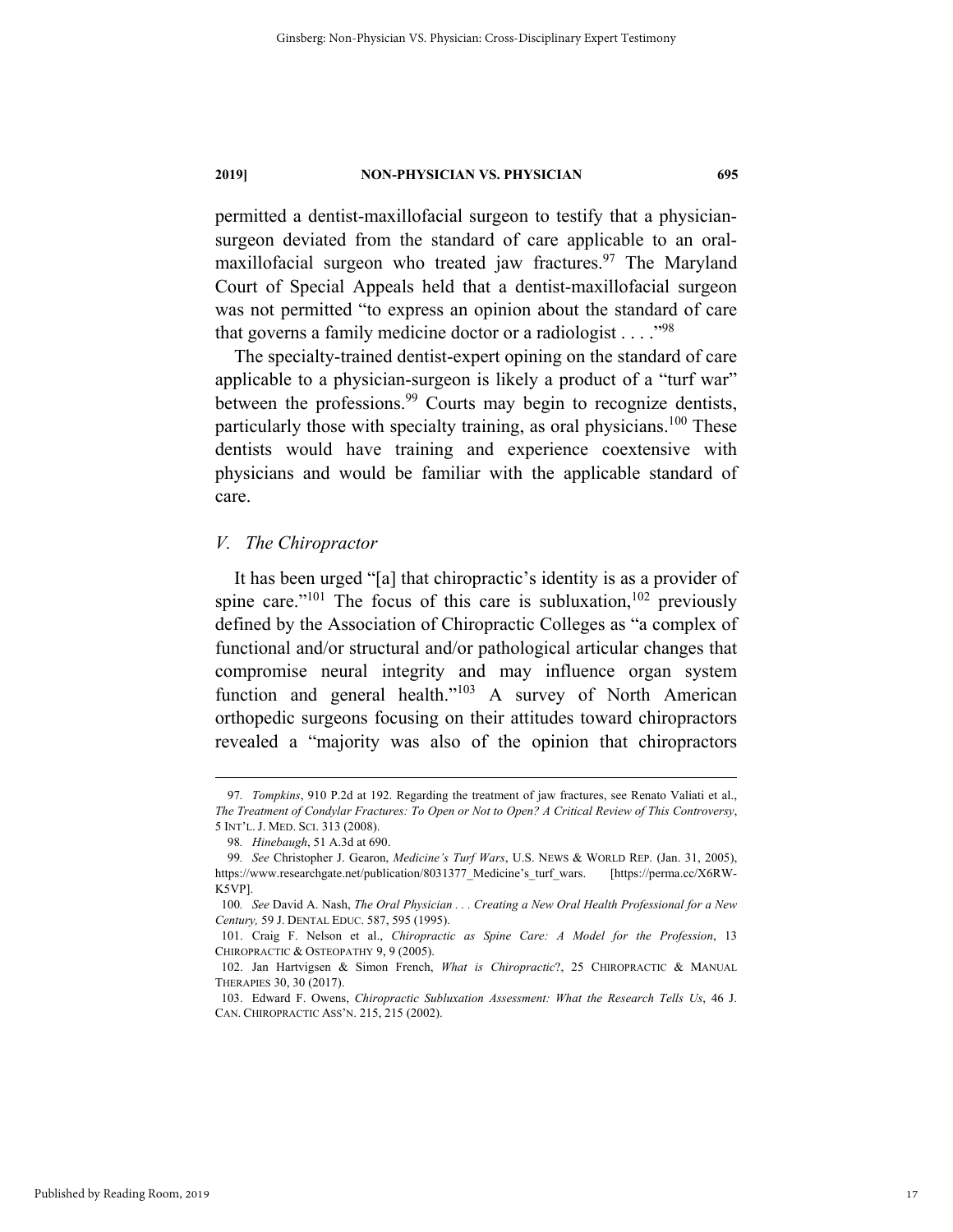provide unnecessary treatment, engage in overly aggressive marketing, breed dependency in patients on short-term symptomatic relief, and do not treat in accordance with evidence-based practices."104 It would not be surprising if physicians were not enamored with chiropractic education and training. Criticism of chiropractic education has been reported in the chiropractic literature.<sup>105</sup> It is fair to suggest that chiropractic education and training do not approximate medical education.

It would seem intuitively obvious that a chiropractor should not be permitted to give standard of care testimony against a defendantphysician in a medical negligence case. This was the conclusion of the Court of Appeals of Indiana in *Stackhouse v. Scanlon*. 106 Here, the patient was hospitalized for leg pain, had a suspected pulmonary embolism,  $107$  was anticoagulated, and was "diagnosed with septic shock syndrome."108 Apparently, during the course of a catheter placement to monitor blood flow, "a large vein was perforated."<sup>109</sup> The patient died shortly thereafter.<sup>110</sup>

A complaint for medical negligence was filed. In an effort "to establish the requisite standard of care, or that it was breached,"<sup>111</sup> the plaintiff produced an affidavit of a chiropractor.<sup>112</sup> The trial court found that the chiropractor was "not qualified to testify regarding the standard of care rendered in this case by board certified physicians specializing in internal medicine and pulmonary disease  $\dots$  ."<sup>113</sup> The court of appeals agreed, noting "that chiropractors are generally not

 <sup>104.</sup> Jason W. Busse et al., *Attitudes Toward Chiropractic—A Survey of North American Orthopedic Surgeons*, 34 SPINE 2818, 2822 (2009).

<sup>105</sup>*. See* Lawrence H. Wyatt et al., *The Necessary Future of Chiropractic Education: A North American Perspective*, 13 CHIROPRACTIC & OSTEOPATHY 10 (2005).

 <sup>106.</sup> Stackhouse v. Scanlon, 576 N.E.2d 635, 635 (Ind. Ct. App. 1991).

 <sup>107.</sup> A pulmonary embolism "is a blood clot that blocks the blood vessels supplying the lungs." Jill M. Merrigan et al., *Pulmonary Embolism*, 309 J. AM. MED. ASS'N 504, 504 (2013).

<sup>108</sup>*. Stackhouse*, 576 N.E.2d at 636–37; *see also* Robert L. Gauer, *Early Recognition and Management of Sepsis in Adults: The First Six Hours*, 88 AM. FAM. PHYSICIAN 44, 44 (2013).

<sup>109</sup>*. Stackhouse*, 576 N.E.2d at 637.

<sup>110</sup>*. Id.*

<sup>111</sup>*. Id.*

<sup>112</sup>*. Id.*

<sup>113</sup>*. Id.*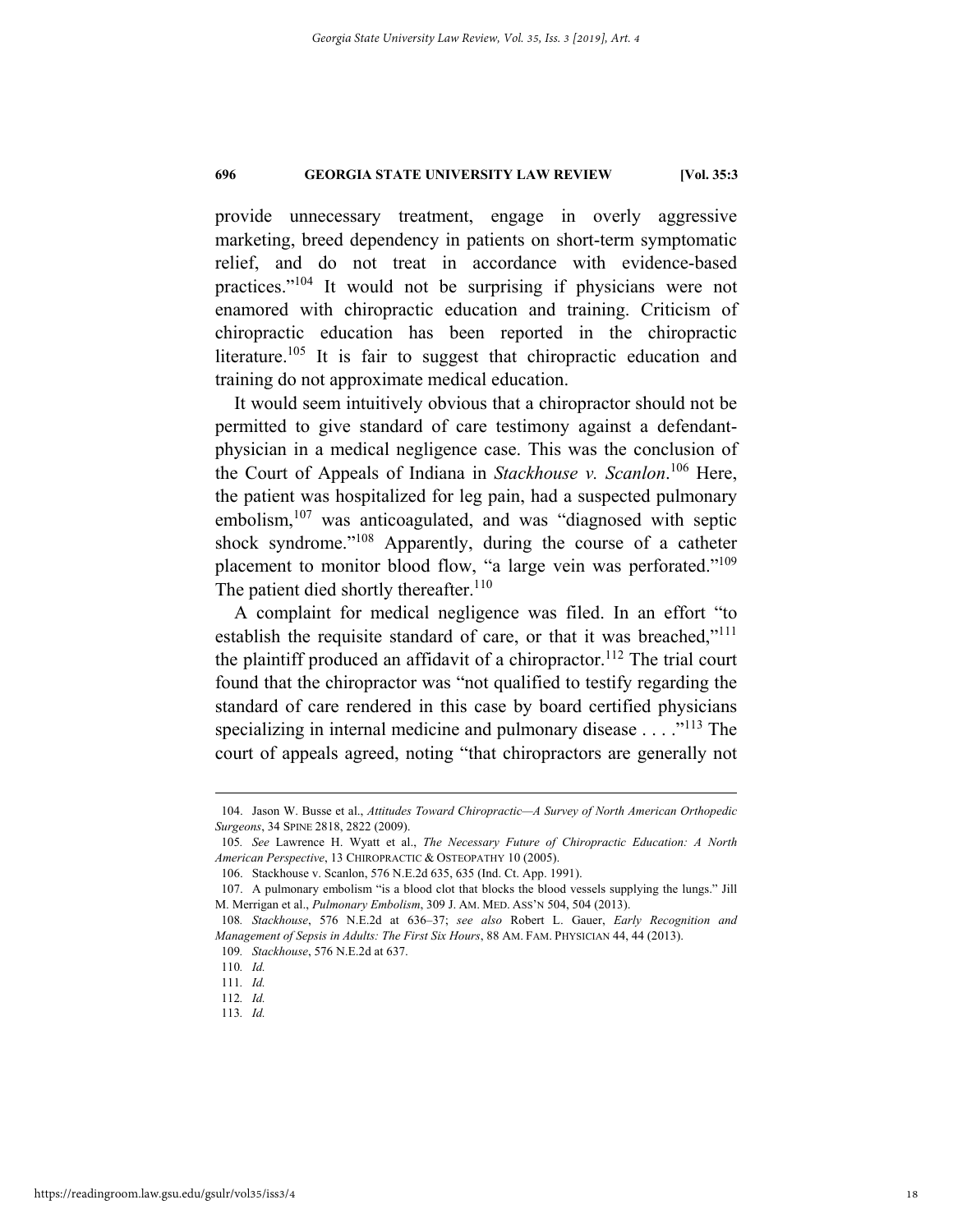qualified to serve as experts in cases involving physicians. They do not have the same education, training[,] or experience, all of which are generally necessary to render an opinion of benefit to a jury."<sup>114</sup> Due to the absence of the required expert testimony, the court affirmed the grant of summary judgment for the defendants.<sup>115</sup>

In 1971, a student-authored law review article stated: "Chiropractors have been held competent to testify as expert witnesses in malpractice suits against medical doctors."<sup>116</sup> The author referred to two state supreme court cases for this proposition. $117$ These cases will be examined to determine if the author's pronouncement suggests that chiropractors may testify to the standard of care applicable to a medical doctor, and to deviation from the standard of care.

In *Ness v. Yeomans*, the North Dakota Supreme Court reviewed a jury verdict against a physician for the alleged improper "setting and treatment of a broken arm."118 At trial, a chiropractor who treated the plaintiff testified as to x-rays of the plaintiff's arm, "some of which were taken by this witness."<sup>119</sup> He testified about his education, training, and experience with x-rays.<sup>120</sup> In approving this testimony, the court significantly noted:

A chiropractor may testify as to matters in which he is qualified to speak so long as he is not attempting to testify in regard to a school of treatment separate and distinct from his. He could not testify as to the methods and practices of this other school without showing his qualifications

 <sup>114</sup>*. Id.* at 639.

<sup>115</sup>*. Stackhouse*, 576 N.E.2d at 639.

 <sup>116.</sup> Ronald J. Zele, Note, *Chiropractors as Expert Medical Witnesses*, 20 CLEV. ST. L. REV. 53, 60 (1971).

<sup>117</sup>*. Id.* 

 <sup>118.</sup> Ness v. Yeomans, 234 N.W. 75, 75 (N.D. 1931)

<sup>119</sup>*. Id.*

<sup>120</sup>*. Id.*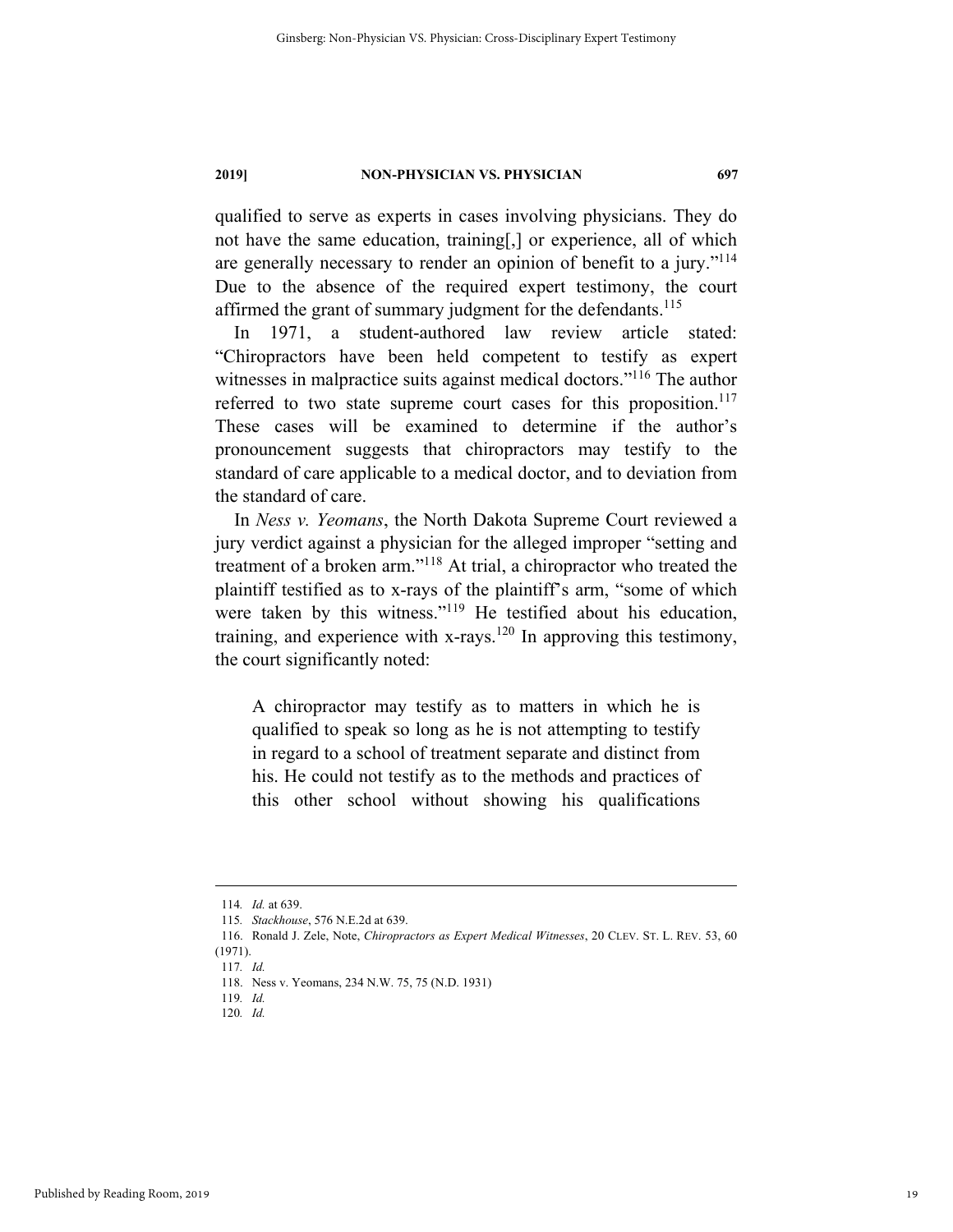therefor. He was not so testifying.<sup>121</sup>

The chiropractic witness, therefore, was permitted to testify about taking and interpreting  $x$ -rays.<sup>122</sup> He did not provide standard of care testimony.<sup>123</sup> In fact, the plaintiff did not introduce any expert testimony at trial, "being content to depend upon the crossexamination of the expert witnesses furnished by the defendant[] and the examination of the [x]-ray pictures taken."<sup>124</sup> As the plaintiff failed to produce any standard of care or deviation from the standard of care testimony against the defendant-surgeon, the court reversed the trial court's order denying defendant's motion for a new trial and remanded the case for a new trial.<sup>125</sup>

Another point should be addressed regarding *Ness*. 126 As a treating chiropractor, it may well have been appropriate to allow this witness to testify about x-rays, particularly those which he took and interpreted in his treatment of the plaintiff. It is, however, problematic if the jury is able to compare those x-rays and interpretations to radiological studies interpreted by radiologists (physicians) and draw inferences as to the quality of care rendered by physicians. Medical literature reveals that chiropractic radiology facilities and image quality do not compare favorably with those of physician-radiologists.<sup>127</sup> Chiropractors are not radiologists<sup>128</sup> and should not be permitted to provide standard of care testimony against a physician-radiologist (or other medically trained physician).

The other reported opinion referred to in the student law review article is *Dorr, Gray & Johnston v. Headstream*, in which the Arkansas Supreme Court reviewed a medical negligence verdict

 <sup>121</sup>*. Id.*

<sup>122</sup>*. Id.* at 77.

<sup>123</sup>*. Id.*

<sup>124</sup>*. Ness*, 234 N.W. at 77.

<sup>125</sup>*. Id.* at 78.

<sup>126</sup>*. Id.* at 77.

 <sup>127.</sup> David C. Levin, Vijay M. Rao & William W. Orrison, *Turf Wars in Radiology: The Quality of Imaging Facilities Operated by Nonradiologist Physicians and of the Images They Produce,* 1 J. AM. C. RADIOLOGY 649, 650 (2004).

 <sup>128.</sup> Zele, *supra* note 116, at 61.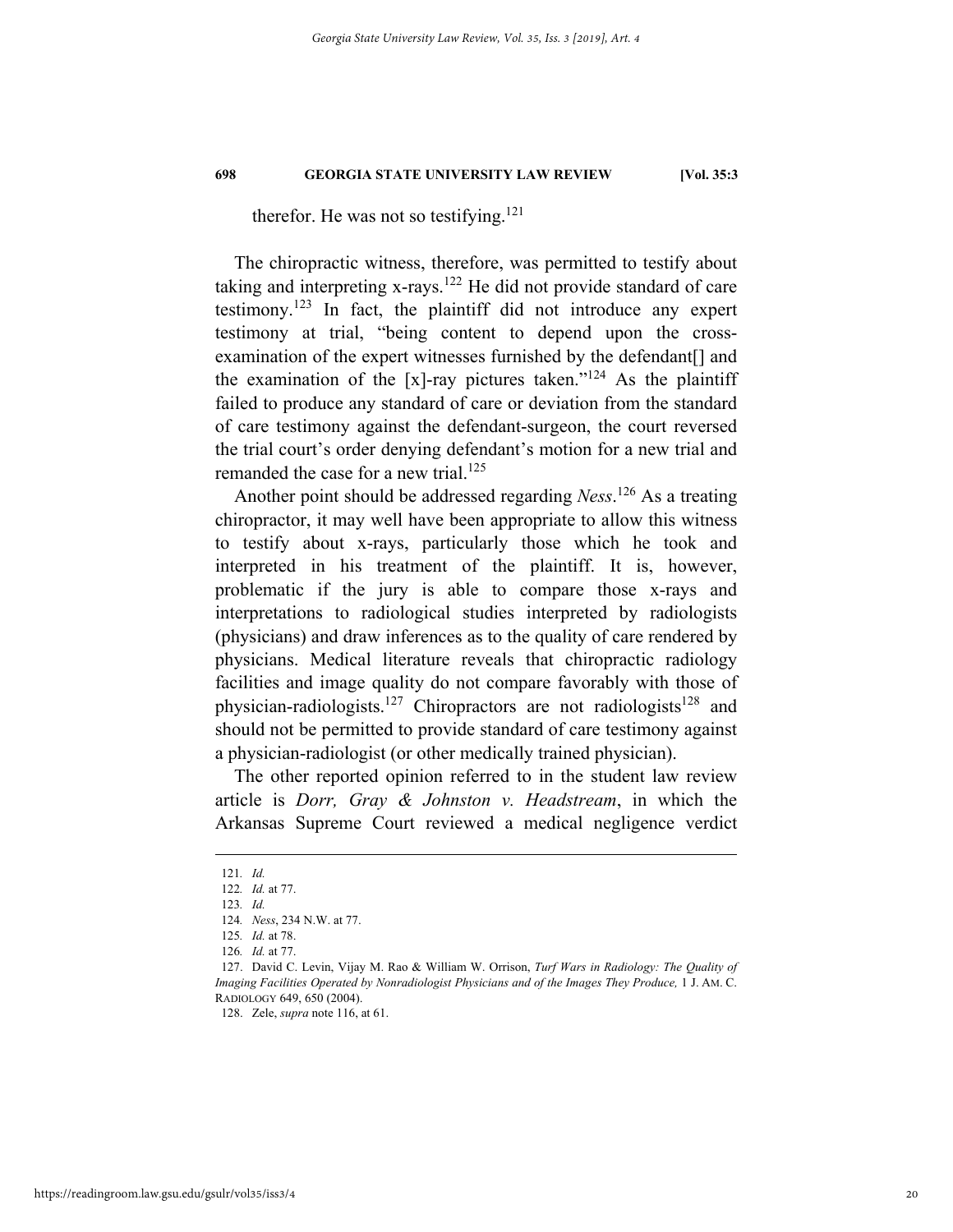against "partners engaged in the practice of medicine and surgery"<sup>129</sup> for allegedly "burning [the plaintiff's] left arm with an [x]-ray while treating a small place thereon diagnosed by them as eczema."130 The court allowed chiropractor testimony about "to testify as to the amount of dosage it would take to burn the human body and whether the dosage was properly or whether negligently administered."<sup>131</sup> The court also permitted the chiropractor to testify "that certain alleged facts constituted negligence on the part of appellants."132

It is quite difficult to understand the court's approval of standard of care testimony by a chiropractor against a medical doctor. Literature more than suggests serious educational shortcomings with chiropractic schools at the time of the *Dorr* opinion.<sup>133</sup> In comparison, following the Flexner Report of 1910, American medical schools became high quality institutions, focusing on basic sciences and clinical training.134 It would seem that the practices of chiropractors and medical doctors were not easily confused in the late 1920's. The Arkansas Supreme Court's opinion appears to be wrong.135

#### *VI. The Neuroscientist*

The Society for Neuroscience states that "[n]euroscientists specialize in the study of the brain and the nervous system."<sup>136</sup> At

 <sup>129.</sup> Dorr, Gray & Johnston v. Headstream, 295 S.W. 16, 16 (Ark. 1927).

<sup>130</sup>*. Id.* at 17.

<sup>131</sup>*. Id.*

<sup>132</sup>*. Id.* at 18.

 <sup>133.</sup> Joseph C. Keating, Carl S. Cleveland & Michael Menke, CHIROPRACTIC HISTORY: A PRIMER 14 (2004); Alana Ferguson & Glenda Wiese, *How Many Chiropractic Schools? An Analysis of Institutions That Offered the D.C. Degree*, 8 CHIROPRACTIC HIST. 27, 28 (1988).

<sup>134</sup>*. See* Molly Cooke et al., *American Medical Education 100 Years After the Flexner Report*, 355 NEW ENG. J. MED. 1339, 1339–40 (2006); Thomas P. Duffy, *The Flexner Report—100 Years Later*, 84 YALE J. BIOLOGY & MED. 269, 269 (2011).

 <sup>135.</sup> In a completely unrelated but interesting matter, see Laura Braden Foster, Nobles v. Casebier *and Judicial Comments on the Evidence in Arkansas*, 51 ARK. L. REV. 801, 801 (1998) (discussing a "trial judge's facetious remarks about chiropractors during the reading of a chiropractor's deposition . . .").

<sup>136</sup>*. About Neuroscience*, SOC'Y FOR NEUROSCIENCE, https://neuronline.sfn.org/Home/SfN/About/About-Neuroscience [https://perma.cc/86T2-6H5C] (last visited Nov. 15, 2018).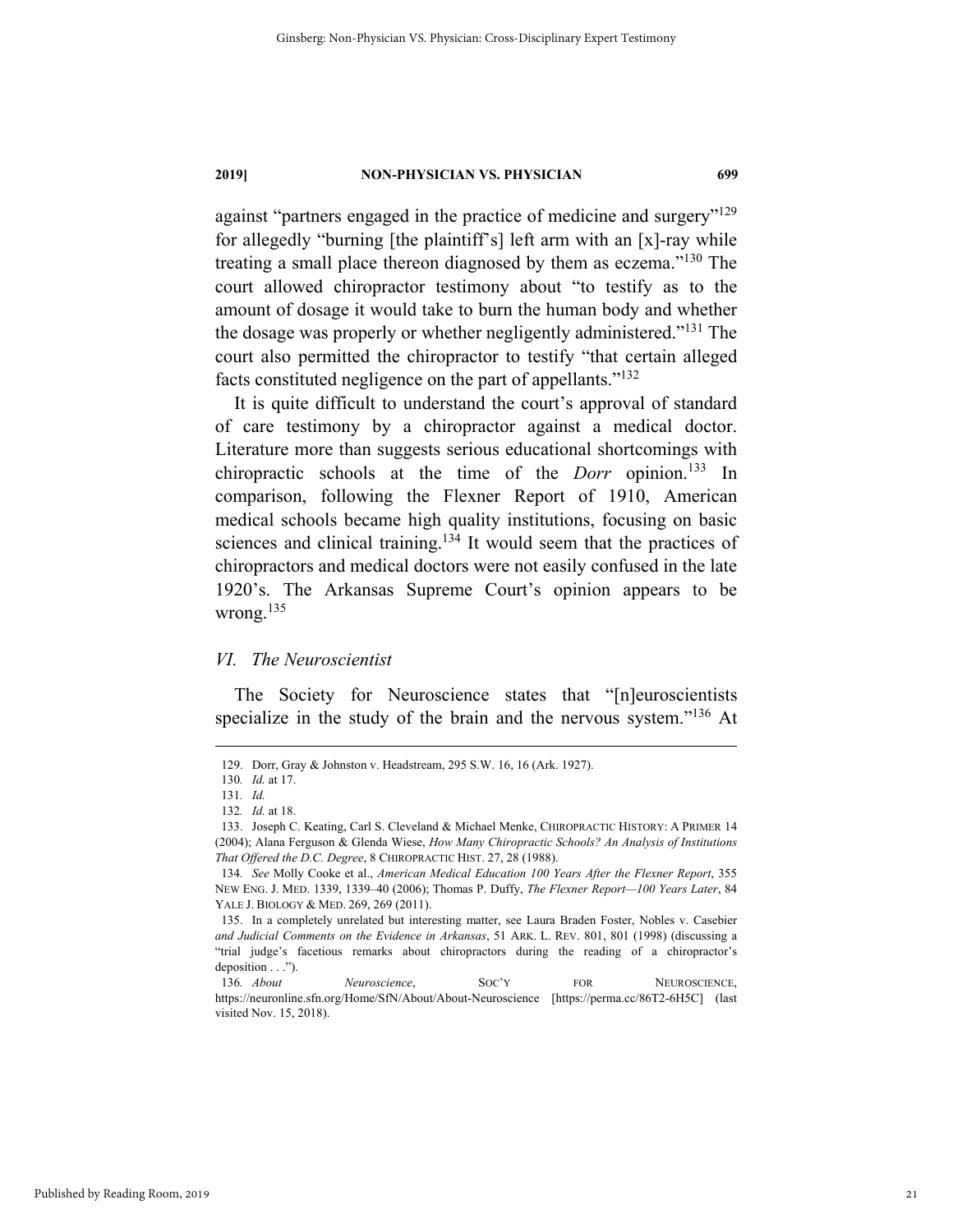least one court has defined neuroscience has been defined by a court as "a multidisciplinary study of how the brain works: its anatomy, its living processes, its physiology, its chemistry[,] and its structure." $137$ Neuroscience training typically results in a candidate earning a Ph.D.138 Certainly, a neuroscientist who is not also a medical doctor cannot treat patients. Should courts permit neuroscientists to testify as to the standard of care applicable to a physician in medical negligence litigation?

The Texas Court of Appeals addressed this issue in *Ponder v. Texarkana Memorial Hospital*. 139 Here, a newborn suffered a neurological injury.<sup>140</sup> At trial, the court prohibited plaintiffs' neuroscience expert, who had excellent academic, research, and teaching qualifications, from providing standard of care testimony.<sup>141</sup>

On appeal, the court stated that because the neuroscience expert was "not a medical doctor[] and has never treated patients, we do not find that the trial court abused its discretion by preventing him from answering questions concerning the standard of care."<sup>142</sup> The court did, however, note that "[n]on-physicians may qualify as medical experts by virtue of special experience $v<sup>143</sup>$  and that the neuroscientist's "experience clearly qualified him to testify about brain function and the causes of damage to the brain."<sup>144</sup> Therefore, the trial court abused its discretion by precluding this witness from testifying as to causation.<sup>145</sup>

The *Ponder* opinion clearly detailed the qualifications and experience of the neuroscience expert.<sup>146</sup> Because this expert lacked the contextual experience of a medical doctor, the court was correct

 <sup>137.</sup> Ponder v. Texarkana Mem'l Hosp., 840 S.W.2d 476, 477 (Tex. Ct. App. 1992), *superseded by statute*, Medical Liability Act, TEX. CIV. PRAC. & REM. CODE ANN. § 74.403(a) (West 2011).

<sup>138</sup>*. See* Huda Akil et al., *Neuroscience Training for the 21st Century*, 90 NEURON 917, 917 (2016).

<sup>139</sup>*. Ponder*, 840 S.W.2d at 478.

<sup>140</sup>*. Id.* at 477.

<sup>141</sup>*. Id.* at 477–78. The court also excluded causation testimony. *Id.*

<sup>142</sup>*. Id.* at 478.

<sup>143</sup>*. Id.*

<sup>144</sup>*. Ponder*, 840 S.W.2d at 478*.*

<sup>145</sup>*. Id.*

<sup>146</sup>*. Id.* at 477–78.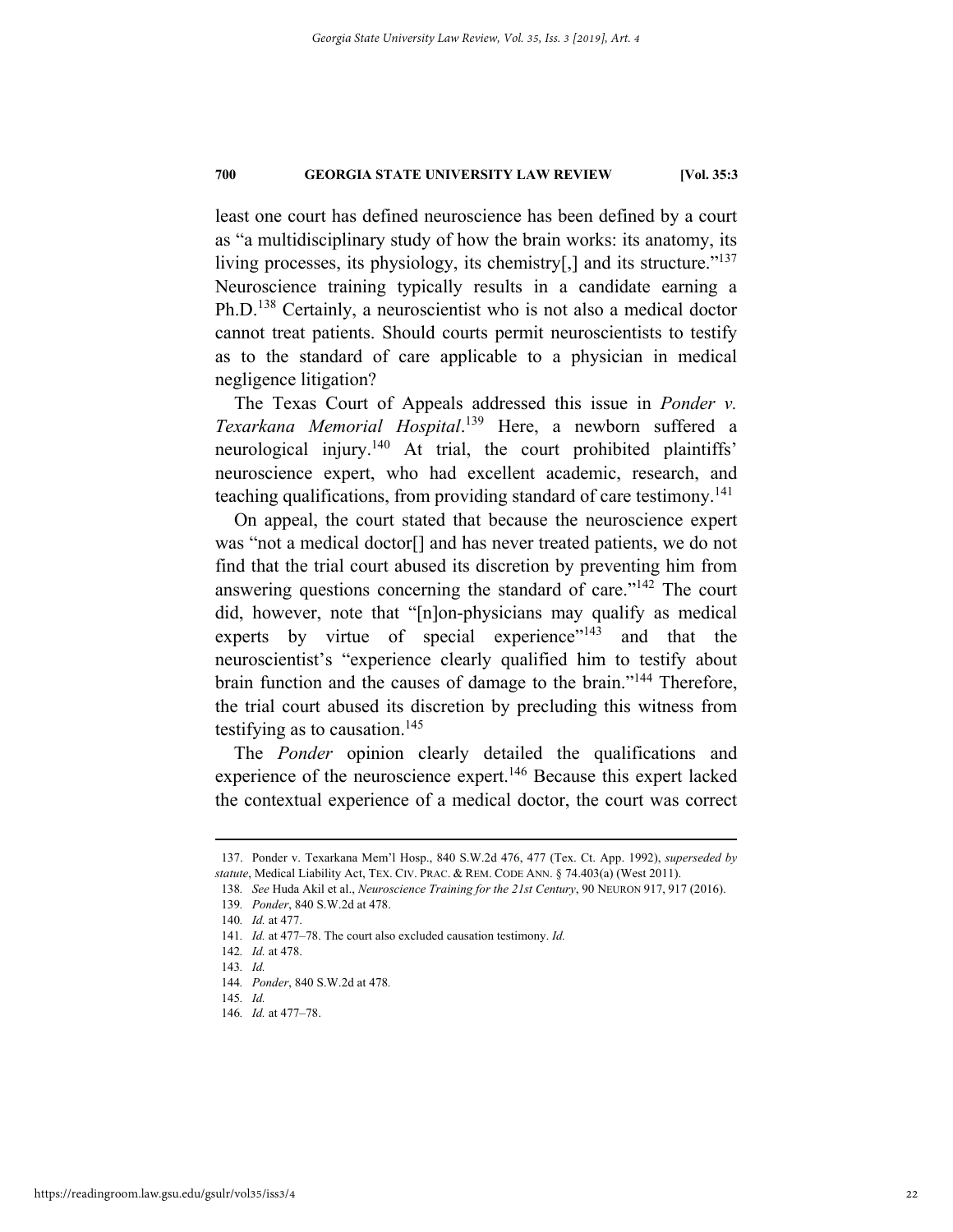in confirming that the expert could not provide standard of care testimony. He was, however, "clearly qualified . . . to testify about brain function and the causes of damage to the brain."147 That testimony implicated causation, not the standard of care applicable to the defendant-physician.

#### *VII. The Physiologist*

"Physiology is the study of normal function within living creatures. It is a sub-section of biology, covering a range of topics that include organs, anatomy, cells, biological compounds, and how they all interact to make life possible."<sup>148</sup> "Physiology teaches that all biological phenomena are connected."<sup>149</sup> More than thirty-five years ago, the Washington Supreme Court considered cross-disciplinary expert testimony of a non-physician physiologist, including language in its opinion that predicted an expansive and flexible approach to the determination of expert-witness qualifications.<sup>150</sup>

In *Harris v. Robert C. Groth M.D., Inc.*, 151 the Washington Supreme Court considered a medical negligence claim arising from the plaintiff's eye disease. At trial, the plaintiff "offered additional testimony . . . [by] a physiologist not licensed to practice medicine, but the trial court ruled that he was not qualified to give such testimony."152 The Washington Supreme Court held that the limitation placed on the physiologist's trial testimony was not "a manifest abuse of discretion"<sup>153</sup> but stated:

The standard of care against which a health care provider's conduct is to be measured is that of a reasonably prudent

 <sup>147</sup>*. Id.* at 478.

 <sup>148.</sup> Tim Newman, *A Brief Introduction to Physiology*, MED. NEWS TODAY (Oct. 13, 2017), http://www.medicalnewstoday.com/articles/248791.php [https://perma.cc/D89B-PCDA].

 <sup>149.</sup> Martin E. Feder, *Aims of Undergraduate Physiology Education: A View from the University of Chicago*, 29 ADVANCES PHYSIOLOGY EDUC. 3, 9 (2005).

 <sup>150.</sup> Harris v. Robert C. Groth, M.D., Inc., 663 P.2d 113, 114 (Wash. 1983).

<sup>151</sup>*. Id.* at 114.

<sup>152</sup>*. Id.* at 115.

<sup>153</sup>*. Id.* at 120.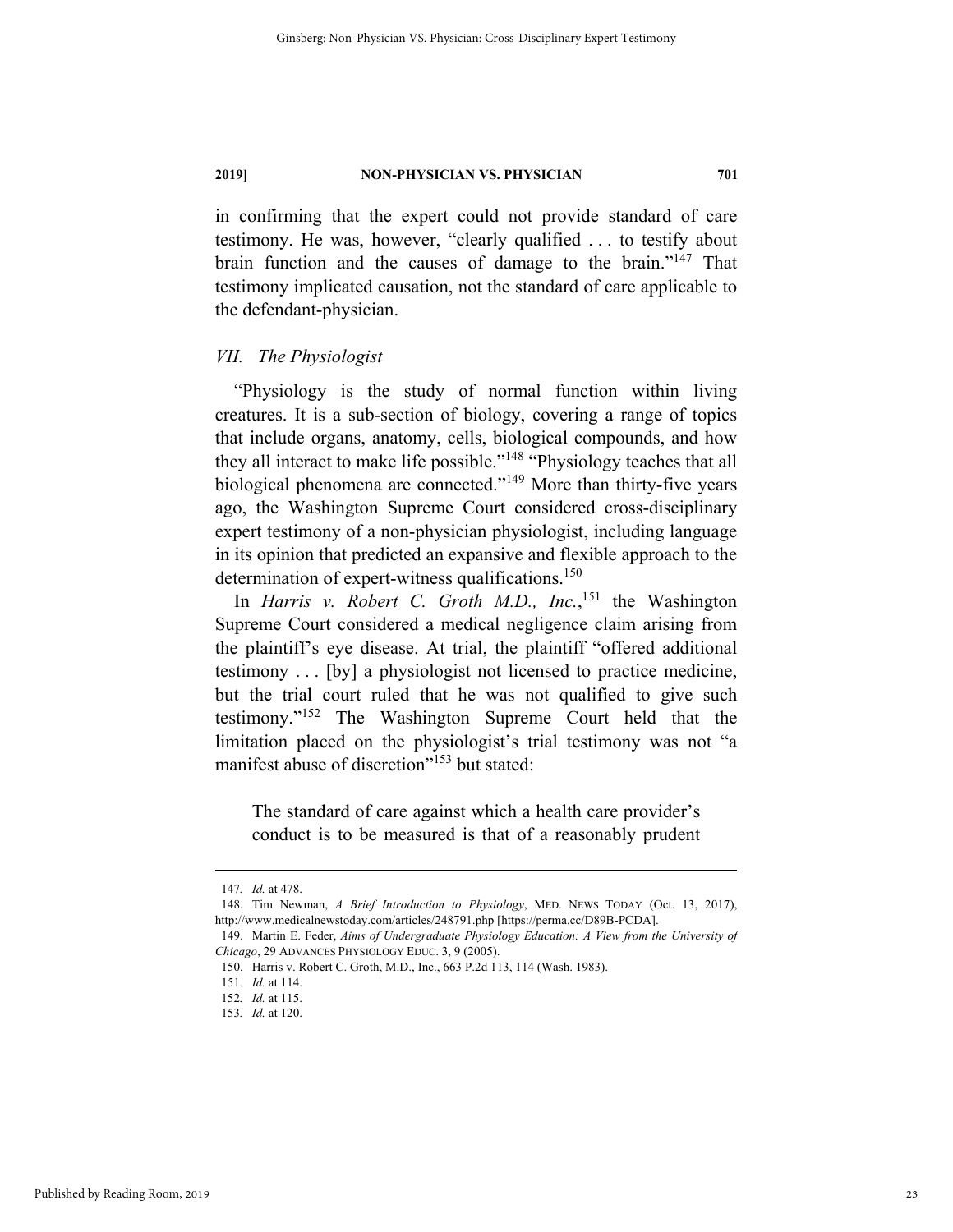practitioner possessing the degree of skill, care, and learning possessed by other members of the same profession in the state of Washington. ... [E]xpert testimony will be necessary to show whether or not a particular practice is reasonably prudent. . . . This expert testimony *may be provided by non[-]physicians*, however, if the trial court finds them qualified.<sup>154</sup>

Here, the Washington Supreme Court clearly approved the trial court's review of a non-physician's qualifications to provide standard of care testimony against a physician. In the court's view, this approach departed from the norm, stating, "[Although] most courts have imposed per se limitations on the testimony of otherwise qualified non[-]physicians, such limitations are not in accord with the modern trend in the law of evidence generally. That trend is away from reliance on formal titles or degrees."155

This supposed "trend" is debatable. It disregards the problem with non-physician experts discussed thus far in this article; they do not have the physician experience of caring for patients and decisionmaking in that context. This issue, however, cannot be ignored. Ultimately, this paper address non-physician healthcare providers who are intimately involved in patient care<sup>156</sup> and whether those nonphysicians should be entitled to opine on the medical standard of care.

#### *VIII. The Pharmacist*

It has been aptly noted that:

[o]ver the past four decades, the role of the pharmacist has

 <sup>154</sup>*. Id.* (emphasis added).

<sup>155</sup>*. Id.* at 119 (citation omitted).

<sup>156</sup>*. See generally* Nathan A. Boucher, Marvin A. McMillen & James S. Gould, *Agents for Change: Nonphysician Medical Providers and Health Care Quality*, 19 PERMANENTE J. 90 (2015); Brian Dulisse & Jerry Cromwell, *No Harm Found When Nurse Anesthetists Work Without Supervision by Physicians*, 29 HEALTH AFFAIRS 1469 (2010).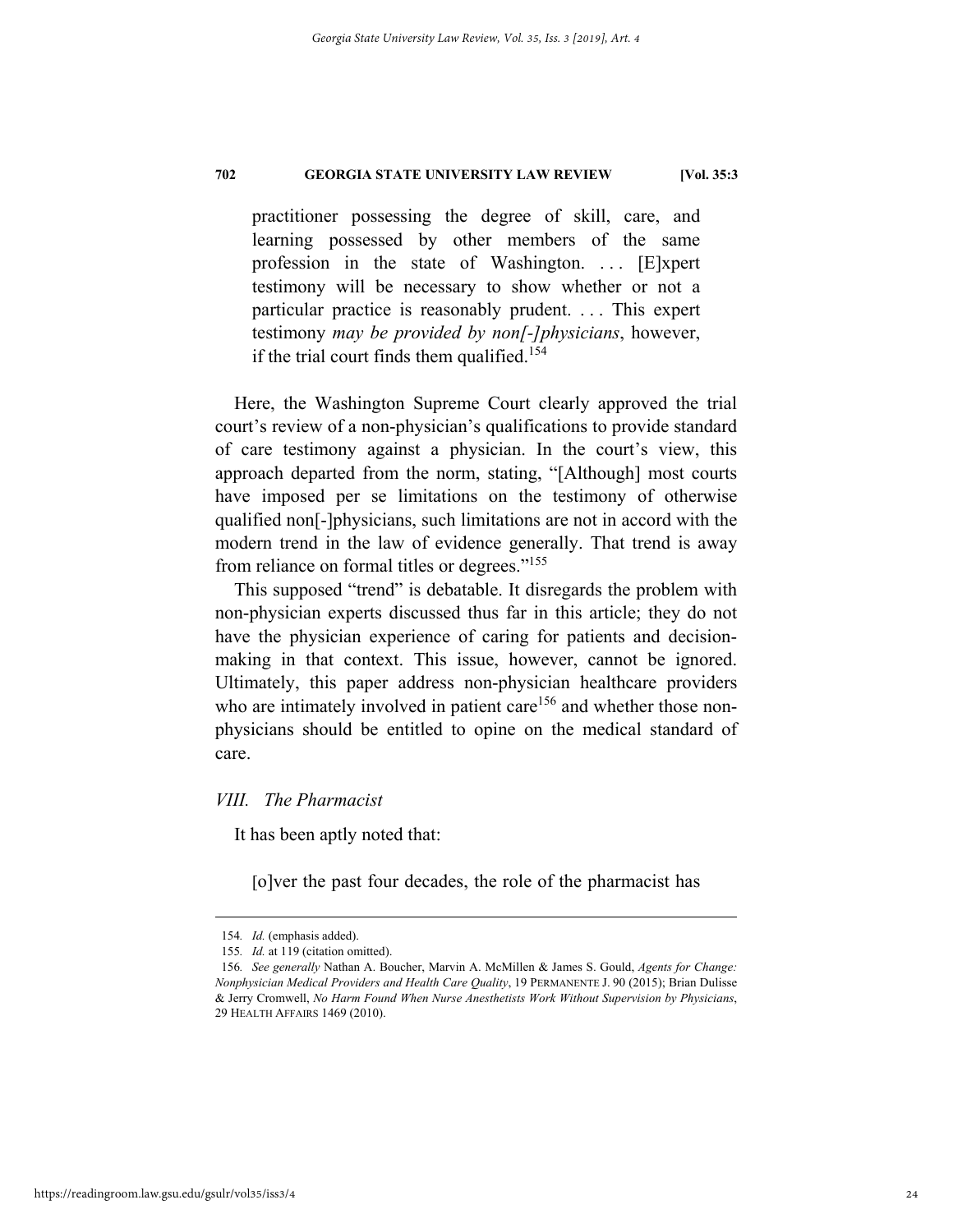evolved from an individual who was primarily responsible for safely and accurately distributing a medication product to a patient[] to an individual who works side-by-side with physicians, nurses, and other healthcare professionals in sophisticated, highly specialized practice settings to assure appropriate medication therapy management.<sup>157</sup>

In fact, "pharmacists' scope of practice includes the provision of direct patient care services in primary care settings."<sup>158</sup> The pharmacists involved in direct patient care receive specialty training and are known as clinical pharmacists.159 Perhaps coincidental or perhaps related to a more recent recognition of the pharmacist as a health care professional, there is an interesting array of judicial decisions relating to standard of medical care testimony by pharmacist-experts.<sup>160</sup>

The most interesting decision pronouncing the strict exclusion of a pharmacist's medical standard of care testimony is *Young v. Key Pharmaceuticals*. 161 Here, the Washington Supreme Court considered a medical negligence claim that alleged that the defendants negligently prescribed asthma medication $162$  and negligently monitored blood medication levels.<sup>163</sup> The plaintiff intended to utilize a pharmacist as a standard of care expert against the defendantphysicians.<sup>164</sup> The state supreme court succinctly framed the issue as

 <sup>157.</sup> Michael L. Adams & Robert A. Blouin, *The Role of the Pharmacist in Health Care: Expanding and Evolving*, 78 N.C. MED. J. 165, 165–66 (2017).

 <sup>158.</sup> Mollie Ashe Scott, Jeffrey E. Heck & Courtenay Gilmore Wilson, *The Integral Role of the Clinical Pharmacist Practitioner in Primary Care*, 78 N.C. MED. J. 181, 181 (2017).

<sup>159</sup>*. See* Judith Jacobi, *Clinical Pharmacists: Practitioners Who Are Essential Members of Your Clinical Care Team*, 27 REVISTA MÉDICA CLÍNICA LAS CONDES 571, 571 (2016); *About Clinical Pharmacists*, AM. C. CLINICAL PHARMACY, https://www.accp.com/about/clinicalpharmacists.aspx [https://perma.cc/U7ZL-2MQR] (last visited Nov. 15, 2018).

<sup>160</sup>*. See generally* Romero v. Hanisch, No. 08-5040-JLV, 2010 WL 5020657 (D.S.D. Dec. 3, 2010); Bell v. Hart, 516 So. 2d 562 (Ala. 1987); Smith v. Harris, 670 S.E.2d 136 (Ga. Ct. App. 2008); Shannon v. Fusco, 89 A.3d 1156 (Md. 2014); Young v. Key Pharm., Inc., 770 P.2d 182 (Wash. 1989).

<sup>161</sup>*. Young*, 770 P.2d at 184.

<sup>162</sup>*. Id.* at 185. The medication was theophylline, popularly used to treat asthma for many years. *See* Miles Weinberger & Leslie Hendeles, *Theophylline in Asthma*, 334 NEW ENG. J. MED. 1380, 1380 (1996).

<sup>163</sup>*. Young*, 770 P.2d at 185.

<sup>164</sup>*. Id.*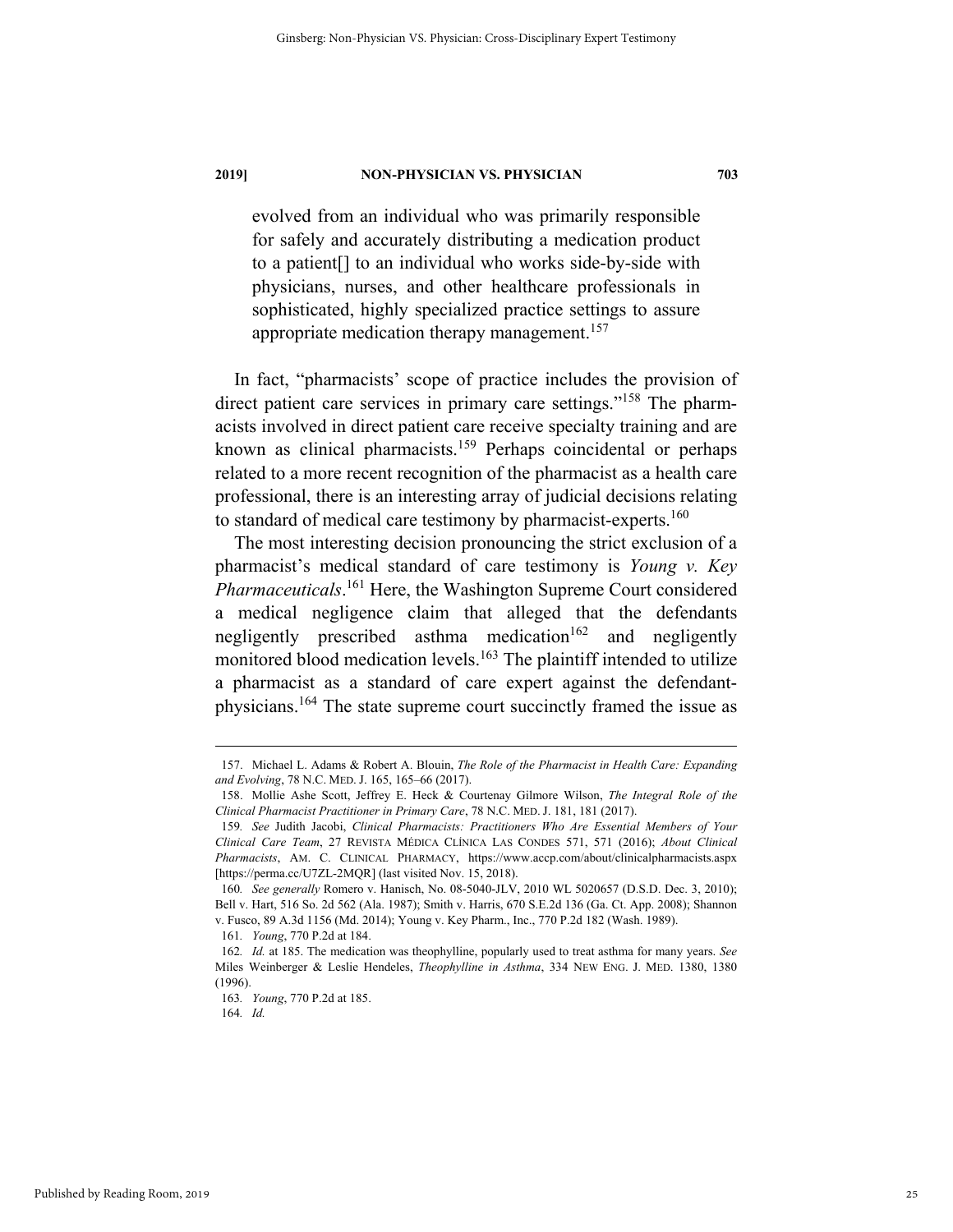follows: "Is a pharmacist competent to testify to whether [the plaintiff's] physicians breached their standard of care when that pharmacist's sole connection to this case is that she reviewed [the plaintiff's] medical records?"165 Despite the fact that *Young* followed the same court's opinion in *Harris* six years later, which apparently created an opportunity for cross-disciplinary standard of care testimony, the *Young* court pronounced: "This court has never accepted, however, a rule that would allow a non[-]physician to testify as an expert regarding the proper standard of care for a physician practicing a medical specialty. Such a rule would severely degrade administration of justice in medical malpractice actions."<sup>166</sup> Additionally, the court stated that "we have found no cases in which a non[-]physician is found competent to testify on a physician's technical medical standard of care in a medical malpractice case."167

Although the court was willing to acknowledge a pharmacist's training and expertise regarding medications, it highlighted that a pharmacist lacked the specific training and experience of a physician, stating, "With all due respect to the pharmaceutical profession, pharmacists are not doctors and are not licensed to prescribe medication because they lack the physician's rigorous training in diagnosis and treatment."168 Essentially, then, the *Young* opinion reflects a valid strict belief that pharmacists are not physicians and, therefore, cannot opine on the standard of care applicable to a physician.169

The Court of Appeals of Georgia reached a similar conclusion in Smith v. Harris;<sup>170</sup> however, the court's opinion was largely informed by a Georgia statute governing the opinions of expert witnesses in medical negligence litigation.171 Here, the plaintiff's pharmacist expert testified that the defendant-physician "had violated the

 <sup>165</sup>*. Id.* at 188.

<sup>166</sup>*. Id.*

<sup>167</sup>*. Id.* at 189.

<sup>168</sup>*. Id.* at 190.

<sup>169</sup>*. Young*, 770 P.2d at 190.

 <sup>170.</sup> Smith v. Harris, 670 S.E.2d 136, 140 (Ga. Ct. App. 2008).

 <sup>171.</sup> O.C.G.A. § 24-7-702(c)(2) (2013); *Smith*, 670 S.E.2d at 140.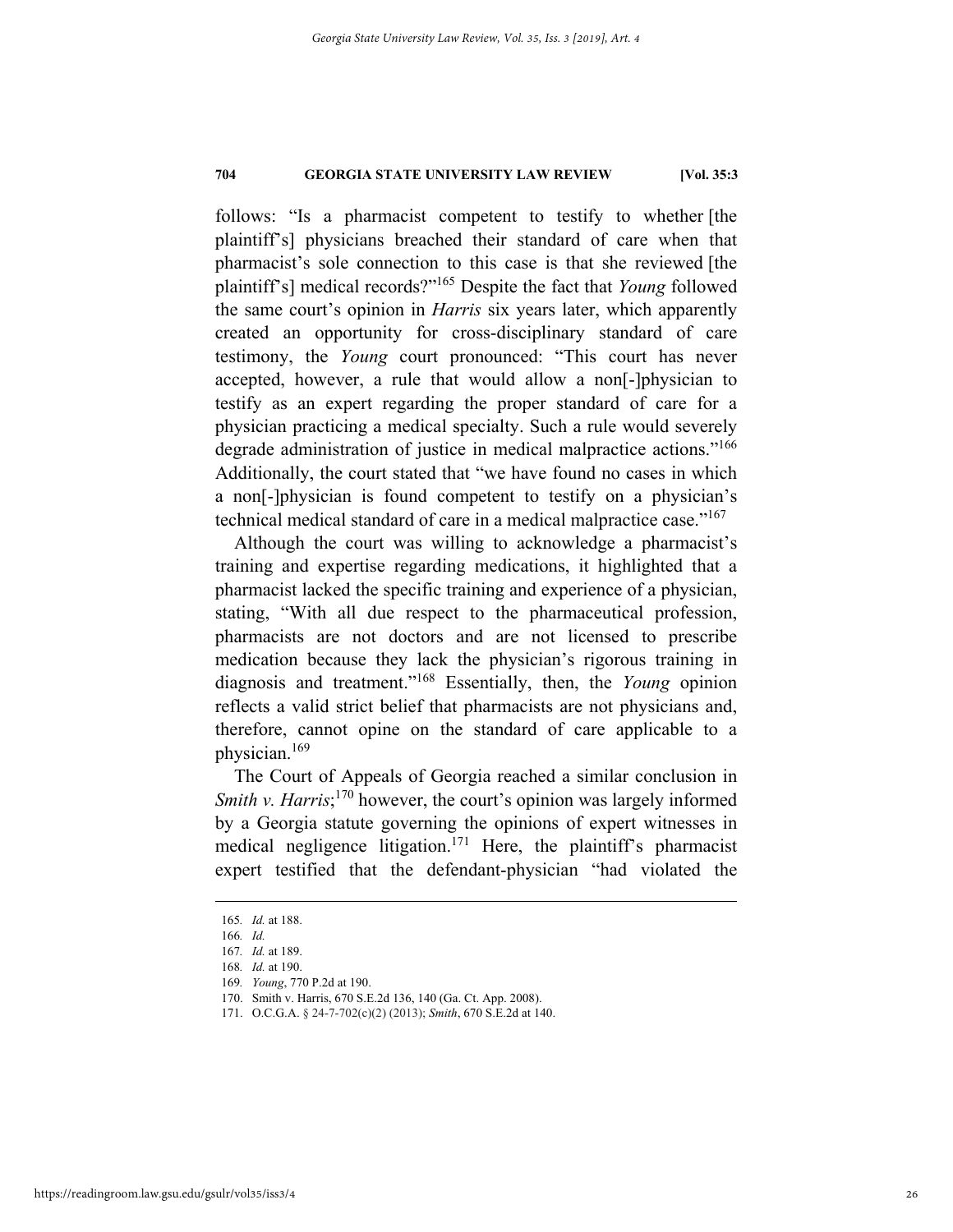applicable standard of care when he prescribed ... Gentamicin,  $172$ when he failed to recognize . . . [plaintiff's] developing Gentamicin toxicity, and when he failed to reevaluate her treatment  $\dots$  ."<sup>173</sup> The aforementioned statute requires an expert witness to have "*had actual professional knowledge and experience in the area of practice or specialty in which the opinion is to be given* . . . "174 and to be "*a member of the same profession*."<sup>175</sup> Georgia statutory law defined pharmacists as a profession different from that of a medical doctor.<sup>176</sup> Therefore, the plaintiff's pharmacist expert should not have been permitted to testify that a defendant-physician violated a medical standard of care.<sup>177</sup>

The Supreme Court of Alabama, based in part on the state's Medical Liability Act, $178$  affirmed a trial court's exclusion of medical standard of care testimony by a pharmacist against a physician in *Bell v. Hart*. 179 Here, the plaintiffs brought a medical negligence action in connection with the defendant-physician's prescription of Elavil, an antidepressant.<sup>180</sup> The plaintiffs' pharmacist expert, a well-qualified clinical pharmacist, gave deposition testimony, opining that the defendant-physician "deviated from the accepted standard of care in the medical community for the prescription, dosage, and administration of the drug Elavil  $\dots$ <sup>181</sup> The trial court excluded this testimony based on lack of competency.182

 <sup>172.</sup> Gentamicin is an antibiotic that carries a risk of nephrotoxicity. *See* Jose M. Lopez-Novoa, et al., *New Insights into the Mechanism of Aminoglycoside Nephrotoxicity: An Integrative Point of View*, 79 KIDNEY INT'L 33, 33 (2011).

<sup>173</sup>*. Smith*, 670 S.E.2d at 139.

<sup>174</sup>*. Id*.

<sup>175</sup>*. Id*.

<sup>176</sup>*. Id.* at 140.

<sup>177</sup>*. Id*.

 <sup>178.</sup> ALA. CODE § 6-5-480 (2018).

 <sup>179.</sup> Bell v. Hart, 516 So. 2d 562, 570 (Ala. 1987).

<sup>180</sup>*. See* J. Inglis et al., *A Psychiatric and Psychological Study of Amitriptyline (Elavil) as an Antidepressant*, 88 CAN. MED. ASS'N J. 797, 802 (1963).

<sup>181</sup>*. Bell*, 516 So. 2d at 565.

<sup>182</sup>*. Id.* It should also be noted that witness competency is determined by the trial court, as a matter of law. *See* Scott Rowley, *The Competency of Witnesses*, 24 IOWA L. REV. 482, 495 (1939).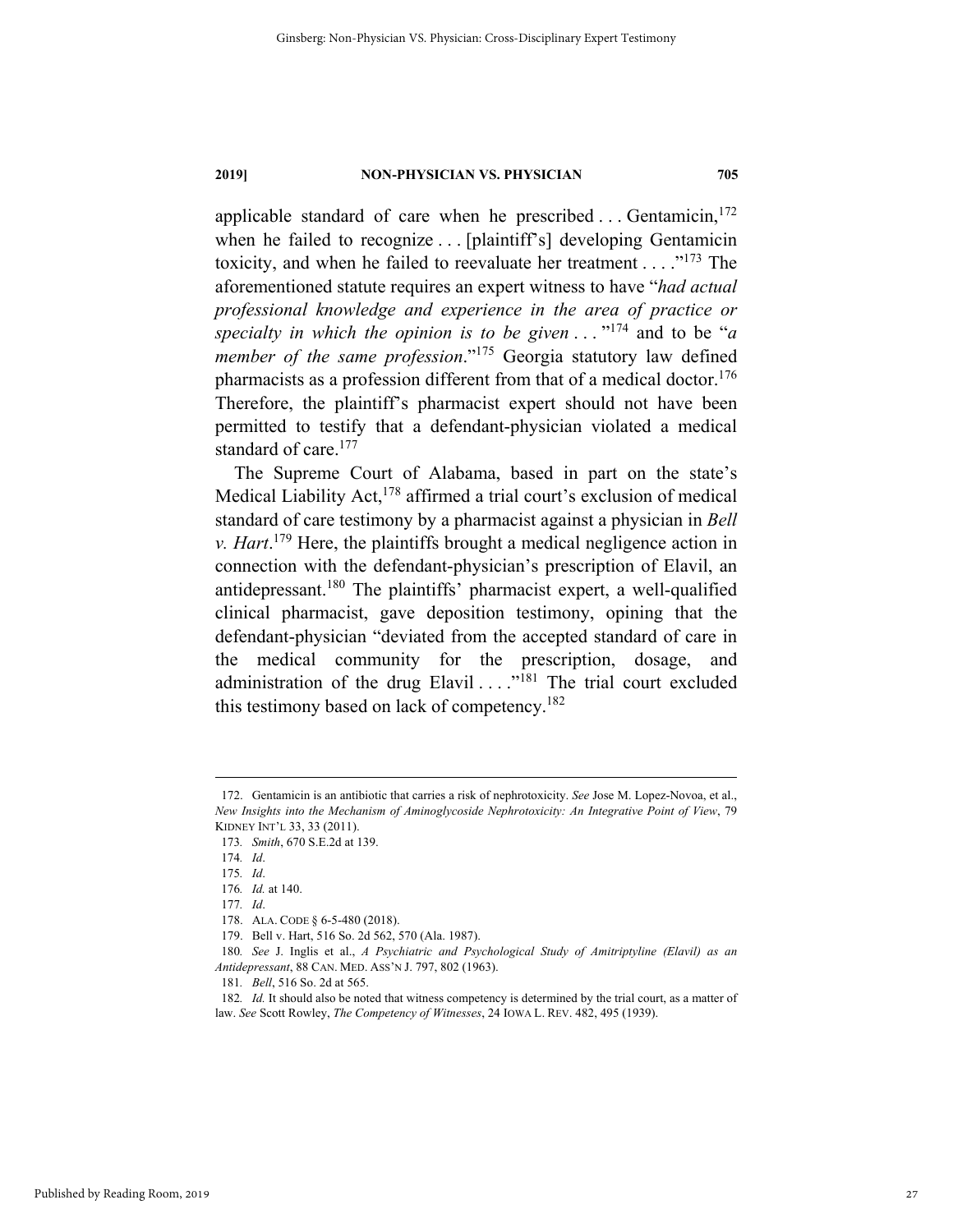The supreme court agreed that the pharmacist expert was not competent to opine "on the standard of care of *physicians* in prescribing the drug Elavil."183 By stating that the standard of care in medicine "must be established by medical testimony,"184 the court concluded that medical testimony must be given by physicians.<sup>185</sup> Furthermore, the court stated that it could not "permit a non[-]physician, who cannot legally prescribe a drug, to testify concerning the standard of care that should be exercised in the prescription of the drug."186 Thus, *Bell* presumably represents a policy of strict exclusion of cross-disciplinary standard of care testimony by pharmacists.

More recently, the Court of Appeals of Maryland held that a clinical pharmacist could not provide standard of care testimony against a physician in an informed consent case, but could opine as to the "material risks of the administration of  $[a \text{ drug}]$ ...."<sup>187</sup> In *Shannon v. Fusco*, Maryland's highest court considered an informed consent claim against a physician "in which it was alleged that a physician failed to obtain informed consent for the administration of radiation therapy and a drug, Amifostine . . . ."<sup>188</sup> The trial court barred this testimony,<sup>189</sup> but the state's highest court "reversed . . . because he had substantial experience studying and advising patients regarding oncology medications, including Amifostine, and therefore, should have been permitted to testify."<sup>190</sup>

In Maryland, the doctrine of informed consent requires a physician to disclose material information that "a physician knows or ought to know would be significant to a reasonable person in the patient's

 <sup>183</sup>*. Bell*, 516 So. 2d at 566.

<sup>184</sup>*. Id.* at 569 (citing Rodriguez v. Jackson, 574 P.2d 481, 485 (Ariz. Ct. App. 1977)).

<sup>185</sup>*. Id.* The Supreme Court of the United States also noted that medical testimony can be provided by "properly introduced medical treatises." *Id.* at 570.

<sup>186</sup>*. Id.*

 <sup>187.</sup> Shannon v. Fusco, 89 A.3d 1156, 1175 (Md. 2014).

<sup>188</sup>*. Id.* at 1159; *see also* John R. Kouvaris et al., *Amifostine: The First Selective-Target and Broad-Spectrum Radioprotector*, 12 ONCOLOGIST 738, 738 (2007) (explaining that "Amifostine has been shown to specifically protect normal tissues from damage caused by radiation and chemotherapy").

<sup>189</sup>*. Shannon*, 89 A.3d at 1160.

<sup>190</sup>*. Id.* (citing Fusco v. Shannon, 63 A.3d 145, 162 (Md. Ct. Spec. App. 2013)).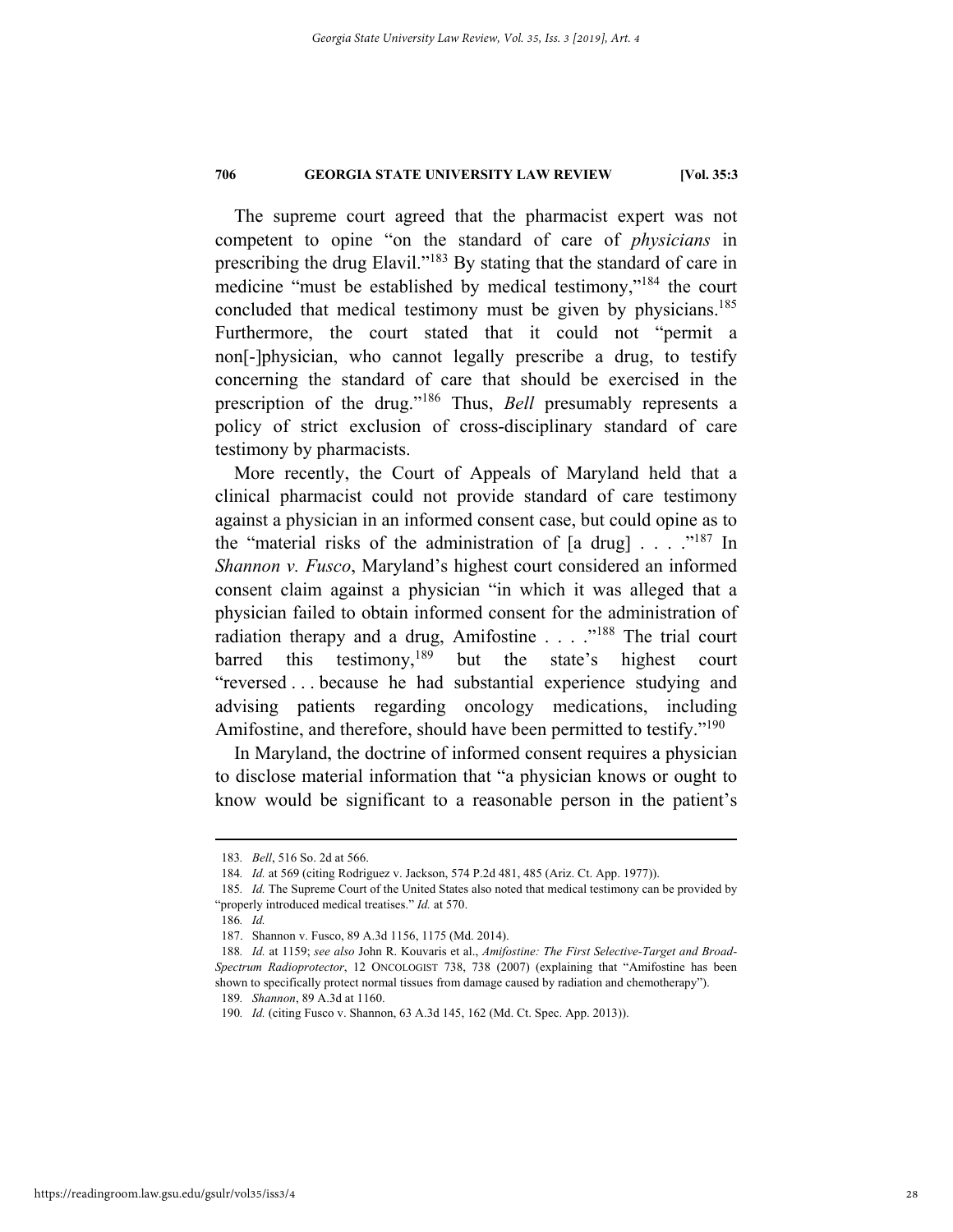position in deciding whether or not to submit to a particular medical treatment or procedure." This includes "the nature of the ailment, the nature of the proposed treatment, the probability of success of the contemplated therapy and its alternatives, and the risk of unfortunate consequences associated with such treatment."191 Of course, these disclosure requirements establish a standard of care applicable to the physician seeking a patient's informed consent.

The Court of Appeals of Maryland confirmed that expert testimony was required for proof in an informed consent claim<sup>192</sup> and stated that the plaintiff's pharmacist-expert "may have been qualified to testify about the likelihood and severity of risks caused by the administration of Amifostine."193 The court stated that the pharmacy expert "was never offered as an expert to testify about the types of information [the defendant-physician] had a duty to disclose  $\dots$ ."<sup>194</sup> yet he "had the requisite expertise to testify about the material risks of the administration of Amifostine."195 This supposed distinction is troubling and may be a distinction without a difference. If the pharmacist-expert is permitted to testify about material risks of drug administration, the expert is, arguably, testifying to the medical standard of care, which requires disclosure of "material information" significant to a patient. Therefore, this evidence could contribute to a jury determination of a standard of care violation and contradict the Court of Appeals of Maryland's opinion that the pharmacist expert was not qualified to opine on the standard of care.<sup>196</sup>

The most liberal position on the propriety of a pharmacist's standard of care testimony against a defendant-physician has been taken by the United States District Court in South Dakota.<sup>197</sup> In

 <sup>191</sup>*. Shannon*, 89 A.3d at 1169–70 (citing Sard v. Hardy, 379 A.2d 1014, 1022 (Md. 1977)).

<sup>192</sup>*. Id.* at 1172.

<sup>193</sup>*. Id.* at 1174.

<sup>194</sup>*. Id.* at 1175.

<sup>195</sup>*. Id.* 

<sup>196</sup>*. Id.* 

<sup>197</sup>*. See generally* Romero v. Hanisch, No. CIV.08–504–JLV, 2010 WL 5020657 (D.S.D. Dec. 3, 2010).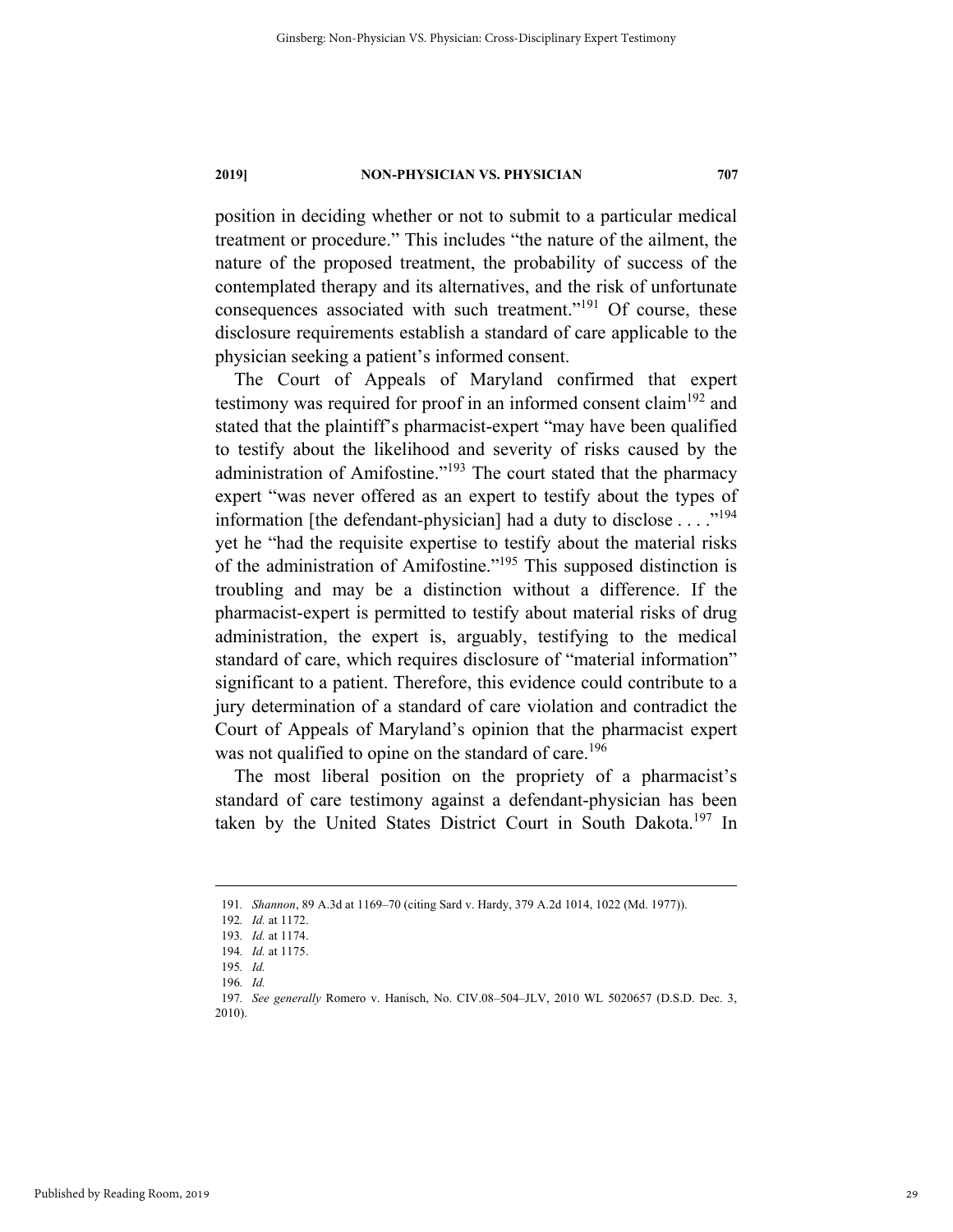*Romero v. Hanisch*<sup>198</sup> the district court considered a defense motion in a medical negligence claim arising from the defendant-physician's treatment of plaintiff's hyperlipidemia (high cholesterol).<sup>199</sup> The plaintiff's sole disclosed expert was "a licensed pharmacist and clinical toxicologist $^{\prime\prime200}$  who was expected to testify to the standard of care applicable to a physician regarding the use of medications for the treatment of high cholesterol, breach of that standard of care, and causation.201 The defendant-physician moved for summary judgment due to the alleged lack of competent expert testimony as to the standard of care. $202$ 

Unquestionably, the plaintiff's pharmacist expert was well qualified as a clinical pharmacist.<sup>203</sup> He had earned an undergraduate degree in pharmacy and a doctorate in clinical pharmacy.<sup>204</sup> He also had extensive subsequent training and teaching experience regarding medication safety, including the medications that the defendantphysician prescribed to the plaintiff, and had previously provided medical standard of care testimony in litigation.<sup>205</sup> The district court observed that "[t]he only professional license [he] holds is in pharmacy[;] he is not licensed to make a medical diagnosis and does not hold medical staff privileges at any hospital."206 Additionally, the district court noted that plaintiff's pharmacist expert "[was] not permitted to prescribe medications for patients."207 Of course these facts suggest that, despite the pharmacist's wealth of knowledge, he does not have the experience identical to a physician who can diagnose and treat patients with high cholesterol.

 <sup>198</sup>*. Id.* 

<sup>199</sup>*. See* Judith M. E. Walsh & Michael Pignone, *Drug Treatment of Hyperlipidemia in Women*, 291 J. AM. MED. ASS'N 2243, 2243 (2004).

<sup>200</sup>*. Romero*, 2010 WL 5020657, at \*2.

<sup>201</sup>*. Id.*

<sup>202</sup>*. Id.* 

<sup>203</sup>*. Id.* at \*3.

<sup>204</sup>*. Id.* 

<sup>205</sup>*. Id.* at \*5.

<sup>206</sup>*. Romero*, 2010 WL 5020657, at \*5.

<sup>207</sup>*. Id.*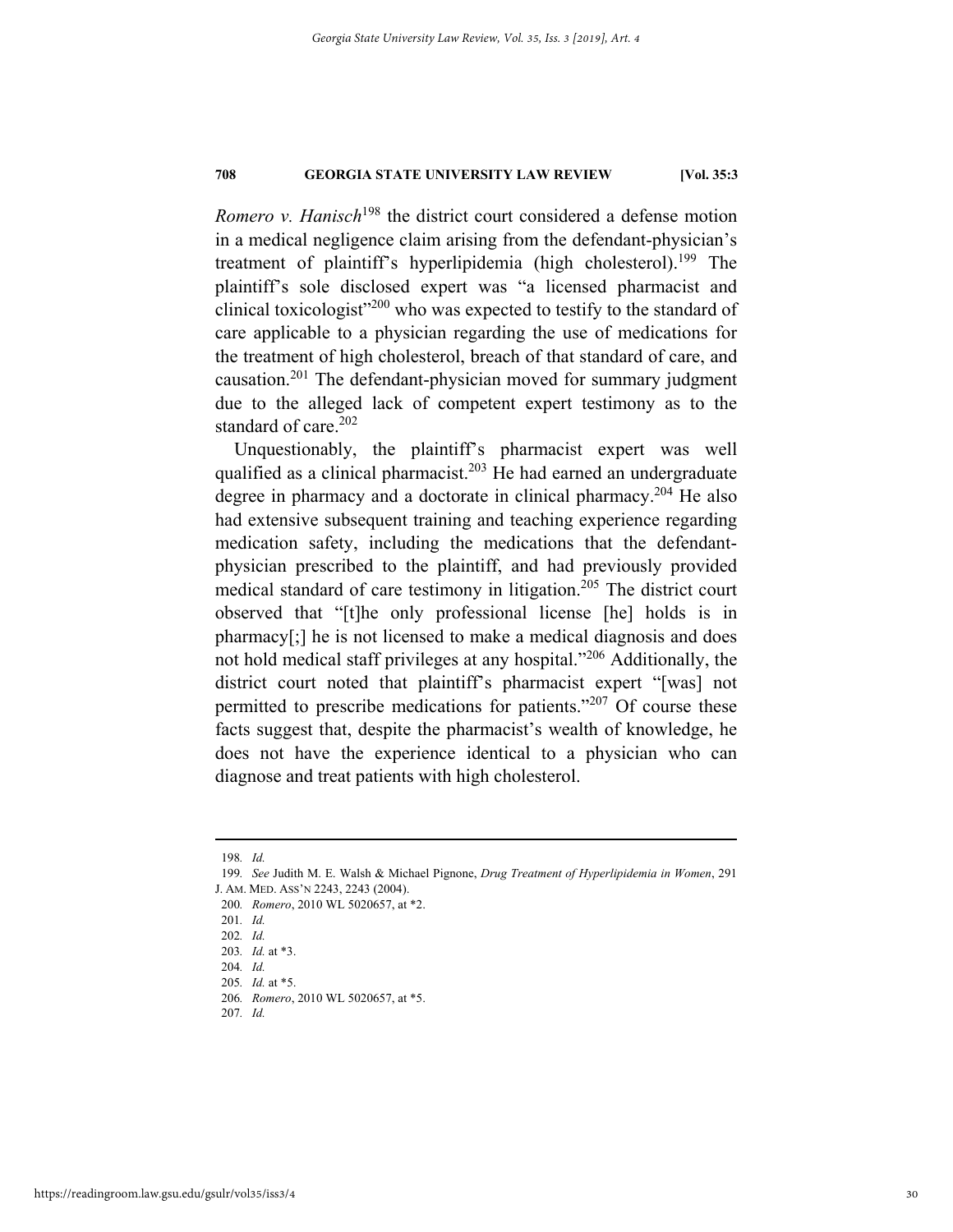The district court, in referring to South Dakota law, held that the plaintiff's pharmacy expert was a medical expert<sup>208</sup> and that he was "competent to testify as to a physician's standard of care in monitoring the safe and effective use of statin drugs."<sup>209</sup> Therefore, *Romero* represents an aggressive approach to cross-disciplinary expert testimony, implicating the issue of whether an expert's lack of physician training and the physician-patient experience should disqualify the non-physician expert from opining on the medical standard of care.

#### *IX. The Nurse Anesthetist*

A nurse anesthetist is a highly trained nurse who administers surgical anesthesia and, apparently, does so quite well.<sup>210</sup> Nurse anesthetists occupy a distinct role in the nursing profession, as there are no "clear demarcations distinguishing which tasks are appropriate for physicians [anesthesiologists] versus nurses."211 Nurse anesthetists are nurses with specialty training $2^{12}$ —they do not possess medical degrees and are not physicians.213 The American Association of Nurse Anesthetists reports that there are 52,000 nurse anesthetists "who safely administer approximately 45 million anesthetics to patients each year in the United States  $\dots$  ."<sup>214</sup>

Courts have been impressed with the experience of nurse anesthetists.215 As such, they have approved medical standard of care testimony by nurse anesthetist experts against

 <sup>208</sup>*. Id.* at \*7.

<sup>209</sup>*. Id.* at \*8.

<sup>210</sup>*. See* Dulisse & Cromwell, *supra* note 156, at 1469.

 <sup>211.</sup> Cassandra L. Taylor, *Attitudes Toward Physician-Nurse Collaboration in Anesthesia*, 77 AM. ASS'N. NURSE ANESTHETISTS J. 343, 343 (2009).

<sup>212</sup>*. Education of Nurse Anesthetists in the United States—At a Glance*, AM. ASS'N. NURSE ANESTHETISTS (last updated Sept. 27, 2018), https://www.aana.com/membership/become-acrna/education-of-nurse-anesthetists-in-the-u.s [https://perma.cc/8SQ5-XR3W].

<sup>213</sup>*. See id.*

<sup>214</sup>*. Certified Registered Nurse Anesthetists Fact Sheet*, AM. ASS'N. NURSE ANESTHETISTS (last updated Sept. 17, 2018), https://www.aana.com/membership/become-a-crna/crna-fact-sheet [https://perma.cc/EP3H-LNHY]. It should also be noted that nurse anesthetists administer anesthesia outside of the hospital operating room. *Id.*

 <sup>215.</sup> Carolan v. Hill, 553 N.W.2d 882, 889 (Iowa 1996).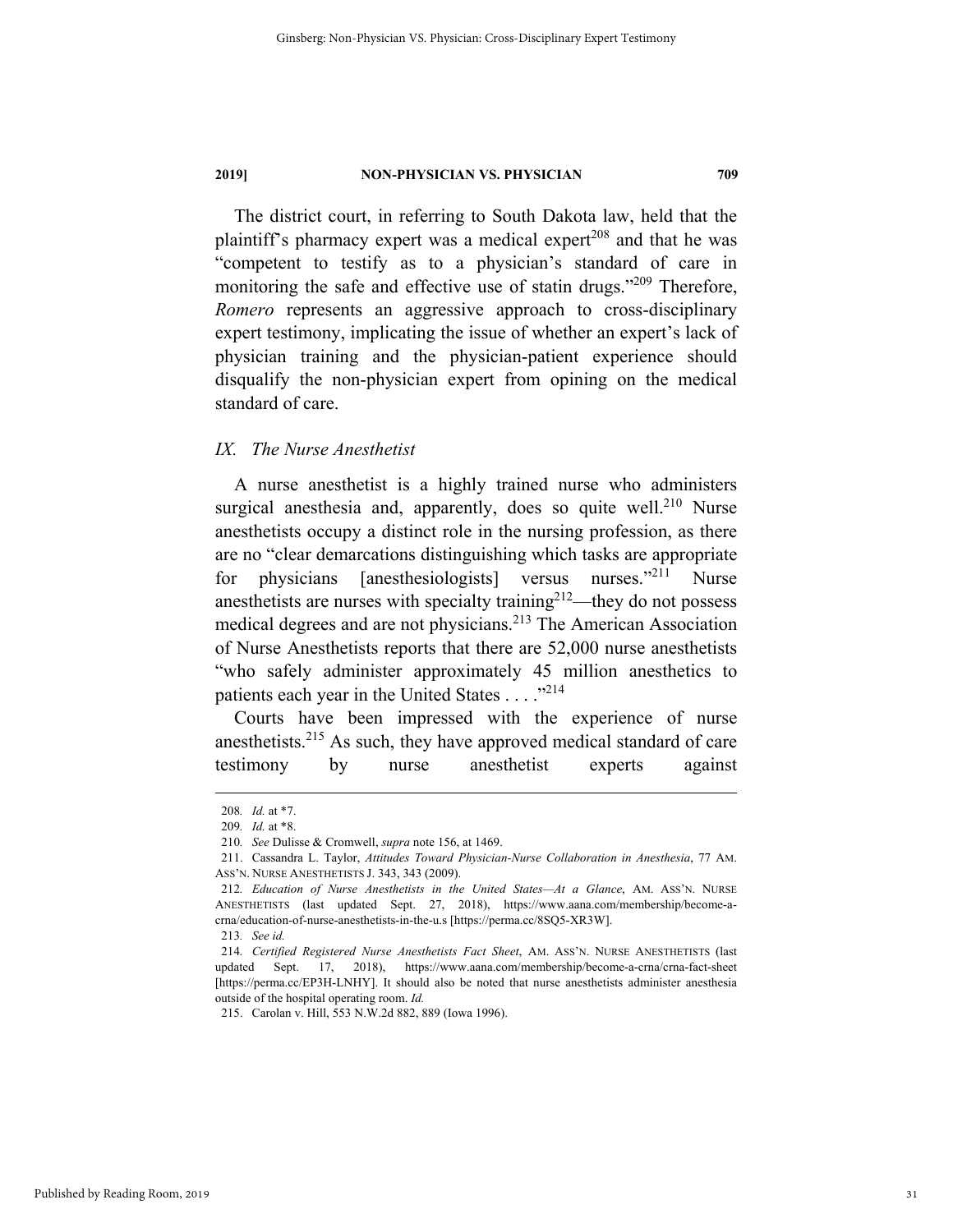defendant-physicians.216 In *Carolan v. Hill*, the Iowa Supreme Court, referring to a state statute requiring "medical qualifications" of expert witnesses,  $2^{17}$  held that licensure was not a requirement for the admission of expert testimony<sup>218</sup> and a nurse anesthetist's testimony as to the medical standard of care applicable to a physician was improperly excluded by the trial court.<sup>219</sup> Here, the plaintiff's nurse anesthetist expert, "[i]n his twenty-seven years of practice . . . [had] delivered anesthesia to approximately 17,000 patients."<sup>220</sup>

Moreover, in *Harris v. Miller*, a medical negligence action against an orthopedic surgeon assisted by a nurse anesthetist, the Supreme Court of North Carolina held that plaintiff's nurse anesthetist expert should have been permitted to testify that the defendant-orthopedic surgeon was negligent in his supervision of the nurse anesthetist. The nurse anesthetist expert had "fifteen years of practice as a nurse anesthetist  $\dots$  [and] had participated in thousands of operations."<sup>221</sup> The state supreme court stated that "having worked so frequently with surgeons, she was as knowledgeable as they about the way surgeons ordinarily supervise nurse anesthetists."<sup>222</sup>

More than forty years ago, the Minnesota Supreme Court sent mixed signals regarding the propriety of medical standard of care testimony by a nurse anesthetist.223 In *Cornfeldt v. Tongen*, the state supreme court considered a medical negligence claim involving surgical procedures for a perforated ulcer and removal of "suspicious cells."224 Subsequently, the patient suffered liver damage and died from hepatitis.<sup>225</sup> A medical negligence action followed, stating claims against multiple defendants.<sup>226</sup> As to the defendant-

222*. Id.* 

 <sup>216</sup>*. Id.*; Harris v. Miller, 438 S.E.2d 731, 742 (N.C. 1994).

 <sup>217.</sup> IOWA CODE ANN. § 147.139 (West 2018).

<sup>218</sup>*. Carolan*, 553 N.W.2d at 888.

<sup>219</sup>*. Id.* at 889.

<sup>220</sup>*. Id.* 

<sup>221</sup>*. Harris*, 438 S.E.2d at 742.

 <sup>223.</sup> Cornfeldt v. Tongen, 262 N.W.2d 684, 691 (Minn. 1977).

<sup>224</sup>*. Id.* at 690.

<sup>225</sup>*. Id.* at 691.

<sup>226</sup>*. Id.*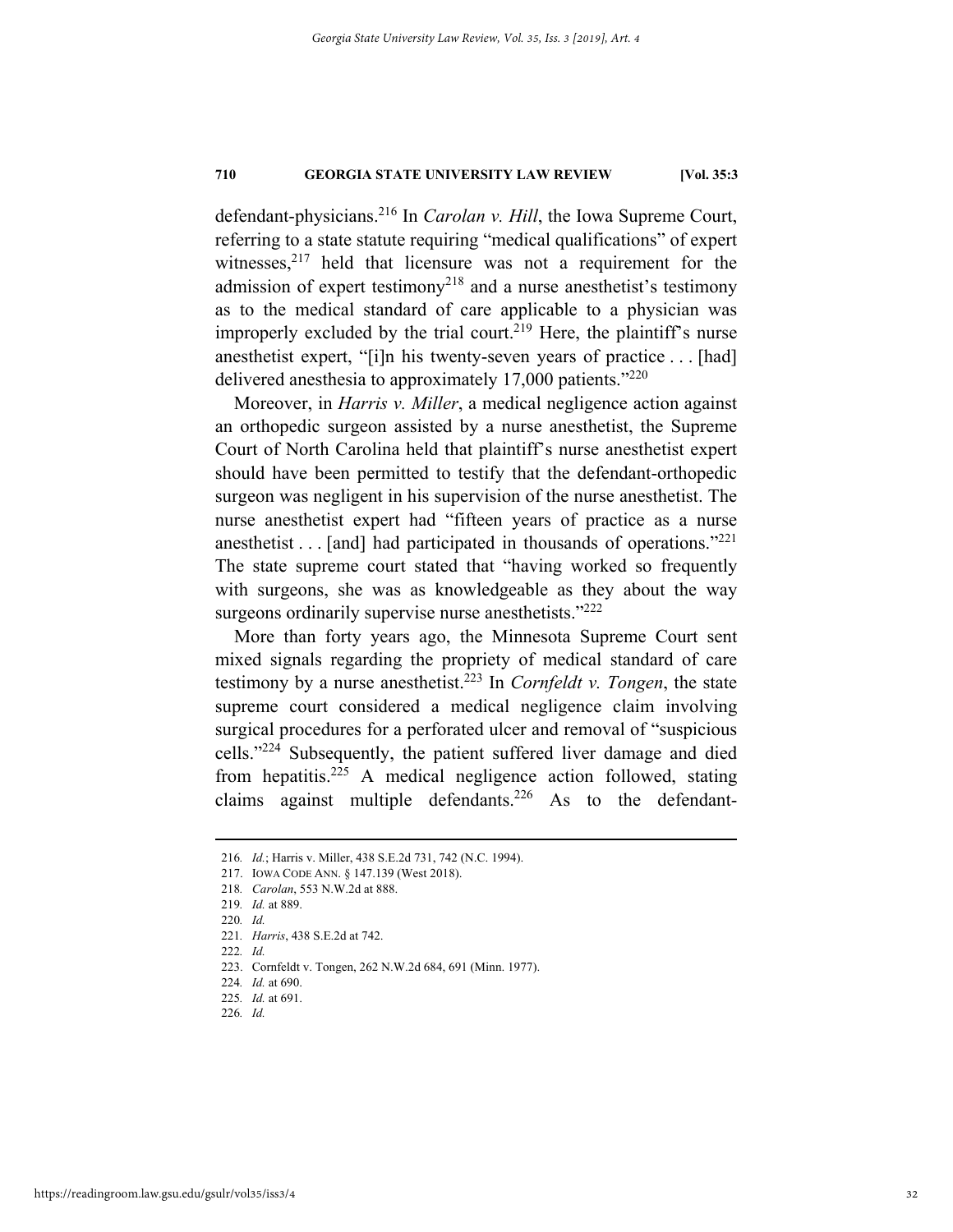anesthesiologist, the plaintiff alleged that he "was negligent in his selection of Fluothane as one of the anesthetics."<sup>227</sup> At trial, the trial court determined that "the chief nurse anesthetist . . . lacked the qualifications to render ... expert medical opinions ...  $.^{"228}$ Specifically, the opinions were "relative to the use of anesthesia" during surgery.<sup>229</sup> The trial court excluded the testimony because the nurse anesthetist "was not licensed to practice medicine in . . . [any] state."230

The court disagreed with the trial court's basis for disqualifying the nurse anesthetist from testifying. The court held that:

Thus, [the nurse anesthetist] was not disqualified from testifying solely because he was not a licensed physician or because he did not graduate from medical school and had received only the training of a registered nurse anesthetist. If [he] otherwise had sufficient scientific and practical experience about the matter to which he would have testified, he would have been a competent expert witness. Therefore, the trial court erred in excluding [his] testimony on that basis.<sup>231</sup>

Clearly, this pronouncement suggests that a nurse-anesthetist expert is able to testify about the use of an anesthetic at surgery, implicating the standard of care applicable to an anesthesiologist.

The court's next statement is curious. It stated: "Plaintiff, however, intended to ask [the nurse anesthetist expert] *his* opinion as to whether the anesthetic administered to [the patient] was appropriate in the circumstances. The procedure [the nurse anesthetist] would have followed is immaterial to the issue of whether defendant's

 <sup>227</sup>*. Id*.; *see also* R. Bryce-Smith & H. D. O'Brien, *Fluothane: A Non-Explosive Volatile Anesthetic Agent*, 2 BRIT. MED. J. 969, 972 (1956); Thomas K. Burnap, Stephen J. Galla & Leroy D. Vandam, *Anesthetic, Circulatory And Respiratory Effects of Fluothane*, 19 ANESTHESIOLOGY 307, 307 (1958). 228*. Cornfeldt*, 262 N.W.2d at 691.

<sup>229</sup>*. Id.* at 696–97.

<sup>230</sup>*. Id.* at 697.

<sup>231</sup>*. Id.*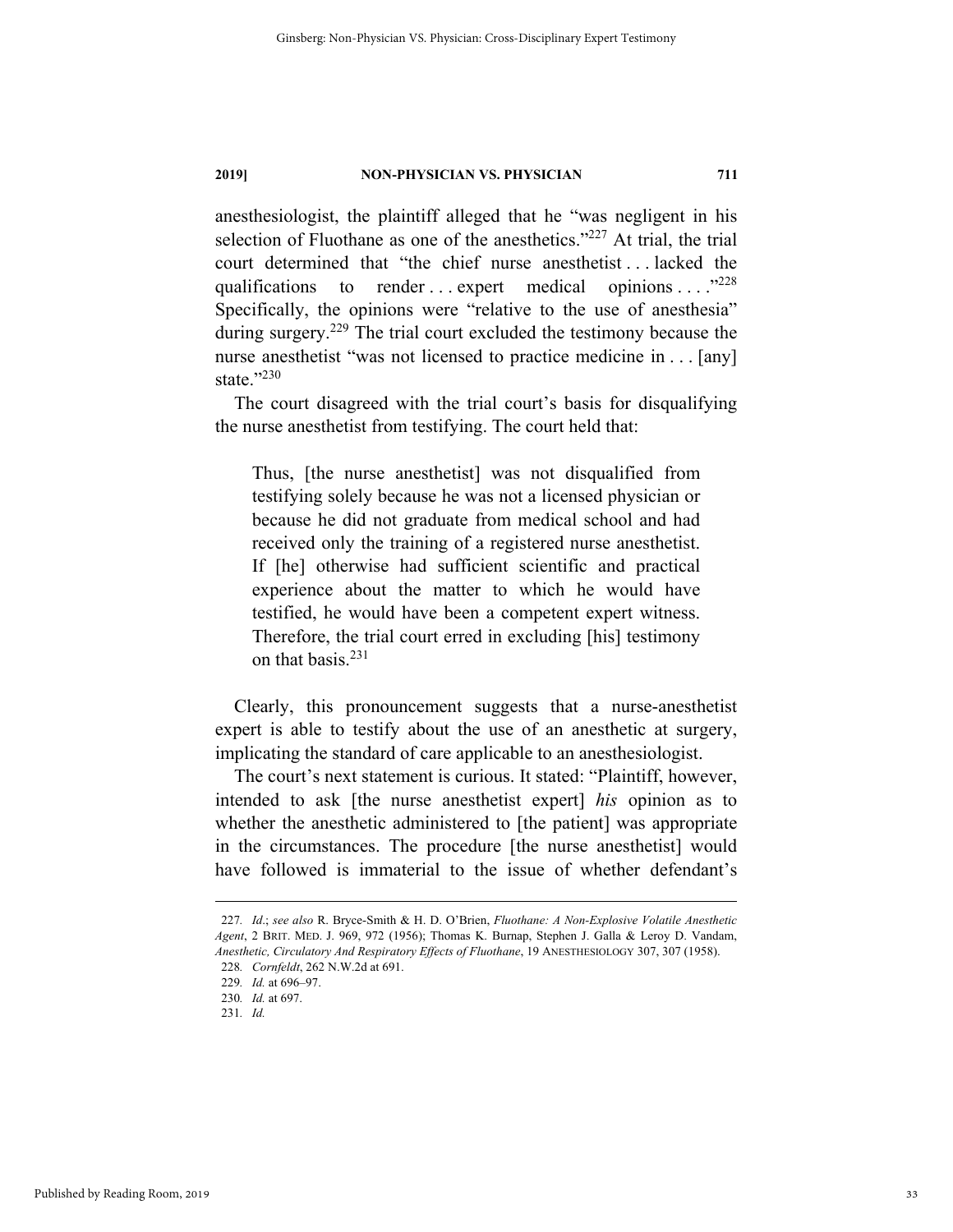actions conformed to accepted medical practice."232 It seems that the court has confused two concepts. First, a standard of care expert witness is always able to give opinion testimony, and the opinions given are those of the expert.<sup>233</sup> It is true, however, that the personal preference of an expert—how the expert would have treated the patient—is not standard of care testimony and may be excluded.<sup>234</sup> It is simply unclear if the court's opinion in *Cornfeldt* recognizes that a nurse anesthetist expert witness may testify that an anesthesiologist deviated from the applicable standard of care.

Despite the *Cornfeldt* uncertainty, courts may be persuaded to permit nurse anesthetists to testify as standard of care experts against anesthesiologists. If the roles of the nurse anesthetist and anesthesiologist are overlapping, and perhaps identical, a well-trained and experienced nurse anesthetist may be familiar with the medical standard of care, despite the lack of medical school training.

### *X. The Pharmacologist/Toxicologist*

It has been stated that "pharmacology is the study of drug action,"235 and "the essence of pharmacology [is] trying to understand how to make drugs precisely effective and safe and also establish how they work."<sup>236</sup> "[C]linical pharmacology concentrates on two elementary questions: What do drugs do to the body? And what does the body do to drugs?"237

The American Chemical Society (ACS) defines toxicology as follows: "Toxicologists study the safety and biological effects of drugs, chemicals, agents, and other substances on living organisms. They develop methods to determine harmful effects, the dosages that cause those effects, and safe exposure limits."<sup>238</sup> The ACS also states

<sup>232.</sup> *Id.* (emphasis added).

<sup>233</sup>*. Id.* at 689–706.

<sup>234</sup>*. See* Ayala v. Murad, 855 N.E.2d 261, 272 (Ill. App. Ct. 2006).

 <sup>235.</sup> Patrick Vallance & Trevor G. Smart, *The Future of Pharmacology*, 147 BRIT. J. PHARMACOLOGY S304, S305 (2006).

<sup>236</sup>*. Id.* at S307.

<sup>237</sup>*. Id.* 

<sup>238</sup>*. Toxicology*, AM. CHEMICAL SOC'Y, https://www.acs.org/content/acs/en/careers/college-to-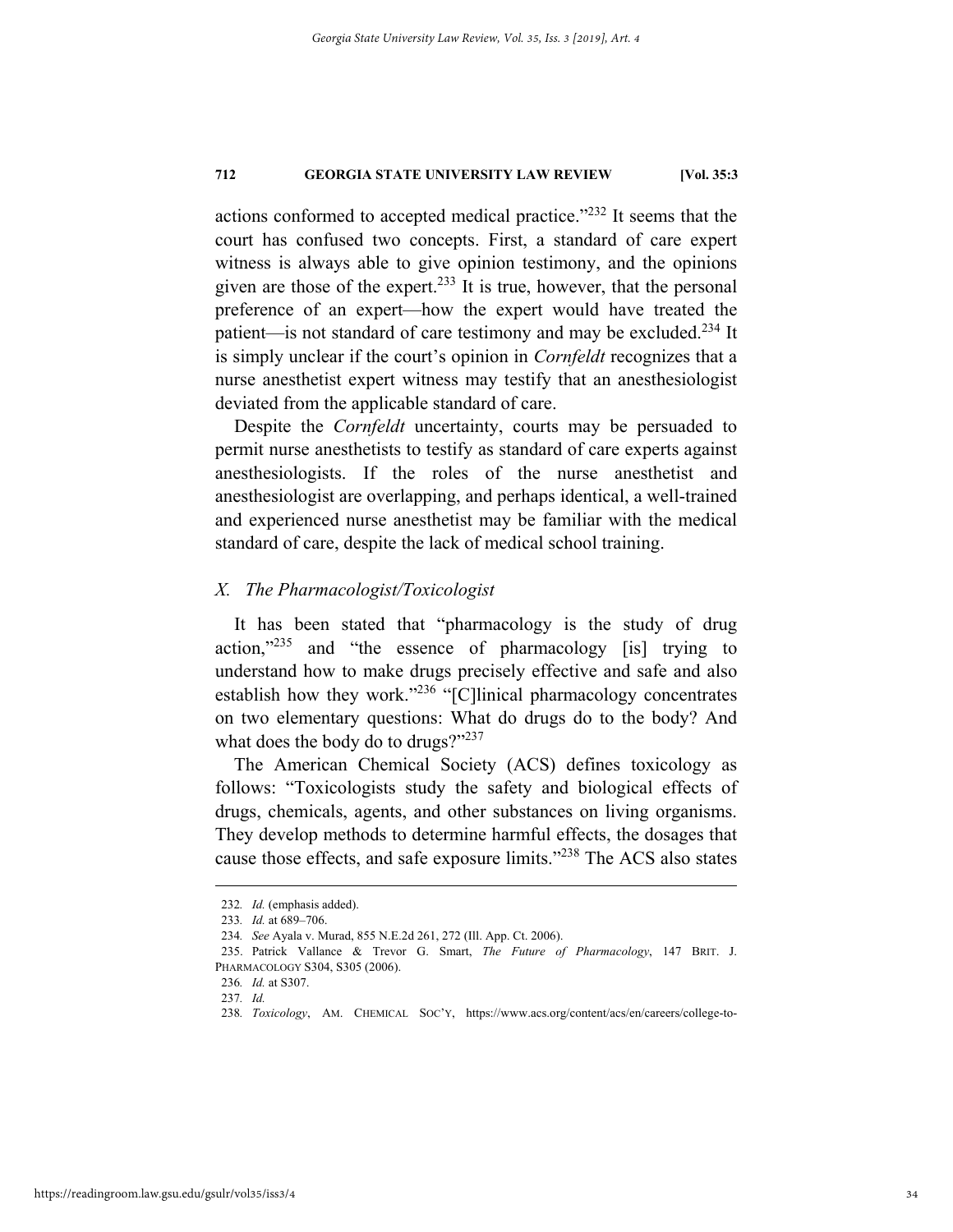that "[t]oxicology brings together a wide variety of fields, including chemistry, biology, pharmacology, human and animal medicine, and environmental science, to help inform policies and regulations to protect both human health and the environment."<sup>239</sup>

Therefore, pharmacology and toxicology are related disciplines. Unless a pharmacologist or toxicologist has earned a medical degree, he is not a physician.<sup>240</sup> Courts are not of one mind on the issue of whether a pharmacologist/toxicologist expert may testify as to the standard of care applicable to a physician.241 In *Thompson v. Carter*, the Supreme Court of Mississippi permitted a pharmacologist/toxicologist expert to testify that an urologist violated the applicable standard of care as to the administration of an antibiotic that allegedly caused Stevens-Johnson Syndrome.<sup>242</sup> The trial court had excluded the testimony. $243$ 

In *Thompson*, the plaintiff's pharmacology/toxicology expert had earned a master's degree in these disciplines and had significant practice and teaching experience.<sup>244</sup> He was familiar with the antibiotic at issue as well as the plaintiff's illness.<sup>245</sup> The court noted that the possession of a medical degree is not necessary for an expert to testify to the medical standard of care.<sup>246</sup> The key ingredient is medical knowledge.<sup>247</sup> The court did not note that the expert was not an urologist, did not treat patients with urological diseases, and did not have the clinical experience and context of a trained physician.<sup>248</sup>

240*. Id.* 

career/chemistry-careers/toxicology.html [https://perma.cc/QL2T-ARHG] (last visited Nov. 15, 2018). 239*. Id.* 

<sup>241</sup>*. See supra* Part XI.

 <sup>242.</sup> Thompson v. Carter, 518 So. 2d 609, 614 (Miss. 1987). Stevens-Johnson Syndrome is a "severe cutaneous adverse reaction . . . affecting skin and mucous membranes." Maja Mockenhaupt, *The Current Understanding of Stevens-Johnson Syndrome and Toxic Epidermal Necrolysis*, 7 EXPERT REV. CLINICAL IMMUNOLOGY 803, 804 (2011); *see also* Thomas Harr & Lars E. French, *Toxic Epidermal Necrolysis and Stevens-Johnson Syndrome*, 5 ORPHANET J. RARE DISEASES 39, 39 (2010).

<sup>243</sup>*. Thompson*, 518 So. 2d at 610.

<sup>244</sup>*. Id.* at 613.

<sup>245</sup>*. Id.*

<sup>246</sup>*. Id.* at 614.

<sup>247</sup>*. Id.*

<sup>248</sup>*. See generally id.*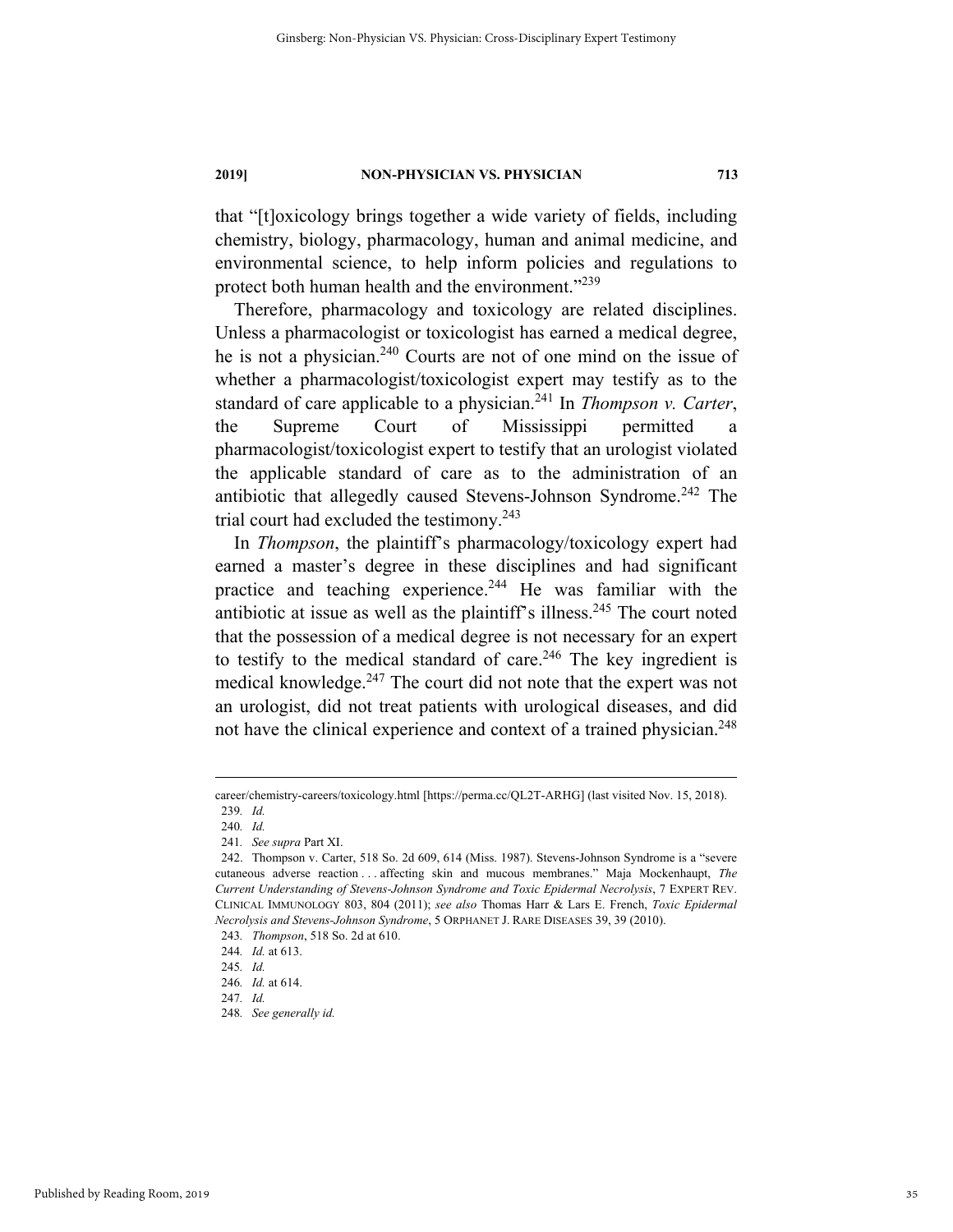A compelling dissent urged that the court confused the standard of care applicable to a physician with causation and that the plaintiff simply did not produce any standard of care evidence.<sup>249</sup> It is elementary that a properly prescribed and administered medication which causes complications will not support a verdict against a physician for medical negligence.<sup>250</sup>

In *Garvey v. O'Donoghue*, the District of Columbia Court of Appeals held that the plaintiffs' expert pharmacologist should have been permitted to testify "about the proper or excessive dosage of Tobramycin<sup>251</sup> and whether or not Tobramycin was properly prescribed to [the plaintiff]."252 The expert was a retired dean of a pharmacy college where he taught and "engaged in clinical research on aminoglycosides, the group of drugs to which Tobramycin belongs."253 Without citation to authority, the court of appeals pronounced:

It seems clear, then, that to the extent physicians do rely on a body of pharmacological information, the expertise of a pharmacologist is virtually indistinguishable from that of the physician. [Because] physicians rely upon information that originates with or is provided by the practitioners in another field, here pharmacologists, this reliance opens the door for these non[-]physicians to testify as to that body of information. In effect, where a physician "borrows" a standard of care from the research and work of other professionals, members of that profession may testify about it.254

 <sup>249</sup>*. Thompson*, 518 So. 2d at 617.

<sup>250</sup>*. Id.* at 616.

 <sup>251.</sup> Tobramycin is an antibiotic. *See* Matthew E. Levison et al., *In Vitro Evaluation of Tobramycin, a New Aminoglycoside Antibiotic*, 1 ANTIMICROBIAL AGENTS & CHEMOTHERAPY 381, 381 (1972).

 <sup>252.</sup> Garvey v. O'Donoghue, 530 A.2d 1141, 1146 (D.C. 1987).

<sup>253</sup>*. Id.* at 1144.

<sup>254</sup>*. Id.* at 1147.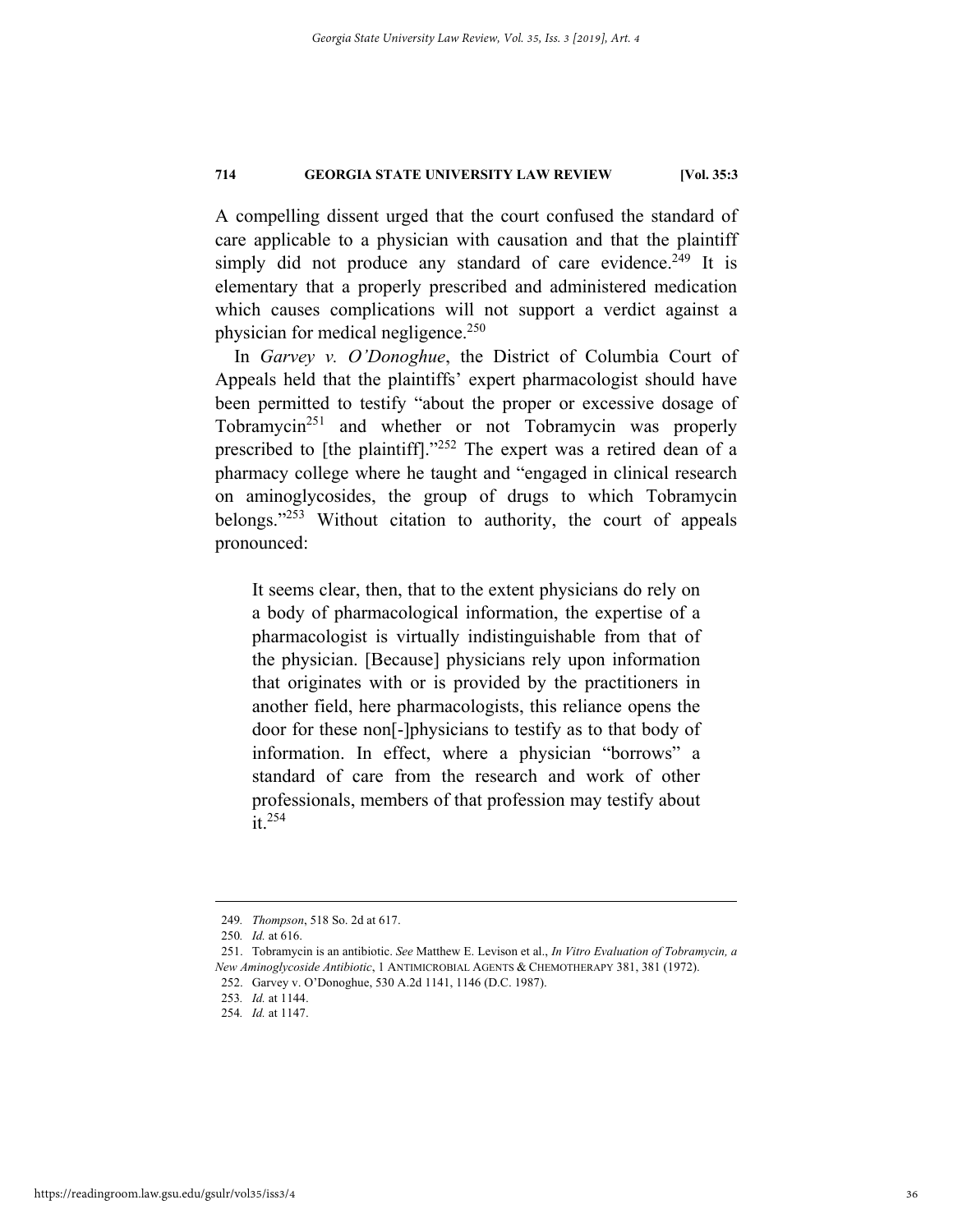As in *Thompson v. Carter*, the court of appeals was, apparently, unconcerned that the pharmacology expert lacked patient-care experience. It did not provide an effective explanation for the ability of a pharmacologist to know how a reasonably well-qualified physician should act under the circumstances.<sup>255</sup>

Similarly, in *Pratt v. Stein*, the Superior Court of Pennsylvania held that the plaintiff's expert pharmacologist, a professor of pharmacology, was qualified to opine on the medical standard of care applicable to the administration of neomycin, an antibiotic.<sup>256</sup> Here, the court stated:

The primary focus of his testimony was that neomycin was known to be a highly toxic antibiotic, that there were other, safer drugs that could have been used . . . , and that the dosage and manner in which neomycin was administered was below the standard of reasonable medical care. Since pharmacology is the study of various medications, their origin, nature, properties, and effects upon living organisms, . . . it would appear that [he] was eminently qualified to render an opinion on this subject.<sup>257</sup>

Again, the court ignored the fact that the pharmacology expert was not a physician and lacked the experience of prescribing antibiotics while treating a patient.<sup>258</sup>

Courts in other jurisdictions have reached the opposite conclusion. In *Rodriguez v. Jackson*, the Arizona Court of Appeals held that a Ph.D. pharmacologist could not opine on the medical standard of care and "[was] not competent to give an opinion as to whether the doctors were negligent" "in their diagnosis, treatment[,] and

257*. Pratt*, 444 A.2d at 706.

 <sup>255</sup>*. Garvey*, 530 A.2d at 1147.

<sup>256</sup>*.* Pratt v. Stein, 444 A.2d 674, 706 (Pa. 1982), *superseded by statute*, Medical Care Availability and Reduction of Error (MCARE) Act, 40 PA. CONS. STAT. § 1303.512 (2018). For more scientific information regarding neomycin, see generally Selman A. Waksman et al., *Neomycin-Production and Antibiotic Properties*, 28 J. CLINICAL INVESTIGATION 934 (1949).

<sup>258</sup>*. Id.*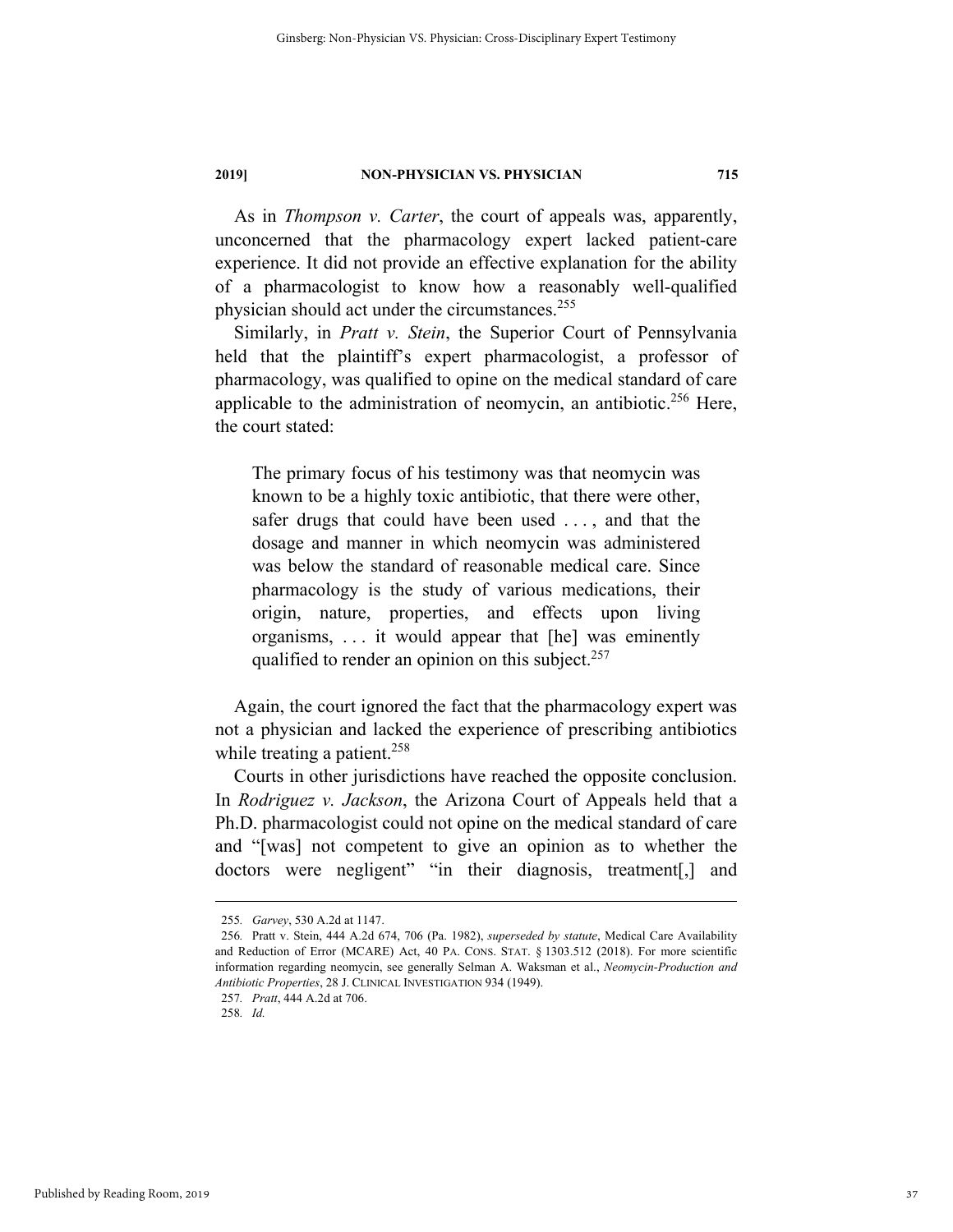administration of drugs."259 In *Friedel v. Osunkoya*, a Delaware court, informed in part by state statutes, held that a plaintiff's pharmacology expert who "neither practices medicine nor is entitled to prescribe  $[mediation]^{260}$  was disqualified from offering standard of care opinions against a defendant-physician. In so doing, the court appreciated that physicians and pharmacologists may have overlapping knowledge regarding "dosage issues and usage issues"<sup>261</sup> yet noted that although they are both medical professionals, "they are not in the same profession and do not receive the same training.<sup>262</sup>

A New Jersey appellate court, in *Cardinale v. Losman*, held that a pharmacologist could not give standard of care opinions against a defendant-physician.<sup>263</sup> Here, the court found that the pharmacologist lacked the necessary qualification to opine on the medical standard of care and that the pharmacologist's lack of a medical license was not the basis of its decision.<sup>264</sup> The same pharmacologist was the subject of a similar decision of a New York state appellate court in *Jordan v.*  Glens Falls Hospital.<sup>265</sup> The court noted that despite "an impressive curriculum vitae, he is not a medical doctor and hence his opinion as to the course of treatment [the] defendant should have undertaken was beyond his 'professional and educational experience and cannot be considered "competent medical opinion" on [the] issue of [the] defendant's negligence."<sup>266</sup>

Finally, in *Bissett v. Renna*, the New Hampshire Supreme Court agreed with a trial court that a pharmacologist was not "qualified to testify as an expert witness to the standard of care expected of an ophthalmologist in the defendant's position."267 The state supreme court's opinion was informed by a state statute governing the burden

266*. Id.*

 <sup>259</sup>*.* Rodriguez v. Jackson, 574 P.2d 481, 484–85 (Ariz. Ct. App. 1977).

<sup>260</sup>*.* Friedel v. Osunkoya, 994 A.2d 746, 762 (Del. Super. Ct. 2010).

<sup>261</sup>*. Id.* 

<sup>262</sup>*. Id.* 

 <sup>263.</sup> Cardinale v. Losman, No. A-3996-05T1, 2008 WL 65494, at \*12 (N.J. Super. Ct. App. Div., Jan. 8, 2008).

<sup>264</sup>*. Id.*

 <sup>265.</sup> Jordan v. Glens Falls Hosp., 261 A.D.2d 666, 667 (N.Y. App. Div. 1999).

 <sup>267.</sup> Bissett v. Renna, 710 A.2d 404, 407 (N.H. 1998).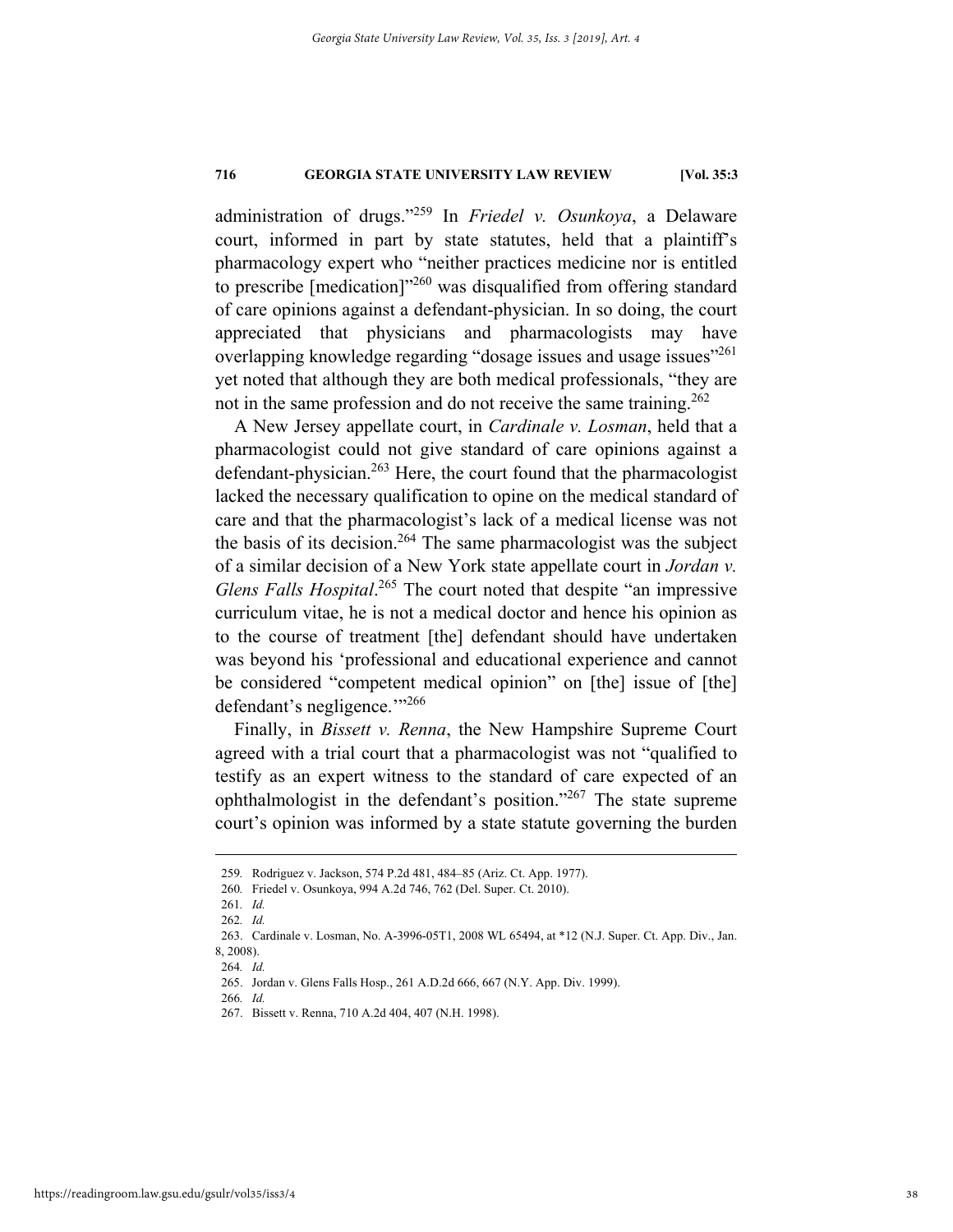of proof in medical negligence litigation<sup>268</sup> and by the pharmacologist's concession "that he did not consider himself qualified to testify to the standard of care of an ophthalmologist in the defendant's position."269 The court also emphasized that the pharmacologist "did not have a medical degree and had received no training in the medical fields of ophthalmology or hematology."270 Additionally, he had no relevant research experience, no experience treating patients with the disease at issue, and "had never encountered the disease prior to being retained as a consultant in this  $case."^{271}$ 

The courts prohibiting medical standard of care testimony by pharmacology experts are on the correct side of the issue. Despite having in-depth knowledge of medications, pharmacologists lack the clinical training and experience gained by physicians. $272$ 

#### *XI. The Physician Assistant*

Having developed in the 1960s, the physician assistant profession was "a new health care provider model to work only with physician supervision and not as independent providers."<sup>273</sup> The typical physician assistant curriculum is a full-time program, just over two years in duration.<sup>274</sup> There is a national certifying exam and a continuing medical education requirement.<sup>275</sup> As of 2011, it was estimated that there were more than 70,000 physicians assistants in the United States.<sup>276</sup> A state may legislate the qualifications of a

 <sup>268</sup>*. Id.* at 406.

<sup>269</sup>*. Id.* at 407.

<sup>270</sup>*. Id.*  271*. Id.*

 <sup>272.</sup> Carolina J.P.W. Keijsers et al., *A Comparison of Medical and Pharmacy Students' Knowledge and Skills of Pharmacology and Pharmacotherapy*, 78:4 BRIT. J. CLINICAL PHARMACOLOGY 781, 781 (2014).

 <sup>273.</sup> P. Eugene Jones, *Physician Assistant Education in the United States*, 82 ACAD. MED. 882, 882 (2007).

<sup>274</sup>*. Id.*

<sup>275</sup>*. Id.* at 884.

 <sup>276.</sup> Roderick S. Hooker & Christine M. Everett, *The Contributions of Physician Assistants in Primary Care Systems*, 20(1) HEALTH & SOC. CARE COMMUNITY 20, 20 (2012).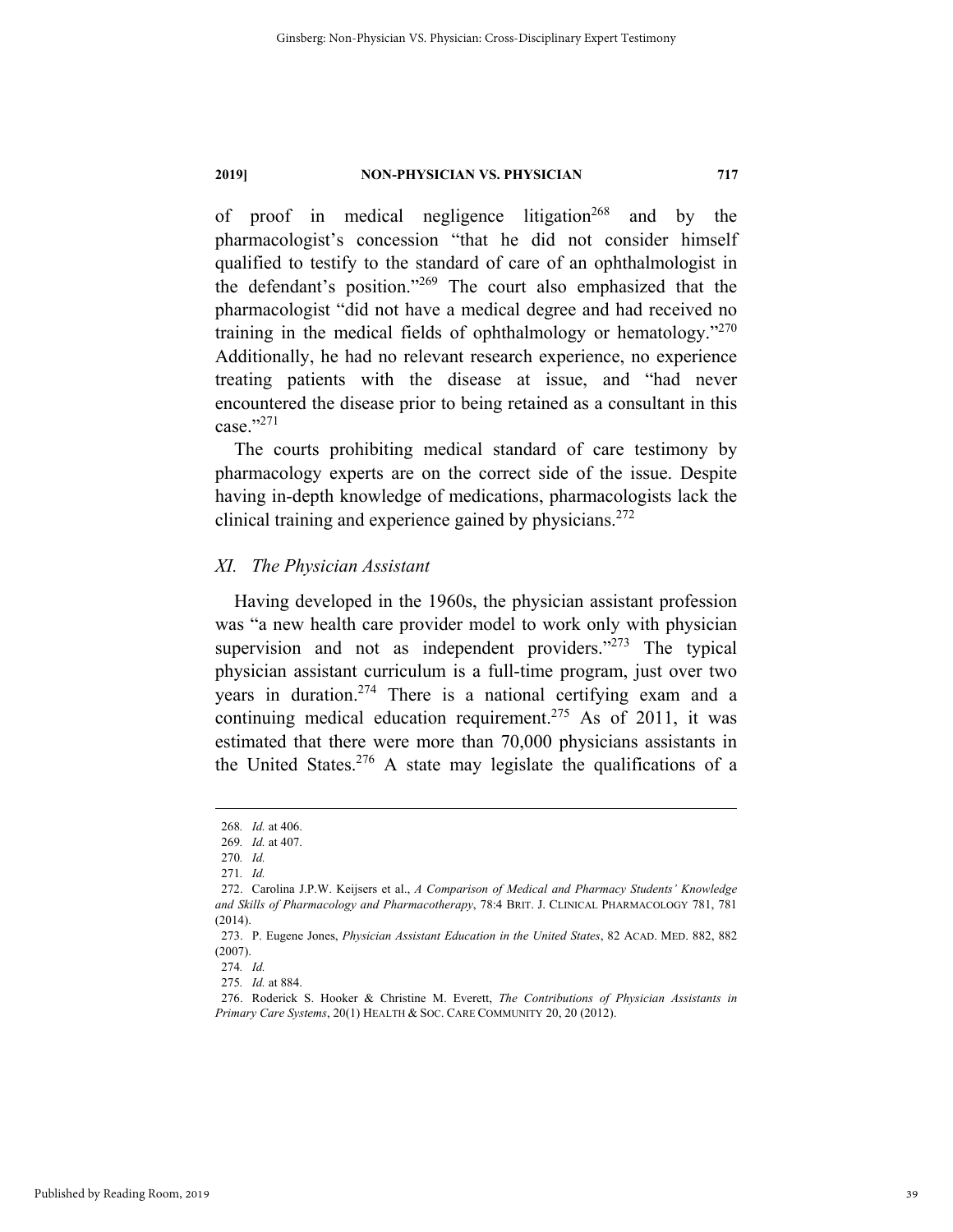physician assistant, including the requirement of physician supervision.<sup>277</sup>

In *Bradford v. Alexander*, the plaintiff alleged that "she suffered chemically induced hepatitis as a result of [the defendant's] negligent prescription of an antibiotic to which she was allergic."278 The defendant moved for summary judgment, supported by his own affidavit stating that he complied with the applicable standard of care.279 The plaintiff attempted to resist the defendant's motion with an affidavit of a physician assistant who claimed that she was familiar with the standard of care applicable to a physician, allegedly the same standard of care applicable to a "physician associate."280 The trial court granted summary judgment was granted for the defendant-physician.281

On appeal, the court referred to a Texas statute governing expert witness testimony in a medical negligence case and held that a physician assistant did "not practice medicine as contemplated by the statute . . . . <sup>7282</sup> The court also "found no authority in Texas to support the proposition that a physician assistant is qualified to testify about the standard of care a physician owes his or her patient."283 Further, the court stated that "[i]t would indeed lead to incongruity if we permitted a subordinate to testify as an expert concerning the standard of care to which we hold his or her supervisor, who has greater knowledge and training than the subordinate."<sup>284</sup>

The court's reference to the physician assistant as a "subordinate" is unfortunate and unnecessary. The physician assistant's education, training, and experience is not equivalent to that of a physician.<sup>285</sup> It

 <sup>277</sup>*. See* Bradford v. Alexander, 886 S.W.2d 394, 397 (Tex. App. 1994).

<sup>278</sup>*. Id.* at 395.

<sup>279</sup>*. Id.* at 398.

<sup>280</sup>*. Id.* at 397.

<sup>281</sup>*. Id.* at 398.

<sup>282</sup>*. Id.* at 397.

<sup>283</sup>*. Bradford*, 886 S.W.2d at 397.

<sup>284</sup>*. Id.*

<sup>285</sup>*. The Difference Between Physician and Physician Assistant Jobs*, AUREUS MED. GROUP, https://www.aureusmedical.com/blog/2016/06/06/the-difference-between-physician-and-physicianassistant-jobs/ [https://perma.cc/GG4K-MJM6] (last visited Nov. 15, 2018).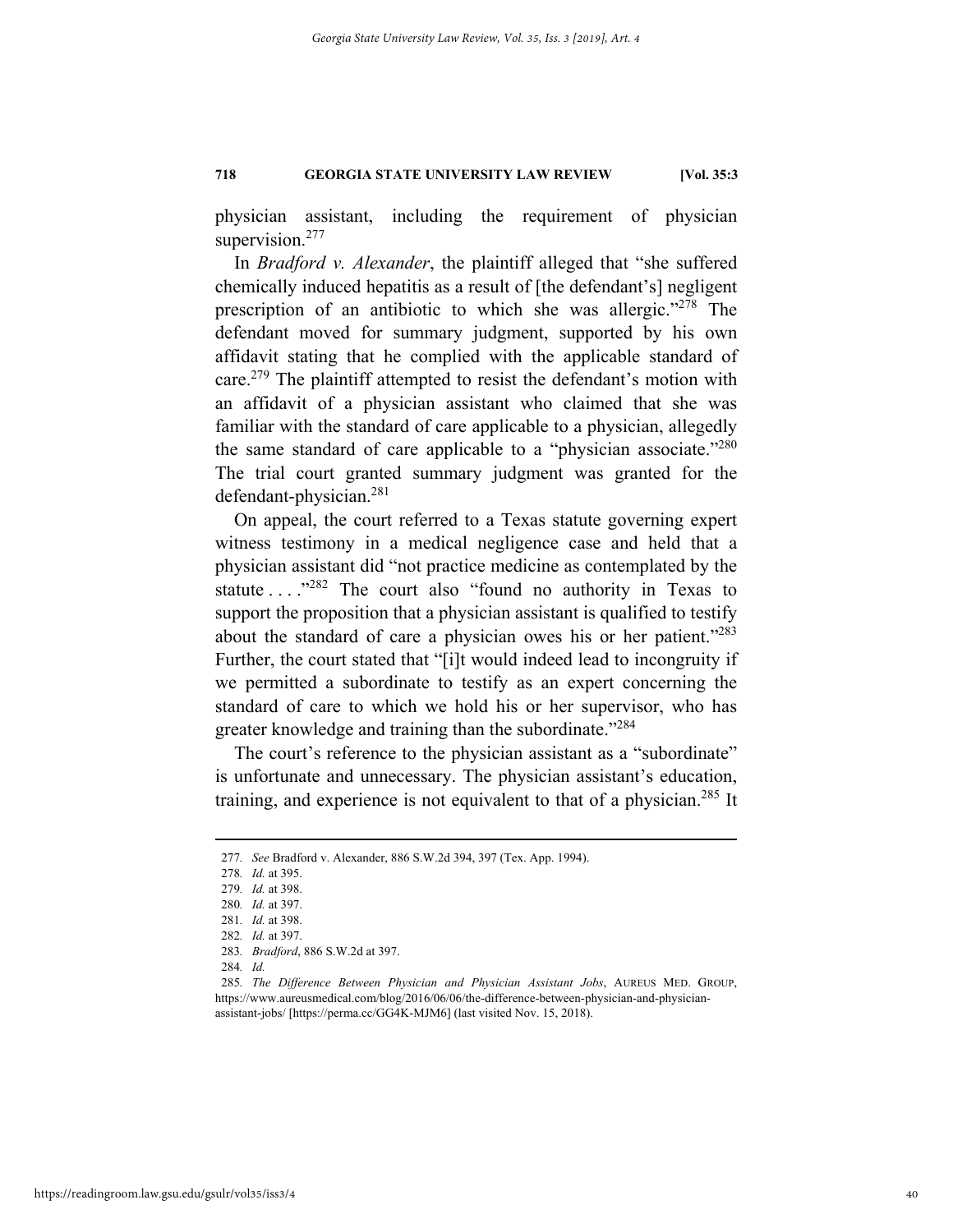is, therefore, reasonable that a physician assistant cannot opine on the standard of care applicable to a physician.

#### *XII. The Advanced Practice Registered Nurse/Nurse Practitioner*

The National Council of State Boards of Nursing (NCSBN) defines the advanced practice registered nurse (APRN) as follows:

Advanced practice registered nurses (APRN[s]) are a vital part of the health system of the United States. They are registered nurses educated at Masters or post Masters level and in a specific role and patient population. APRNs are prepared by education and certification to assess, diagnose, and manage patient problems, order tests, and prescribe medications.286

Certified nurse practitioners (CNPs) are a subset of APRNs and are defined by the NCSBN as follows:

CNPs are educated and practice at an advanced level to provide care, independently, in a range of setting[s] and in one of six described patient populations. CNPs are responsible and accountable for health promotion, disease prevention, health education and counseling as well as the diagnosis and management of acute and chronic diseases. They provide initial, ongoing[,] and comprehensive care to patients in family practice, pediatrics, internal medicine, geriatrics, and women's health. CNPs are prepared to practice as primary care CNPs or acute care CNPs, which have separate national competencies and unique certifications.287

 <sup>286</sup>*. APRNS in the U.S.*, NCSBN, https://ncsbn.org/aprn.htm [https://perma.cc/62WC-CPPP] (last visited Nov. 15, 2018). 287. *Id.*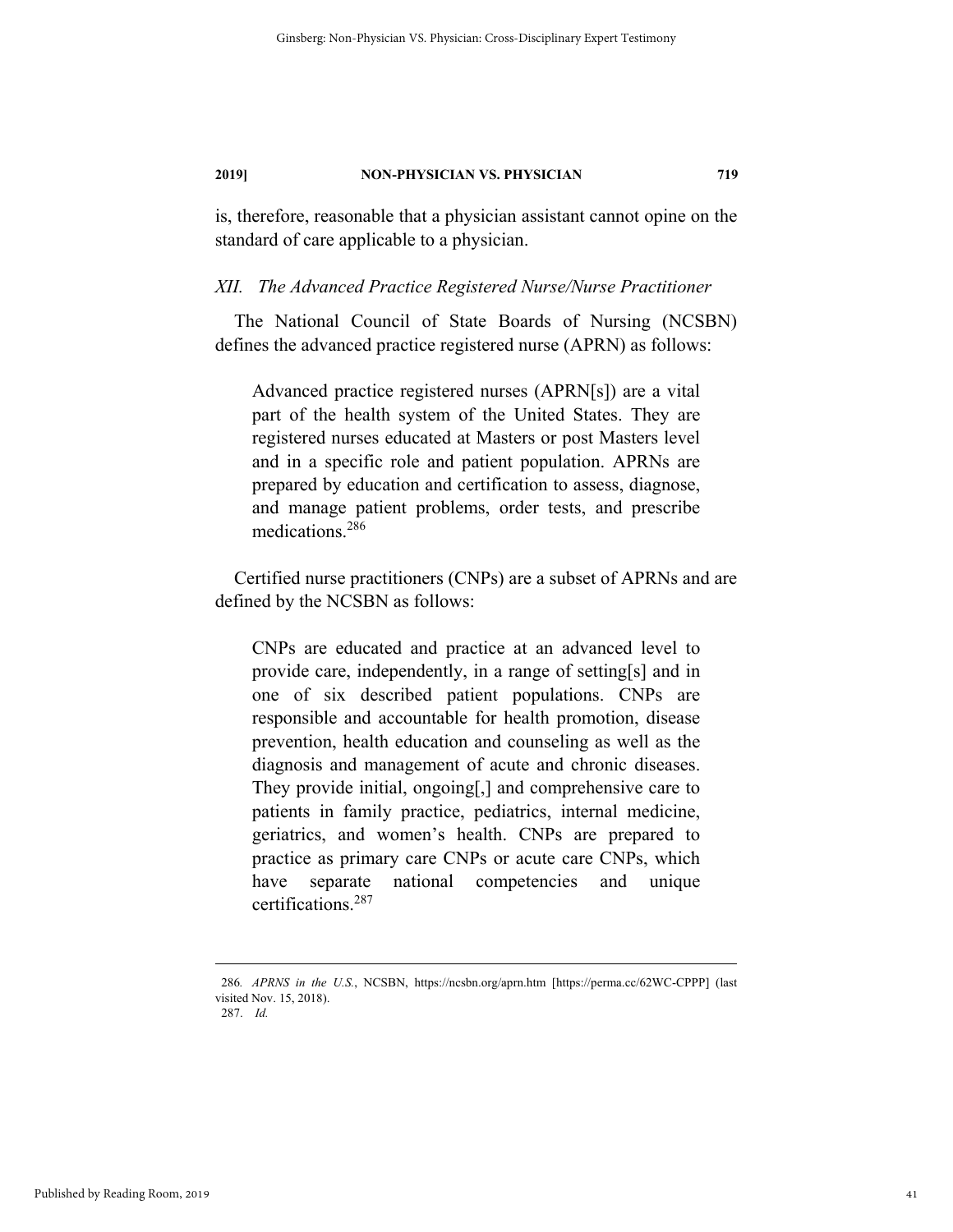APRNs are licensed by the states and "[e]ach state independently determines the APRN legal scope of practice ...."<sup>288</sup> It has been urged that a primary care physician shortage is responsible for the popularity of nurse practitioners.289

Courts have not been inclined to allow nurse practitioner expert witnesses to opine on the medical standard of care.<sup>290</sup> In *Broehm v*. *Mayo Clinic Rochester*, the Minnesota Supreme Court held that plaintiff's nurse practitioner expert could not opine on the standard of care applicable to a physician providing "postoperative care following tracheal resection surgery,"291 because "[a]s the lower courts concluded, [she] has neither the training nor the practical experience necessary<sup>3292</sup> to do so. She was, however, qualified to opine on the nursing standard of care.<sup>293</sup>

The Court of Appeals of Georgia, in *Tucker v. Talley*, held that a "nurse practitioner cannot speak to an alleged missed case of cryptococcal meningitis<sup>294</sup> on the part of a physician."<sup>295</sup> The court utilized an "overlapping expertise test"<sup>296</sup> to assess the ability of the nurse practitioner to opine on the medical standard of care:

"The general rule is that a member of a school of practice other than that to which the defendant belongs is not

295*. Tucker*, 600 S.E.2d at 782.

296*. Id.* 

 <sup>288.</sup> APRN CONSENSUS WORK GRP. & THE NAT'L COUNCIL OF STATE BDS. OF NURSING APRN ADVISORY COMM., CONSENSUS MODEL FOR APRN REGULATION: LICENSURE, ACCREDITATION, CERTIFICATION & EDUCATION 5 (2008).

<sup>289</sup>*. See* Tine Hansen-Turton, Jamie Ware & Frank McClellan, *Nurse Practitioners in Primary Care*, 82 TEMP. L. REV. 1235, 1239 (2010).

 <sup>290.</sup> Tucker v. Talley, 600 S.E.2d 778, 782 (Ga. Ct. App. 2004); Broehm v. Mayo Clinic Rochester, 690 N.W.2d 721, 725 (Minn. 2005); Boice *ex rel.* Boice v. Marble, 982 P.2d 565, 571 (Utah 1999).

<sup>291</sup>*. Broehm*, 690 N.W.2d at 727.

<sup>292</sup>*. Id.* 

<sup>293</sup>*. Id.*

<sup>294</sup>*. Tucker*, 600 S.E.2d at 782; *see also* Tihana Bicanic & Thomas S. Harrison, *Cryptococcal Meningitis*, 72 BRIT. MED. BULL. 99, 99 (2004) (explaining that "[c]ryptococcal meningitis is a common opportunistic infection . . ." occurring in immunocompromised "and in apparently immunocompetent individuals"); Vasilios Pyrgos et al., *Epidemiology of Cryptococcal Meningitis in the US: 1997-2009*, 8 PLOS ONE 1, 1 (2013) (survivors of the disease can suffer "long term sequelae . . . such as focal neurologic deficits, blindness, deafness, cranial nerve palsies and memory deficits, and may require prolonged therapy or experience disease relapses").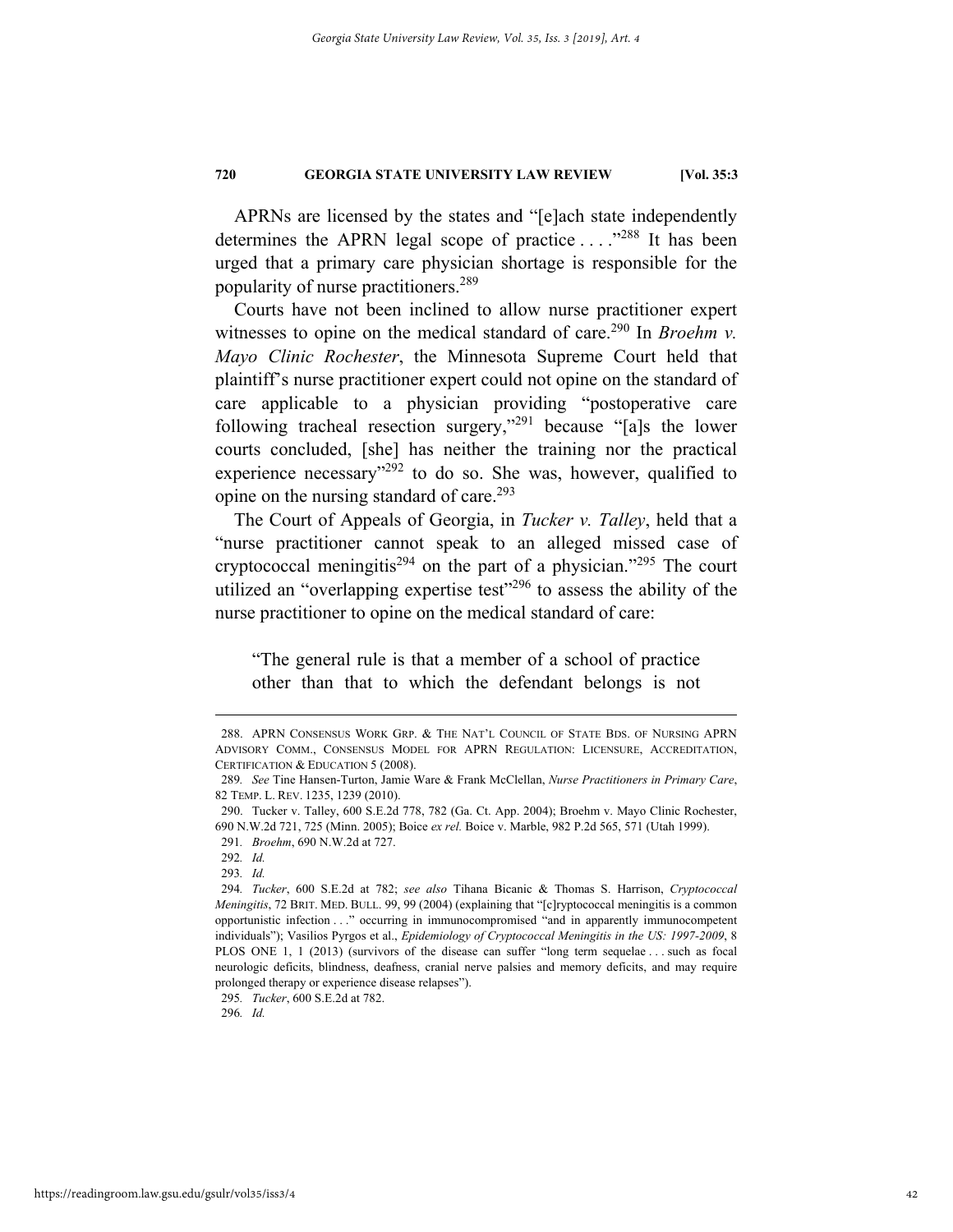competent to testify as an expert in a malpractice case." "The question presented here is whether there is sufficient proof of overlapping expertise to establish that [the] nurse . . . was competent to give the affidavit against . . . a medical doctor." . . . The ordering of medical tests is not shown to be an overlapping function between a nurse practitioner and a medical doctor inasmuch as a nurse does not have independent authority to order diagnostic tests.<sup>297</sup>

The Utah Supreme Court, in *Boice Ex Rel. v. Marble*, considered a medical negligence claim against a physiatrist by a patient who "fractured his neck and herniated a cervical disc in a recreational accident."298 The patient was surgically treated and transferred to a rehabilitation facility, where he fell from a wheelchair and suffered additional injuries.299 The patient was re-hospitalized and then returned to the rehabilitation facility.<sup>300</sup> Subsequently, the patient underwent additional surgery, but various deficits remained.<sup>301</sup>

The patient sued the defendant-physiatrist, "claiming that [he] caused or contributed to the loss of use of his left wrist, hand, and fingers."302 The plaintiff designated expert witnesses, including a physiatrist who later withdrew, leaving the plaintiff with an APRN to testify as to the standard of care applicable to the defendantphysiatrist.303 The APRN submitted an affidavit on behalf of the plaintiff in an effort to resist the defendant-physiatrist's motion for summary judgment.<sup>304</sup> The trial court struck the affidavit.<sup>305</sup> The

 <sup>297</sup>*. Id.*

 <sup>298.</sup> Boice *ex rel.* Boice v. Marble, 982 P.2d 565, 566 (Utah 1999). Physiatrists are specialists in physical and rehabilitation medicine. *See* Stuart M. Weinstein, *Defining Physiatry: A Tolerance for Uncertainty*, 3 PHYSICAL MED. & REHABILITATION 1, 1 (2011); PUA Dawson, *A New Discipline in Medicine, Physiatry: Physical Medicine and Rehabilitation*, 58 WEST INDIAN MED. J. 497, 497 (2009). 299*. Boice*, 982 P.2d at 566.

<sup>300</sup>*. Id.*

<sup>301</sup>*. Id.* at 567

<sup>302</sup>*. Id.*

<sup>303</sup>*. Id.*

<sup>304</sup>*. Id.*

<sup>305</sup>*. Boice*, 982 P.2d at 567.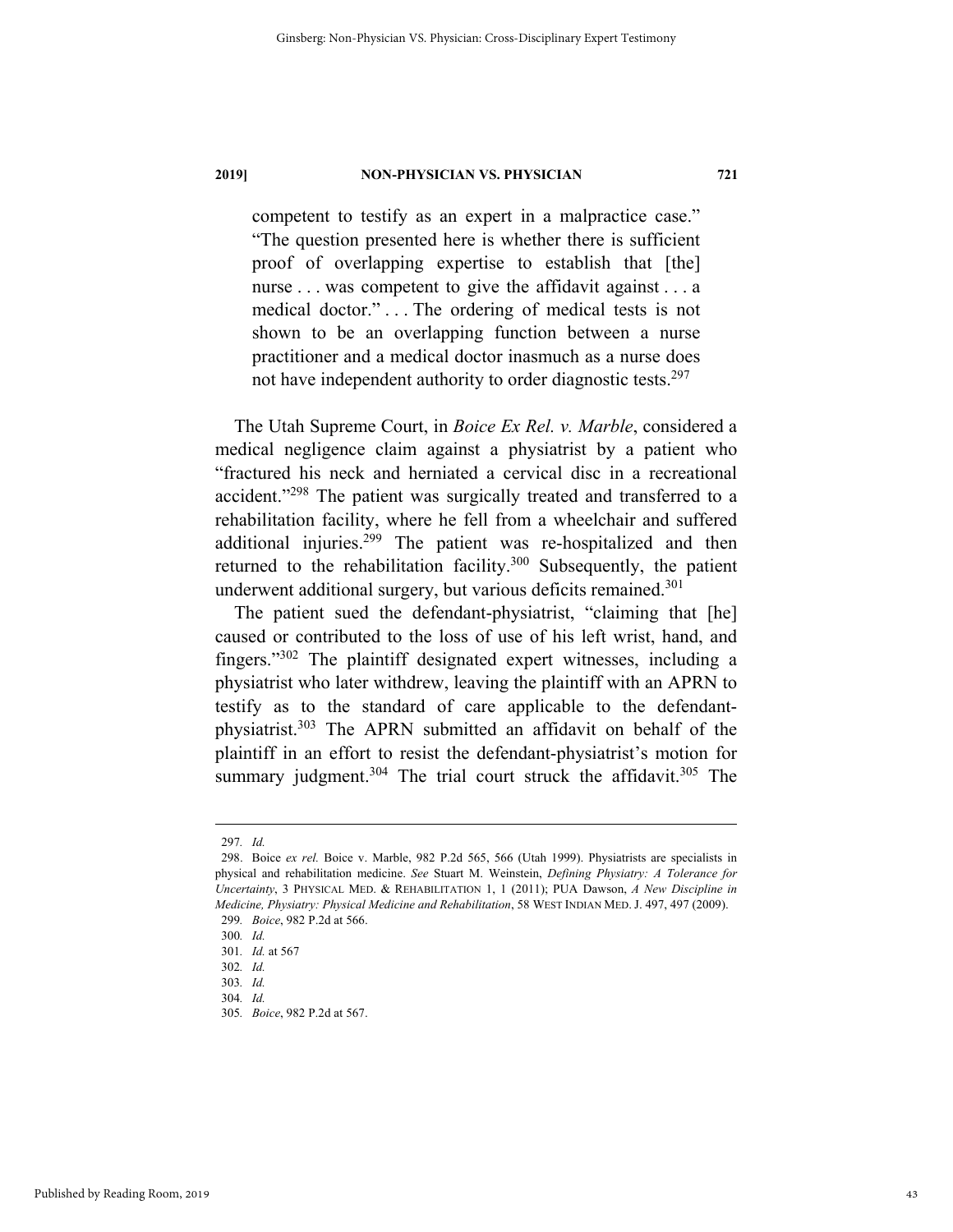Utah Supreme Court agreed with the trial court's disposition of the affidavit, stating:

[A]n expert affidavit must provide sufficient foundation to show that the expert is qualified to testify as to the standard of care. Lowe is an advanced-practice registered nurse specializing in rehabilitative care for victims of spinal cord injury. Although [she] is well-qualified in rehabilitative care, her affidavit lacks the necessary facts to establish that the standard of care for a registered nurse specializing in rehabilitative care is the same for a physician providing post-operative care.306

The court neither indicated which "necessary facts" were lacking in the affidavit nor pronounced that an advanced-practice nurse could opine on the medical standard of care.<sup>307</sup>

Advanced-practice registered nurses and nurse practitioners are well-trained and, subject to state licensing laws, are able to practice with some independence.<sup>308</sup> They are not, however, physicians.<sup>309</sup> Courts are wise to adopt a conservative approach to advancedpractice registered nurses or nurse practitioner experts and to prohibit their standard of care testimony against physicians.

#### *XIII. The Nurse*

Simply stated, courts have had no difficulty determining that nurses cannot provide medical standard of care testimony against physicians.310 These decisions may be informed by professional licensing statutes that detail the actual authority of physicians and

 <sup>306</sup>*. Id.* at 571.

<sup>307</sup>*. Id.*

<sup>308</sup>*. Advanced Practice Nursing Fact Sheet*, NURSE J. SOC. COMMUNITY FOR NURSES WORLDWIDE, https://nursejournal.org/advanced-practice/advanced-practice-nursing-fact-sheet

<sup>[</sup>https://perma.cc/ZN25-6XH6] (last visited Nov. 15, 2018).

<sup>309</sup>*. Id.*

<sup>310</sup>*. See, e.g.*, *id.*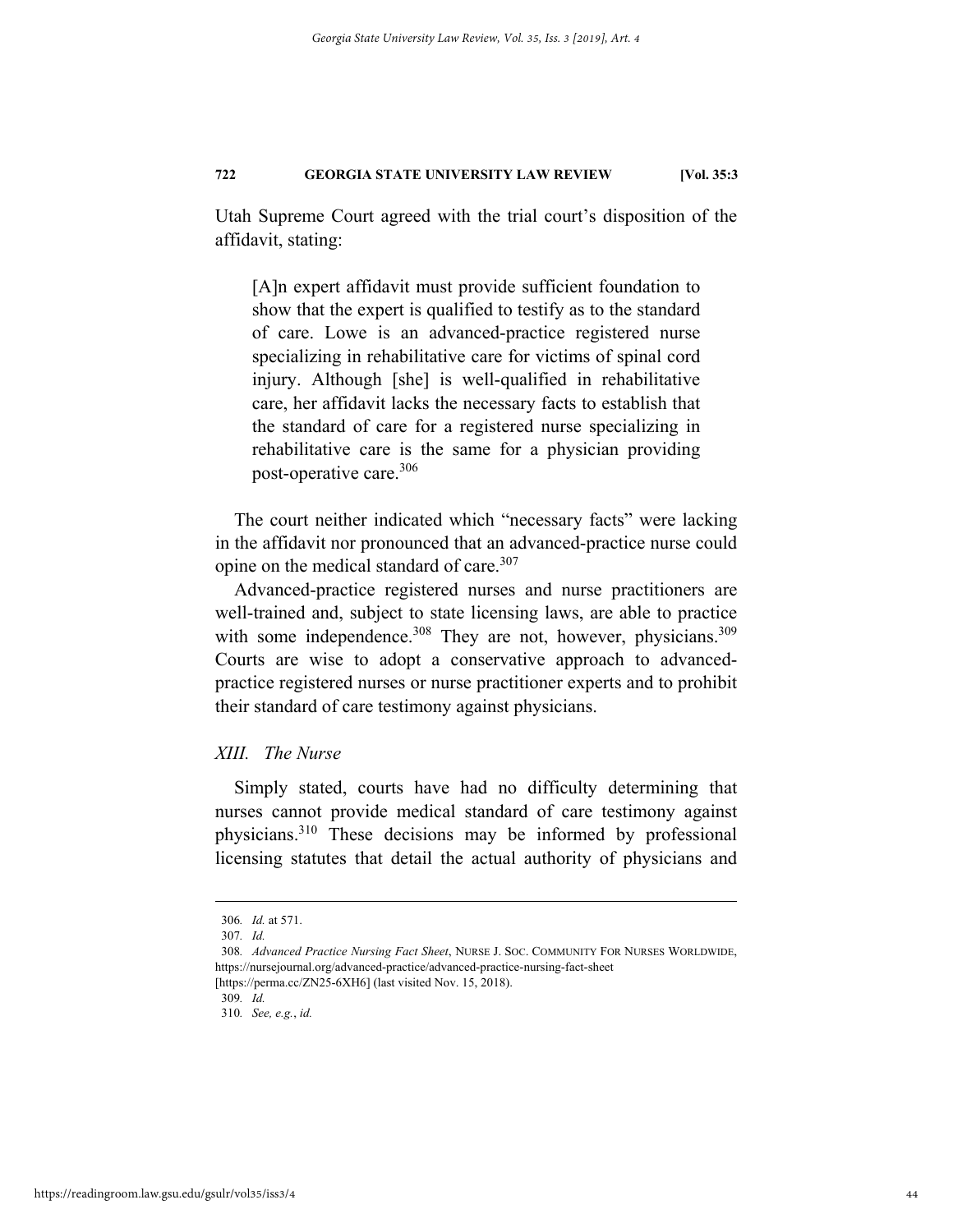nurses, statutes requiring expert testimony in medical negligence cases, rules of evidence, or judicial precedent.<sup>311</sup> Nurses have been precluded from offering standard of care testimony against a general surgeon,<sup>312</sup> emergency medicine physicians,<sup>313</sup> oncologists,<sup>314</sup> an internist,<sup>315</sup> a thoracic surgeon, radiologist,<sup>316</sup> a psychiatrist,<sup>317</sup> family medicine physicians,<sup>318</sup> and an urologist.<sup>319</sup> The Supreme Court of Georgia and Court of Appeals of Georgia, in 1980 and 1993, respectively, held that a nurse could testify to the medical standard of care regarding the sterility of a needle used to draw blood<sup>320</sup> and to the medical standard of care applicable to giving an injection.<sup>321</sup> The state supreme court opined "that the drawing of blood is not treatment exclusively within the professional skills of medical doctors,"322 and the court of appeals reached a similar conclusion regarding the administration of an injection.<sup>323</sup> It should be noted that these Georgia decisions appear to have been abrogated by statute.<sup>324</sup>

It has been suggested that "[n]urses are the major non-physician workforce in primary care teams in the U.S. . . . . . . . 325 Scholarship concerning physician-nurse conflicts notes:

That the occupations clash because nurses and physicians structure work in radically different ways and though they work side by side, they tend to misunderstand the methods

 <sup>311</sup>*. See* Saliba v. Uniontown Hosp., 54 Pa. D. & C.4th 202, 207 (2001).

<sup>312</sup>*. Id.*

 <sup>313.</sup> Stryczek v. Methodist Hosps., 694 N.E.2d 1186, 1189 (Ind. Ct. App. 1998).

 <sup>314.</sup> Rodriguez v. Jackson, 574 P.2d 481, 485 (Ariz. Ct. App. 1977).

 <sup>315.</sup> Taplin v. Lupin, 700 So. 2d 1160, 1160 (La. Ct. App. 1997).

 <sup>316.</sup> Rudy v. Meshorer*,* 706 P.2d 1234, 1237 (Ariz. Ct. App. 1985).

 <sup>317.</sup> Gray v. Jefferson Geriatric & Rehab. Ctr., 602 N.E.2d 396, 399 (Ohio Ct. App. 1991).

 <sup>318.</sup> Reilly v. Spinazze*,* 34 So. 3d 1069, 1074–75 (La. Ct. App. 2010).

 <sup>319.</sup> Avret v. McCormick, 271 S.E.2d 832, 833 (Ga. 1980).

 <sup>320.</sup> Nowak v. High, 433 S.E.2d 602, 604 (Ga. Ct. App. 1993).

<sup>321</sup>*. Avret*, 271 S.E.2d at 833.

<sup>322</sup>*. Id.*

<sup>323</sup>*. Id.* 

 <sup>324.</sup> O.C.G.A. § 24-7-702 (2013); *see* Hankla v. Postell, 749 S.E.2d 726, 728–29 (Ga. 2013).

 <sup>325.</sup> Tobias Freund et al., *Skill Mix, Roles and Remuneration in the Primary Care Workforce: Who are the Healthcare Professionals in the Primary Care Teams Across the World?*, 52 INT'L J. NURSE STUD. 727, 728 (2015).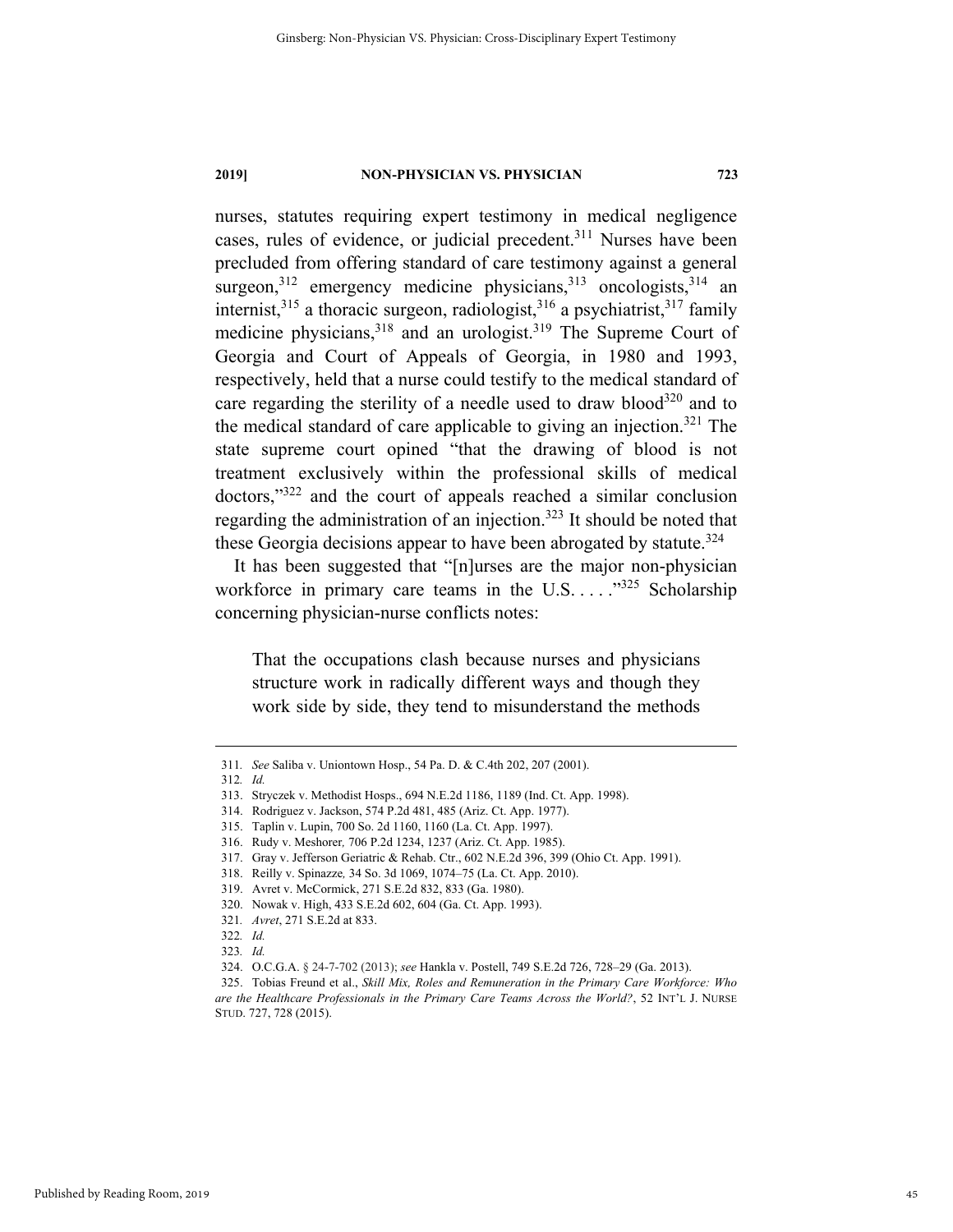and inner logic of one another's work. For example, nurses work on a strictly scheduled hourly basis, sense that a scarcity of resources exists, and are assigned work by room or bed. In contrast, physicians work on a course of illness or case basis and sense an abundance of resources. While the physician's sense of mastery is strong, often the nurse's sense of mastery is weak  $\ldots$ .<sup>326</sup>

Beyond these differences between physicians and nurses is the difference in education.<sup>327</sup> "The physician is trained to make decisions concerning what treatment is best and the nurse is not."<sup>328</sup>

Whether courts appreciate these differences is unknown. Whether these differences could inform court decisions in a subliminal manner is also unknown. Nevertheless, courts understand or believe that nurses and physicians occupy distinct professions and that nurses are not qualified to testify to the applicable medical standard of care.

#### **CONCLUSION**

The purpose of this paper was to survey court decisions regarding a significant but not routinely commented on evidentiary issue: crossdisciplinary expert testimony by non-physicians against physicians regarding the applicable medical standard of care. The most direct and elementary approach to this issue is to note that physicians are different than non-physicians in their education, training, and experience, and therefore, it should be impermissible for a court to permit a non-physician to opine on a physician's standard of care. However, some courts have held that it is not the professional degree earned but the knowledge gained by the expert that determines the

 <sup>326.</sup> Michael E. Frederich & Roger Strong, *Physician-Nurse Conflict: Can Nurses Refuse to Carry Out Doctor's Orders?*, 5 J. PALLIATIVE MED. 155, 157 (2002).

<sup>327</sup>*. See* Janette A. Bertness, *Rhode Island Nurse Practitioners: Are They Legally Practicing Medicine Without a License?*, 14 ROGER WILLIAMS L. REV. 215, 223–28 (2009) (discussing the difference in education for physicians and nurses).

 <sup>328.</sup> Frederich & Strong, *supra* note 331, at 157.